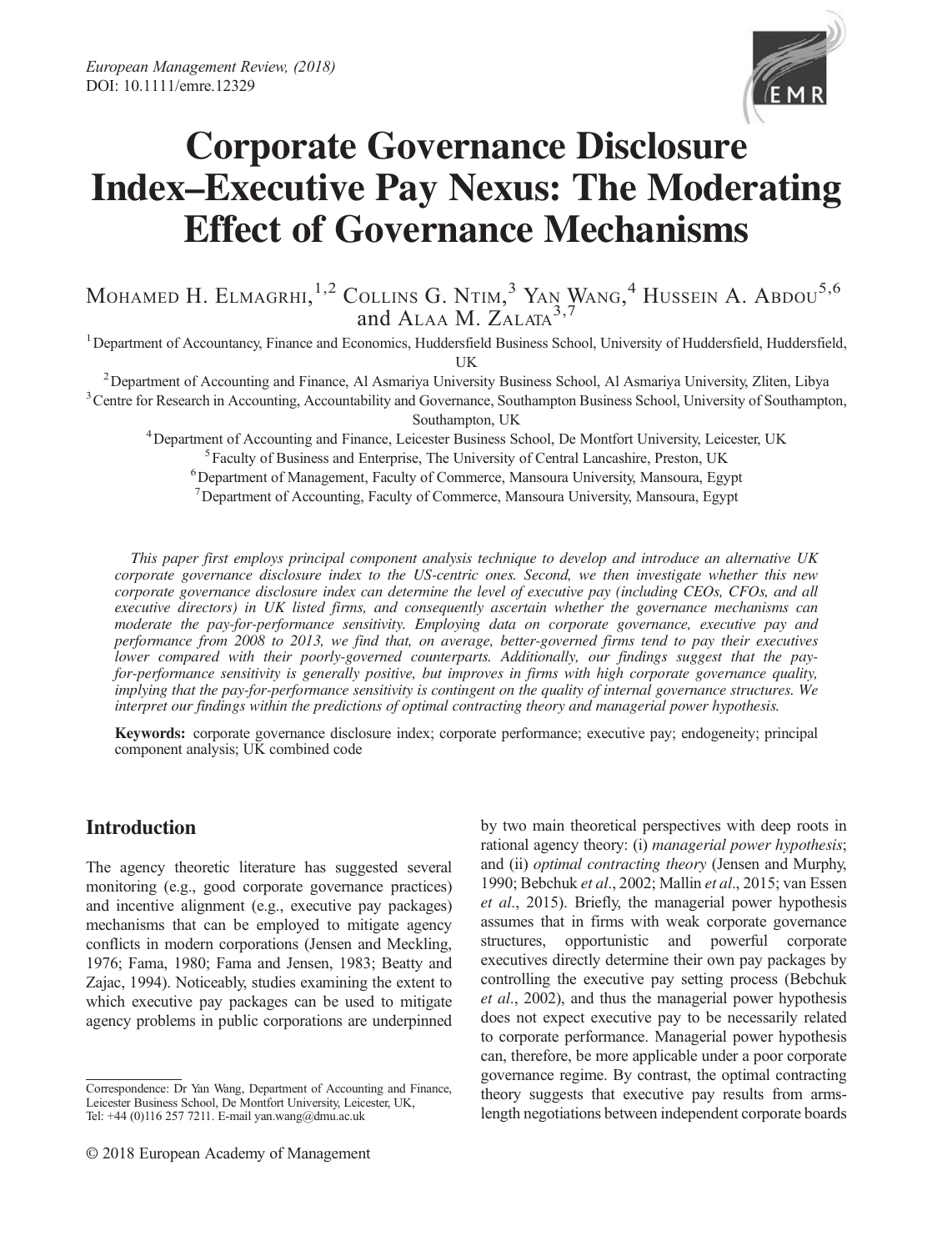and managers, leading to executive pay packages that are able to optimise managerial performance (Edmans and Gabaix, 2009; Conyon, 2014), and therefore the optimal contracting theory expects a strong pay-for-performance sensitivity (PPS). Hence, the optimal contracting theory can be expected to operate better under a good corporate governance condition.

Due to varied reasons underlying executive pay, Amzaleg *et al*. (2014), Core *et al*. (1999, 2003), Murphy (1999), Newton (2015), and Sapp (2008), among others, have strived to investigate its determinants. However, the existing literature suffers from a number of observable limitations. First, despite the importance of good corporate governance practices and the considerable amount of corporate governance reforms that have been pursued worldwide (Aguilera and Cuervo-Cazurra, 2004), existing literature, such as Amzaleg *et al*. (2014), Conyon and Murphy (2000), and Ozkan (2011), has almost focused exclusively on how or whether executive pay can be influenced by corporate performance/PPS, but performance is arguably only one possible determinant of executive pay. In contrast, few studies, such as those conducted by Adams and Ferreira (2009), Conyon (1997), Dong and Ozkan (2008) and Ozkan (2011), have examined whether and how firm-level corporate governance structures may influence executive pay, and thereby limiting current understanding of the effect of good corporate governance practices on executive pay.

Second, from a theoretical and practitioner point of view, corporate governance is important in corporate decision-making and thus, should and is expected to influence corporate outcomes (Larcker *et al*., 2007; Foss and Stea, 2014). Indeed, this expectation is reflected in the large volume of studies that have investigated the effect of different corporate governance mechanisms on different managerial behaviour and corporate outcomes (e.g., Morck *et al*., 1988; Yermack, 1996; Murphy, 1999; Gompers *et al*., 2003; Donadelli *et al*., 2014; Serra *et al*., 2016; Granado-Peiró and López-Gracia, 2017). However and as corporate governance is a complex 'concept' to operationalise, existing studies have either mostly employed single corporate governance mechanisms, such as board size and ownership structure (e.g., Morck *et al*., 1988; Yermack, 1996) or some form of arbitrarily constructed composite governance disclosure indices (e.g., Gompers *et al*., 2003; Bebchuk *et al*., 2009; Karpoff *et al*., 2016). Observably, and despite a general consensus on its importance, the findings of a vast majority of existing governance studies are mixed, and thereby raising major questions as to whether these governance 'constructs' that are often employed are actually 'valid' proxies (single governance structures or governance disclosure indices) for the complex concept ('governance') that they seek to measure ('construct

validity') (Black *et al*., 2017). On the one hand, Larcker *et al*. (2007, p.964) argue that the potential measurement error that may be introduced from employing the use of single governance mechanisms (e.g., board size), "w*ill almost certainly cause the regression coefficients to be inconsistent*".

On the other hand, other researchers have sought to address the measurement error issue by constructing governance indices that contain multiple provisions. There are, however, three major problems associated with such indices. First, and because there is no theoretical basis for selecting governance provisions, such indices are often naively constructed (Brown and Caylor, 2006), and thereby equally resulting in similar measurement errors (Larcker *et al*., 2007; Black *et al*., 2017). Second, it is not only practically impossible to include all relevant governance provisions, but also likely that not all the included provisions will be relevant, and therefore measurement problems, such as omitted variables bias are likely to persist in such governance indices (Larcker *et al*., 2007; Black *et al*., 2017; Karpoff *et al.*, 2016).<sup>1</sup> Consequently, a small, but gradually increasing number of researchers have recently employed statistical approaches in developing more reliable governance indices (e.g., Black *et al*., 2017; Karpoff et al.,2016; Larcker *et al*., 2007). Larcker *et al*. (2007), for example, employ principal component analysis to develop an alternative disclosure index containing 14 key components out of 39 governance provisions for US firms, and they demonstrate that it is more reliable and better specified compared with previous ones, such as the G-disclosure index. We thus employ the principal component analysis approach to develop an alternative corporate governance disclosure index for UK firms.

Third and despite increasing anecdotal evidence suggesting that other corporate executives below the CEOs, such as CFOs pay packages are getting equally significant in magnitude, existing studies have mainly investigated the antecedents of CEO pay (e.g., Core *et al*., 1999; Dong and Ozkan, 2008; Adams and Ferreira, 2009; Fahlenbrach, 2009; Guest, 2009; Gregory-Smith, 2012; Jouber and Fakhfakh, 2012), and thereby relatively

<sup>1</sup>For example, Gompers *et al.* (2003) constructed an influential equally weighted governance disclosure index ('G-index) that contained 24 US shareholder rights provisions and showed that firms with poor governance had lower operating profits, market valuation and stock returns compared with their better-governed counterparts. However, successive researchers, such as Cremers and Nair (2005), Bebchuk *et al*. (2009) and Karpoff *et al*. (2016) have demonstrated that only six (entrenchment-index, E-index), 18 (other-index, O-index), and 12 (deterrent-index, D-index) of the 24 governance items, respectively, are relevant and often not just contradicting the findings of Gompers *et al*. (2003), but also among themselves. In addition, these indices are generally for US firms with no alternative (there are few commercial agencies, such as Governance Metric International, Institute of Shareholder Service, Credit Lyonnais Securities, and Standard & Poors, that construct commercial indices for sale, but they are often copyrighted and not freely available) indices for other countries, such as the UK.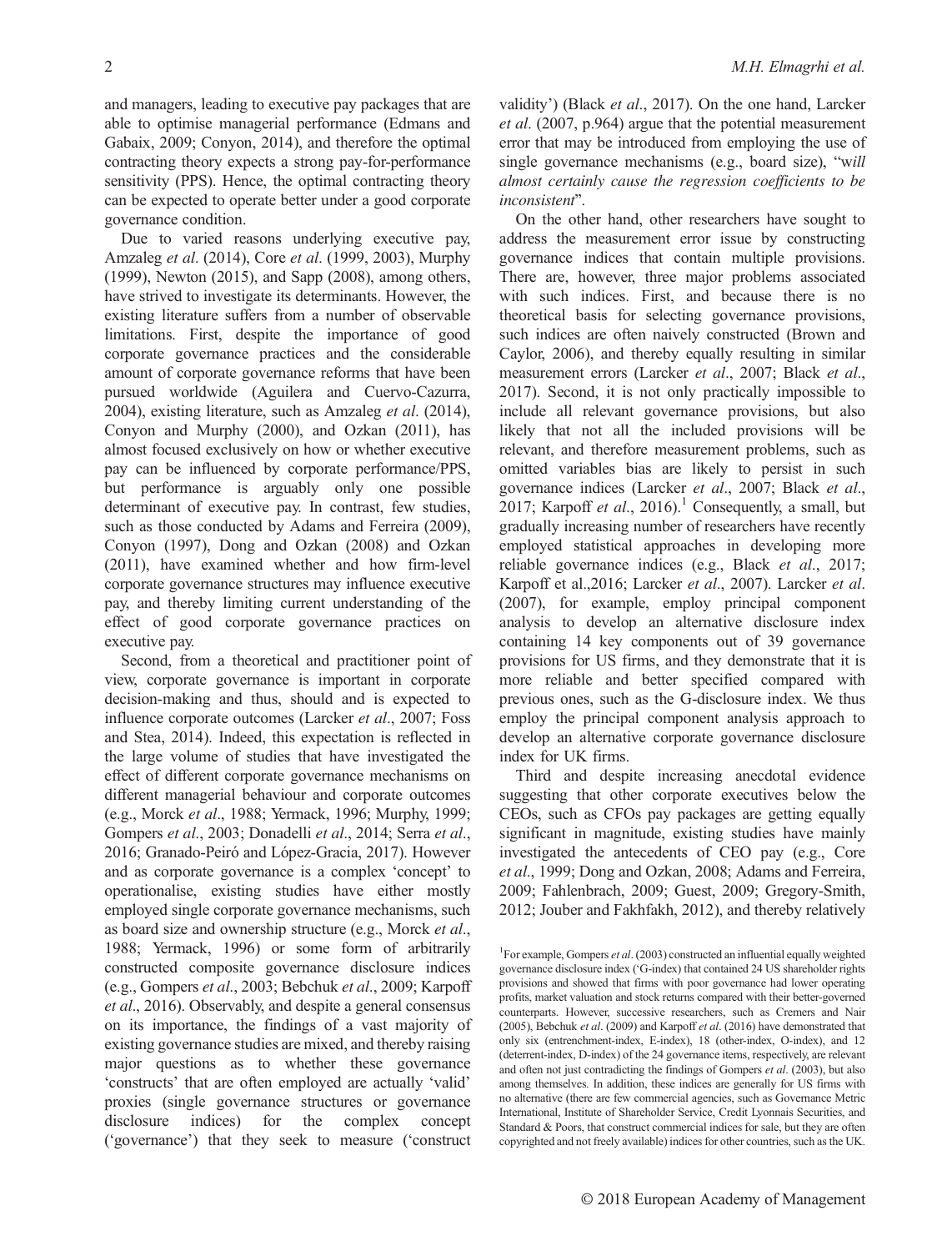little is known about the impact of firm-level corporate governance on the pay packages of other executives, such as CFOs and all other executive directors.

Fourth, the existing studies that have investigated the executive pay-performance nexus generally suggest that the relationship is positive, but weak (e.g., Jensen and Murphy, 1990; Main *et al*., 1996). However, a major limitation of these studies is that they only control for a small number of corporate governance variables that may affect the PPS. In response to this limitation, the more recent and subsequent studies have controlled for a large number of corporate governance mechanisms (i.e., including board and ownership structure), when examining the link between executive pay and corporate performance (e.g., Conyon, 1997; Core *et al*., 1999; Hartzell and Starks, 2003; Dong and Ozkan, 2008; Guest, 2009; Ozkan, 2011; Gregory-Smith, 2012; Jouber and Fakhfakh, 2012). However, and despite controlling for a large set of corporate governance variables, these studies report similar positive and weak PPS. An observable limitation of these studies is that they do not sufficiently consider possible endogeneity concerns that may result from simultaneously employing both the incentive alignment (executive pay) and monitoring mechanisms (corporate governance) by firms to reduce agency conflicts (Ntim *et al*., 2015a, 2015b). Arguably, this may explain the observably weak PPS reported by past studies and may also limit current understanding of the extent to which firm-level corporate governance quality can moderate the link between executive pay and firm performance. Finally, and despite the theoretical and empirical suggestions that most corporate decisions, including executive pay is mainly a function of top management team and ownership structure (Ntim *et al*., 2015a, 2015b), there is a clear dearth of studies examining how board structure, CEO power and ownership structure variables may affect executive pay. Arguably, this also limits our understanding of the extent to which board structure, CEO power and ownership mechanisms can impact executive pay.

Given these noticeable weaknesses of the extant literature, we seek to investigate the impact of firm-level corporate governance on executive pay and the PPS among UK listed firms. There are a number of reasons, which motivated us to focus on the UK corporate setting. First, since 1992, the UK has been at the forefront of pursuing arguably the most influential global corporate governance reforms (Greenbury Report, 1995; Hampel Report, 1998; DRR, 2002; Higgs Report, 2003; Smith Report, 2003; FRC, 2010a, 2010b, 2012a, 2012b). For example, most countries around the world have adopted the recommendations of the 1992 Cadbury Report, and intergovernmental organisations, such as World Bank, have also issued guidelines and principles, which reflect the content of the UK corporate governance codes. Thus,

the findings<sup>2</sup> of our study may not only be relevant to the UK, but also to other countries, which are currently pursuing corporate governance reforms around the world. Second, the UK has strong shareholder activism with a good track record of implementing and enforcing corporate regulations. Third, the markets for products, services, capital, managerial and corporate control are fairly active, and thereby serving as an effective external corporate governance mechanism that can restrain executive abuse. Arguably, these contextual characteristics make the UK an ideal corporate environment to examine the impact of corporate governance practices on executive pay and the PPS.

This study, therefore, seeks to extend, as well as make a number of new contributions to the growing body of literature on the antecedents of executive pay. First, it contributes to the literature by employing a principal component analysis technique to develop and introduce a new alternative governance disclosure index containing 31 key components out of 120 comprehensive governance provisions from the UK Combined Code for UK firms and researchers. Second, it contributes to the extant literature by examining the impact of a broad corporate governance disclosure index on executive pay. Third, we contribute to the existing literature by providing evidence on the extent to which board structure (i.e., board size and diversity), CEO power (i.e., CEO tenure, CEO duality and CEO pay slice), and ownership structure (i.e., managerial, institutional and block ownership) can explain differences in executive pay. Fourth, this study contributes to the literature by providing new evidence on how corporate governance can impact on the annual cash (i.e., bonus, salary, and other cash payments) and equity-based (i.e., performance share plan and any other long-term incentive plans) pay of CEOs, CFOs and all other executive directors. Finally, given that directors' incentives and corporate governance mechanisms may act either as complements and/or substitutes, it distinctively seeks to contribute to the existing literature by investigating whether corporate governance can moderate the PPS. We employ traditional ordinary least squares regressions in addition to lagged-effects, fixed-effects, GMM and

<sup>&</sup>lt;sup>2</sup>We note that although the recommendations of the 1992 Cadbury Report have been adopted worldwide, the UK has different economic system and characteristics compared to not only developing countries that adopted the code, but also to other developed countries. For example, the markets for products, services and corporate control are more active in the US than UK, and this is due to the fact that competition in the UK is tightly controlled by the Competition and Markets Authority. Further, shareholder activism is stronger in US. In contrast, stakeholder activism (i.e., general public outrage and activism) is much stronger in the UK. Additionally, firms in civil law countries (e.g., Germany and France) are characterised by weak protection of minority shareholders compared with firms in common law countries (e.g., UK and Ireland). Therefore, our results should be interpreted with great caution because there are apparent differences even among developed countries.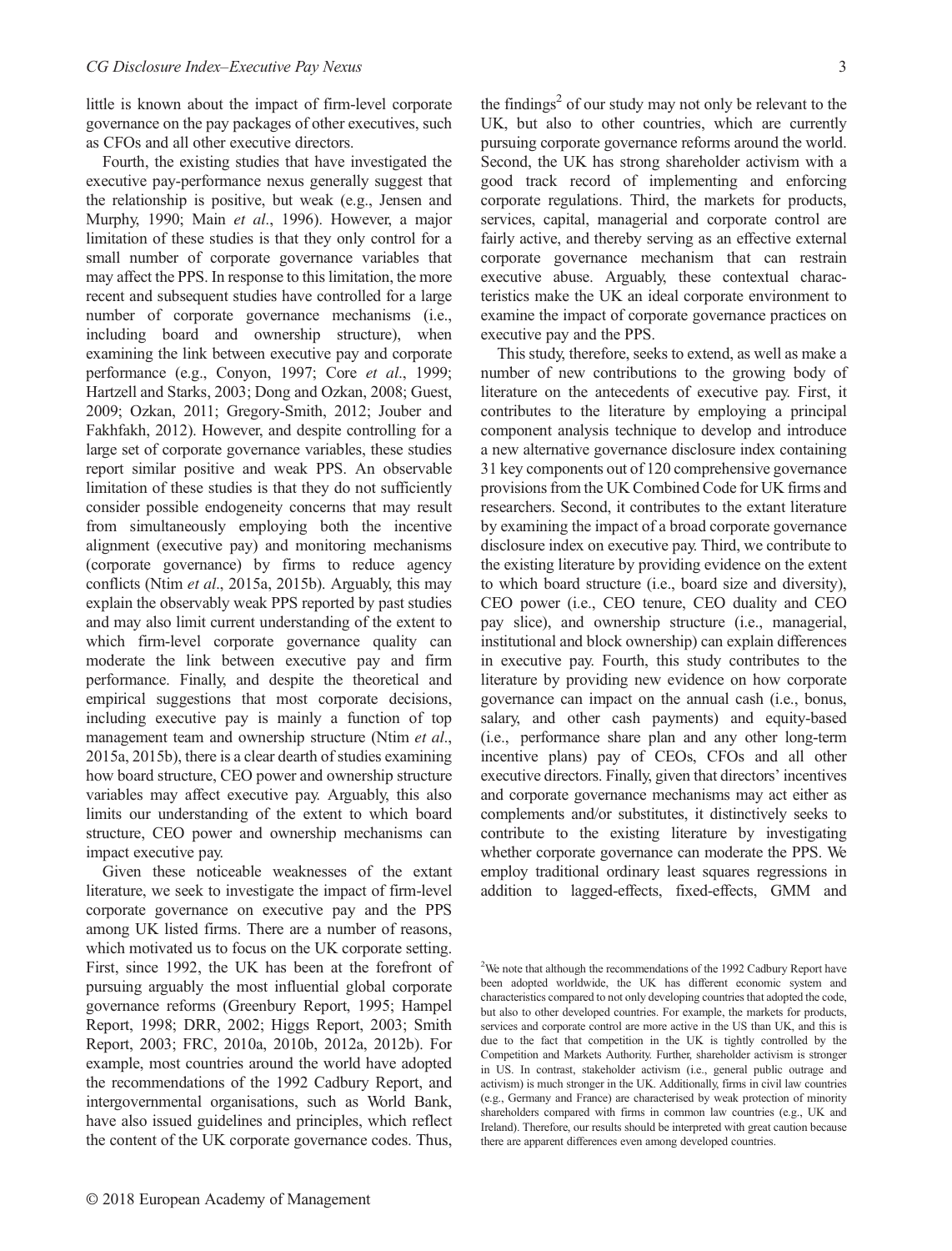Heckman selection bias regression techniques in testing the robustnesses of our contributions.

The rest of the paper is organised as follows. The following sectionbriefly discusses corporate governance and executive pay policy reforms that have been pursued in the UK. The third section reviews related literature and develops hypotheses. The research design is described in the fourth section, while empirical findings are discussed in the fifth section. The sixth section concludes the paper.

# **Corporate governance, executive pay and the UK corporate context**

The need to improve corporate governance practices in the UK increased since the late 1980s, and particularly after the occurrence of a series of major corporate failures, such as the collapse of Britain's Barings Bank (Aguilera and Cuervo-Cazurra, 2004). This period was discernibly characterised by poor transparency, accountability, performance and excessive executive pay (Conyon and Mallin, 1997; Pye, 2000; Pass, 2006). Consequently, and since the early 1990s, several legislations and reports have been introduced aimed at promoting high standards of corporate governance by enhancing accountability and transparency among UK listed firms. For example, the Cadbury Committee was established in 1991 and issued its final report in 1992. The report included recommendations relating to board structures, financial reporting, auditing and internal controls. With specific regard to executive pay, the Cadbury Report required every listed firm to establish a remuneration committee with a majority of its members being unaffiliated directors, including the chairman of the committee. The report also recommends UK listed firms to disclose more information relating to the total payments made to the chairperson/highest-paid director. However, a key limitation of the Cadbury Report is that it focused mainly on the financial aspects of corporate governance and neglected other equally important aspects of governance, including the disclosure of detailed pay packages of each director (Dong and Ozkan, 2008; Conyon and Sadler, 2010).

To overcome the limitations of the Cadbury Report, as well as to reduce the widespread public concerns about excessive executive pay in UK listed firms, the Greenbury Report was issued in 1995. The report aimed at addressing issues relating to executive pay in UK listed firms with specific focus on enhancing the link between executive pay and performance through increased disclosures relating to executive pay. Also, the Greenbury Report recommended that every listed UK firm needed to establish a remuneration committee, comprising exclusively of independent outside directors with its chairperson also being an independent non-executive director. The remuneration committee should also have terms of reference specifying its function, including determining the pay package for each director. Additionally, and unlike the Cadbury Report, the Greenbury Report suggested that the pay of senior executives should be set by the board as a whole and senior executives should not play any part in deciding their own remuneration. Similarly, the report suggested that the remuneration committee may invite CEOs to attend its meetings, and CEOs may help remuneration committees in setting the pay of other executive directors, but should not play any part in decisions concerning their own remuneration.

Another crucial improvement on the Cadbury Report is that the Greenbury Report required UK listed firms to disclose additional information on the pay packages of each executive director (e.g., fees, bonuses, salaries, benefits in-kind, long-term incentive plans and any other benefit) in the annual report. The report also recommended that firms should disclose their core philosophy and rational underlying their executive pay packages. Further, the Greenbury Report suggested that shareholders, particularly institutional ones, should play an active role in determining executive pay. Additionally, the Greenbury Report emphasised the crucial role of institutional shareholders in determining executive pay by mandating the so-called ('say-on-pay') votes, as well as by requiring that the chairman of the remuneration committee should be available for consultations with major shareholders and strive to answer any of their questions/concerns.

The corporate governance recommendations contained in Cadbury and Greenbury Reports were then consolidated in the Hampel Report (1998), permitting its committee to issue the first UK Combined Code in 1998. Additionally, and in order to increase disclosure and transparency about EP, the 'Directors' Remuneration Report' (DRR) regulations were published in 2002, as amendment to the 1985 Companies Act, and were subsequently incorporated into the 2006 Companies Act. The DRR required listed firms to make significant disclosures, including disclosing information about remuneration consultants, executive service contracts and remuneration policy (DRR, 2002; Conyon *et al*., 2009). Additionally, and similar to the Greenbury Report's recommendations, the DRR also encouraged greater activism among shareholders by mandating the vote on executives' pay ("say-on-pay"). The requirement of shareholders to be more active in determining executive pay has also been emphasised in the 2006 Companies Act (section 439), Combined Codes (1998, 2003, 2006, 2008, 2010, 2012, 2014 and 2016) and the stewardship codes (2010, 2012) with specific focus on institutional shareholders.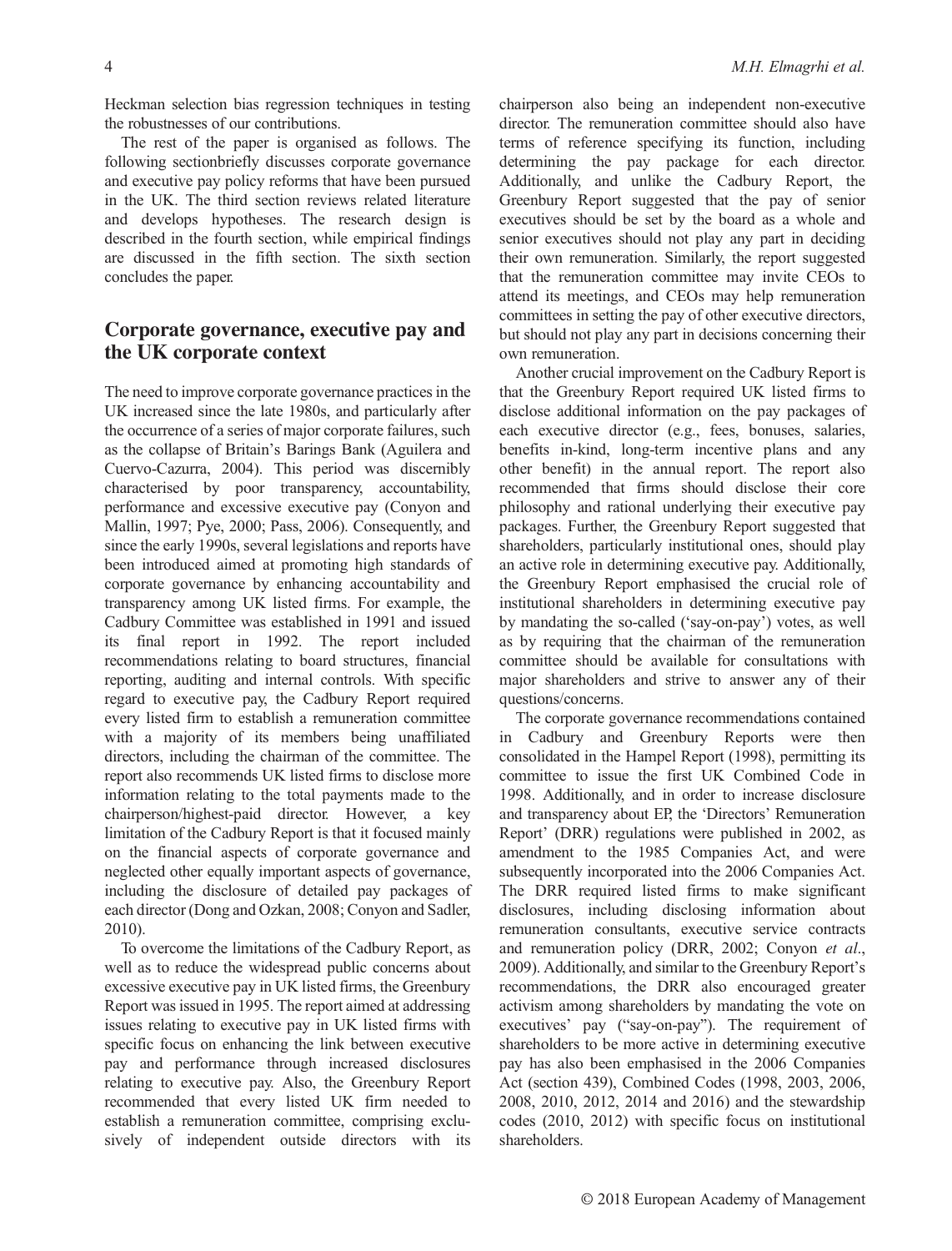In addition to the above recommendations, corporate governance provisions relating to the executive pay section in the Combined Codes (2003, 2006, 2008, 2010, 2012, 2014 and 2016) indicate that executives should be paid sufficiently in order to attract, retain and encourage them to perform their roles to the best of their abilities. These codes also recommend that the pay package of executives should consist of a fair mix of both cash and equity-based pay. Furthermore, these codes suggest that high proportions of executive pay should be linked to performance. It should be acknowledged that, although complying with the executive pay reforms contained in all of the above mentioned reports and codes is voluntary, they have been added to the London Stock Exchange's (LSE) listing rules, and thereby making it difficult to be ignored by UK listed firms (LR. 9.8., n.d.).

Apart from pursing the recent corporate governance reforms, which have aimed at promoting high corporate governance standards among UK listed firms, ownership is relatively highly dispersed, where institutional shareholders play a crucial role in overseeing and preventing management from expropriating shareholder wealth (Mallin *et al*., 2015). The combination of dispersed ownership structure with strong shareholder activism and good record of adopting and imposing corporate regulations (Filatotchev and Dotsenko, 2015; Melis *et al*., 2015) has helped in strengthening the markets for capital, product, services, managerial and corporate control in the UK. Consequently, this may help in reducing a number of agency problems, including excessive executive pay (Mallin *et al*., 2015; Newton, 2015). We, therefore, seek to examine whether corporate governance matters in determining executive pay in UK listed firms and consequently, ascertain whether corporate governance moderates the PPS.

# **Literature review and hypotheses development**

#### *A broad corporate governance disclosure index and executive pay*

Prior literature on executive pay has mainly used two perspectives of agency theory: (i) managerial power hypothesis; and (ii) optimal contracting theory (Jensen and Murphy, 1990; Bebchuk *et al*., 2002; Edmans and Gabaix, 2009). Optimal contracting theory suggests that in firms with good corporate governance mechanisms, executive pay packages can be designed in a way that helps to align management and shareholders' interests (Jensen and Meckling, 1976). In this case, optimal contracting theory is more applicable when governance structures are effective. On the other hand, managerial power hypothesis suggests that in firms with poor

corporate governance structures, opportunistic executives can expropriate corporate resources by having the power to set their own pay (Shleifer and Vishny, 1997; Choe *et al*., 2014). Hence, managerial power hypothesis works

better under a poor governance regime. Existing empirical literature examining the effect of corporate governance disclosure indices on executive pay are rare and therefore, offers opportunities to make original contribution to the literature. However, prior research suggests that corporate governance disclosure indices impact positively on performance/market value (e.g., Gompers *et al*., 2003; Beekes and Brown, 2006; Beiner *et al*., 2006; Ntim *et al*., 2012). Therefore, and to the extent that better-governed firms generate higher performance than their poorly-governed counterparts, we will expect firms with high good corporate governance disclosure index scores to be better placed to constrain excessive executive pay. Indeed, Jouber and Fakhfakh (2012) and Newton (2015) offer rare recent evidence in support of our proposition. Fahlenbrach (2009), for example, examined the effect of the Gompers *et al*. (2003)'s corporate governance disclosure index on executive pay for a sample of 11,029 US CEOs. His results suggest that well-governed companies: (i) have stronger PPS compared with poorly-governed companies; and (ii) pay their CEOs relatively less. This result implies that good corporate governance practices influence not just the levels of executive pay, but also the structure of their pay. Jouber and Fakhfakh (2012) and Newton (2015) have reported largely similar findings for UK and US listed companies, respectively. Thus, and in line with the objectives of the considerable corporate governance reforms (e.g., 1992 Cadbury Report and 2010 Combined Code) that have been pursued in the UK over the past 30 years, we expect that in firms with strong corporate governance structures, executives will have less influence over their own remuneration and, hence the first hypothesis to be tested is that:

**Hypothesis 1.** There is a negative association between firm-level corporate governance disclosure index score and executive pay.

#### *Board structure and executive pay*

Corporate boards are argued to play crucial roles in terms of monitoring, controlling and setting pay for managers that ensures that they act in the best interest of shareholders (Jensen, 1993; Ozkan, 2007). However, the ability of a corporate board to conduct its duties effectively can be influenced by the way it is structured (e.g., diversity and size) (Ntim *et al*., 2015a, 2015b; Ntim *et al*., 2017). Thus, and in our study, we examine the effect of these two board structures (board size and diversity) on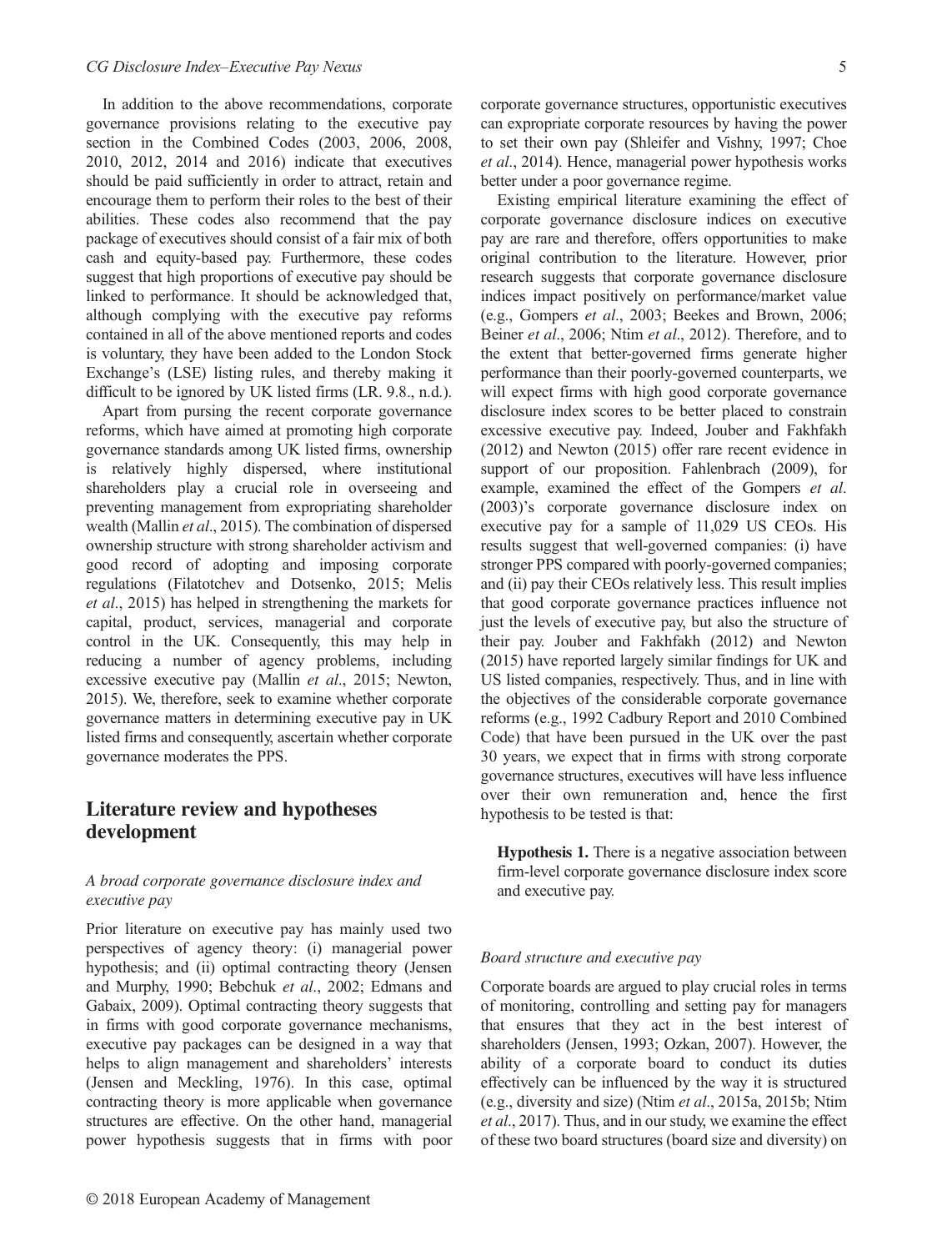executive pay. Theoretically, and in terms of board size, it is argued that poor governance is often associated with larger boards, since larger boards tend to be associated with more communication and coordination problems that can impair their effectiveness (Yermack, 1996; Bebchuk *et al*., 2002). The weak monitoring can lead to managers rewarding themselves with overly generous pay packages (Ozkan, 2007; Ntim *et al*., 2015a, 2015b). In contrast, it is argued that larger boards are more effective in monitoring and controlling the opportunistic behaviours of management. This is because larger boards are often associated with more expertise and experience, which can restrain the influence that managers may have over board decisions, and thereby allowing the board to design pay packages that may be more closely aligned with executive performance (Jensen and Murphy, 1990; Edmans and Gabaix, 2009).

With reference to board diversity, in this study, we focus mainly on examining the impact of both gender and ethnic diversity aspects of a corporate board on executive pay. This is due to two main reasons: (i) these two aspects can be observed and measured easily (Adams and Ferreira, 2009); and (ii) these two aspects have been widely investigated (Adams and Ferreira, 2009; Gregory-Smith *et al*., 2014). Theoretically, board diversity can increase managers' power and influence over board decisions, including those relating to the level and structure of executive pay, by appointing few women and ethnic minorities mainly for symbolic reasons (Gyapong *et al*., 2016). By contrast, it is suggested that board diversity can play a crucial role in improving board effectiveness, including preventing management from expropriating shareholders' wealth by increasing managerial monitoring and also by bringing diverse perspectives, knowledge, experience and ideas to the board (Adams and Ferreira, 2009; Carter *et al.*, 2003).

The empirical evidence relating to the effect of board structures on executive pay are generally limited and therefore, this offers a fertile area for further research. For example, Guest (2009), Main (1991) and Ozkan (2007) report that firms with larger boards in the UK pay their CEOs higher than their counterparts with smaller boards. In terms of board diversity, the empirical evidence of prior studies suggests that board gender and ethnic diversity can enhance board independence and effectiveness by increasing monitoring on the opportunistic behaviours of management. For example, Adams and Ferreira (2009) and Gregory-Smith *et al*. (2014) find a negative association between board gender diversity and CEO pay for US and UK firms, respectively. Therefore, our second hypothesis to be tested is that:

**Hypothesis 2.** There is an association between board structure and executive pay.

#### *CEO power and executive pay*

CEO power is considered to be an important element that can influence board effectiveness (Bebchuk *et al*., 2011; Tian and Yang, 2014). Managerial power hypothesis suggests that firms with powerful CEOs, represented by high CEOs pay slice, long-tenure and role duality, tend to pay their executives more than necessary compared with firms with less powerful CEOs (Conyon and He, 2012). Specficially, and from managerial power hypothesis, CEO tenure is considered harmful, and this can be explained by the view that long-tenured CEOs tend to develop strong relationships with other board members (Bebchuk *et al*., 2009; Ozkan, 2011), which can increase their power and influence over board strategic decision (i.e., pay setting process). Similarly, optimal contracting theory suggests that long-tenured CEOs usually tend to have greater external networks, skills and experience, which firms need to be successful, and this consequently may lead to awarding high pay packages to long-tenured CEOs in order to maintain them (Ntim *et al*., 2017).

With respect to CEO duality, managerial power hypothesis indicates that combining CEO and chairperson roles can diminish board independence and effectiveness by granting more power to CEOs, and that can increase CEOs influence over strategic decisions, including those relating to executive pay (Jensen, 1993; Conyon and He, 2011). Similarly, optimal contracting theory suggests that separating CEO and chairperson roles can reduce CEO power by increasing monitoring over the opportunistic behaviours of management (Conyon, 1997; Core *et al*., 1999), which can have positive impact on the pay setting process. Further, and in terms of CEO pay slice, managerial power and optimal contracting theories suggest that the concentration of power in CEOs can reduce the monitoring role of the board on executives, which can offer opportunities for CEOs to award themselves with overly generous pay packages (Bebchuk *et al*., 2011; Tian and Yang, 2014). As poor governance is associated with the concentration of power in CEOs, it can be expected that powerful CEOs are more likely to receive larger slice of the total pay awarded to executives than less powerful CEOs.

The empirical evidence is largely consistent with the prediction that CEO power can reduce board independence and effectiveness, which may allow CEOs to reward themselves with overly generous pay packages (e.g., Conyon *et al*., 2009; Conyon and Sadler, 2010; Bebchuk *et al*., 2011; Tian and Yang, 2014). For example, using 390 UK listed firms from 1999 to 2005, Ozkan (2011) reports that long-tenured CEOs tend to receive higher pay than short-tenured CEOs. Renneboog and Zhao (2011), Conyon and He (2012) and Ntim *et al*. (2015a), for instance, have reported similar findings for samples of British, Chinese, and South African listed firms, respectively. With respect to CEO duality, Brick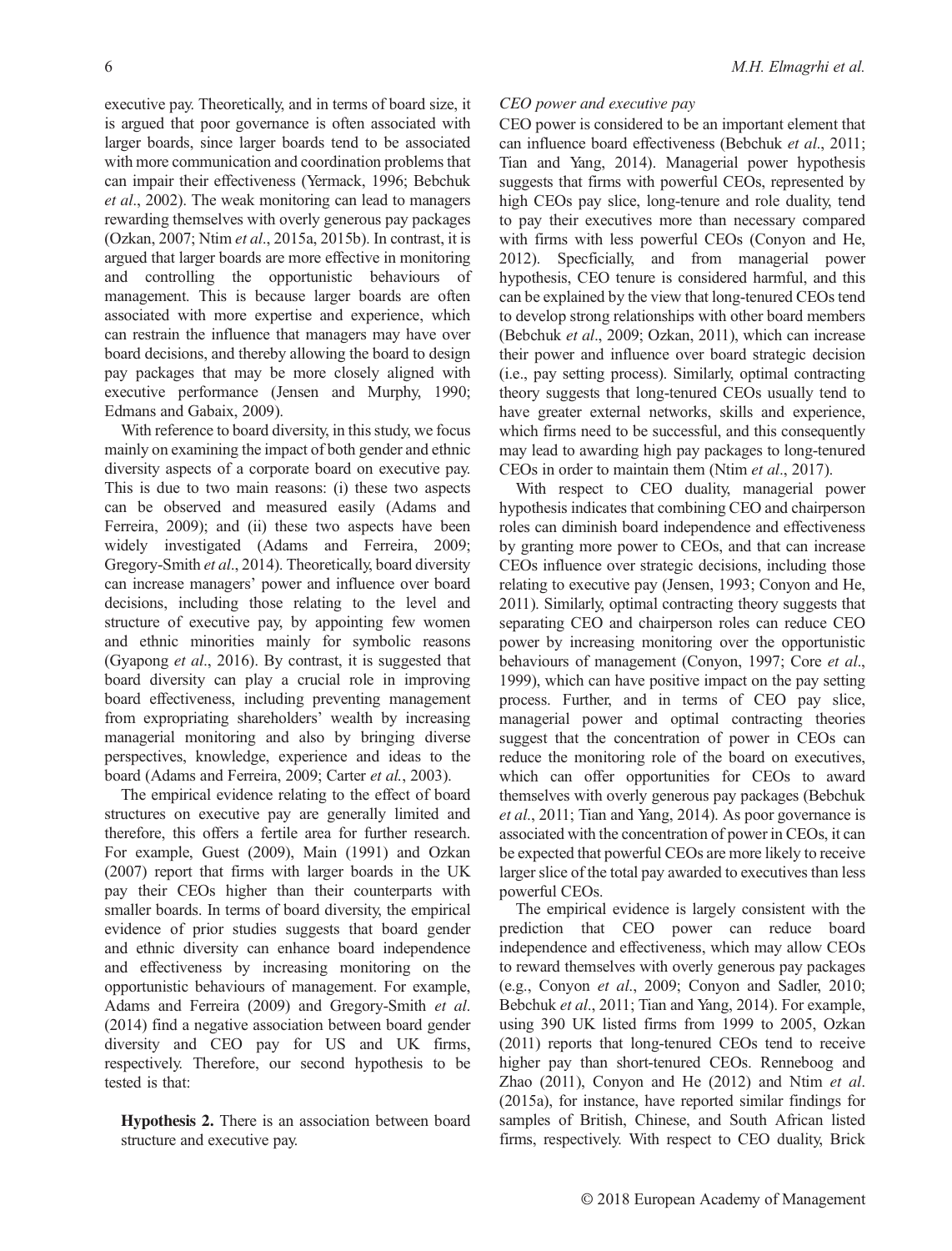*et al*. (2006) report a higher CEO pay for firms, which combined CEO and chairperson positions than those, which separated these two positions. Similarly, Core *et al*. (1999) reported similar findings for sample of US firms. However, Conyon (1997) and Renneboog and Zhao (2011) report no association between CEO duality and CEO pay for a sample of UK listed firms. With reference to CEO pay slice, studies examining its influence on executive pay are rare, and thus this study constitutes a timely contribution to the extant literature. Tian and Yang (2014) find a positive and significant association between CEO play slice and CEO pay for a sample of 179 US financial institutions. Hence, our third hypothesis to be tested is:

**Hypothesis 3.** There is an association between CEO power and executive pay.

#### *Ownership structure and executive pay*

Managerial power hypothesis suggests that firms with concentrated ownership structure may suffer from agency problems that arise from the conflict of interest problems between majority and minority shareholders. Conyon and He (2011, 2012), and Wang and Xiao (2011) suggest that block shareholders may connive with executives to maximise their own interests at the expense of minority of shareholders, and this can empower executives to pay themselves excessively high. Alternatively, optimal contracting theory suggests that ownership concentration can enhance monitoring on management activities by acting as alternative governance mechanism that can restrain the influence of managers over the decisions made by the board, and thereby allowing the board to design pay packages that are closely aligned with executive performance (Hartzell and Starks, 2003).

With reference to institutional ownership, optimal contracting theory indicates that institutional owners, as powerful stakeholders, have more incentives to monitor the opportunistic behaviours of management (Ntim *et al*., 2017), and this is due to the fact that institutional shareholders tend to have large equity stakes in listed firms (Jafarinejad *et al*., 2015). Institutional shareholders also enjoy various advantages over their individual or less informed counterparts, including information, knowledge and skills (Ntim *et al*., 2015a). These advantages can allow institutional shareholders to exert more influence on a number of board decisions, including determining the appropriate level of executive pay. From managerial power hypothesis, institutional shareholders may not play active role in monitoring and preventing management from expropriating shareholders' wealth, since they might be more interested in maximising their own liquidity and short-term profits (Ntim *et al*., 2015a). Consequently, this can offer managers opportunities to maximise their own utility by paying themselves excessively high at the expense of shareholders. In terms of managerial ownership, and from managerial power hypothesis perspective, higher managerial ownership can diminish board monitoring and effectiveness, because it can grant more power to managers over their own pay (Morck *et al*., 1988; Cyert *et al*., 2002). Alternatively, optimal contracting theory suggests that managerial ownership can help in aligning managers and shareholders' interests by increasing managerial monitoring and preventing executives from expropriating shareholders' wealth (Jensen and Meckling, 1976; Shleifer and Vishny, 1997). Consequently, this can reduce the influence of executives over the level and structure of their pay.

The empirical evidence is largely consistent with the view that concentrated ownership can mitigate agency problems through allowing block shareholders to set executive pay in such a way that aligns executives' interest with those of shareholders (e.g., Hartzell and Starks, 2003; Dong and Ozkan, 2008; Conyon and He, 2011). For example, Conyon and He (2011) and Sapp (2008) report a negative relationship between block ownership structure and CEO pay using a sample of Chinese and Canadian listed firms, respectively. With reference to institutional ownership, the findings of prior studies are mixed. For example, and consistent with the results of previous studies (e.g., Sapp, 2008), Dong and Ozkan (2008) and Ozkan (2007, 2011) report a negative relationship between institutional ownership and CEO pay using a sample of UK listed firms. By contrast, Cosh and Hughes (1997) find no association between institutional ownership and CEO pay for a sample of UK firms. However, many of the UK governance reforms (i.e., from 1992 Cadbury Report to 2016 Combined Code) are underpinned by an expectation that institutional shareholders will play an active role in improving governance practices, including restraining executive pay. Additionally, prior evidence on the link between director ownership and executive pay is largely in line with the view that higher director ownership can help in mitigating agency problems (including preventing executives from rewarding themselves with overly generous pay packages) by aligning managers and shareholders' interests (Morck *et al*., 1988; Ozkan, 2007). For example, and consistent with the results of previous studies (e.g., Ozkan, 2007; Dong and Ozkan, 2008; Choe *et al*., 2014), Tian and Yang (2014) report a negative relationship between the level of share ownership by CEOs and their pay. Therefore, and given the widespread nature of share ownership in the UK (Mallin *et al*., 2015), our fourth hypothesis to be tested is that:

**Hypothesis 4.** There is an association between ownership structure and executive pay.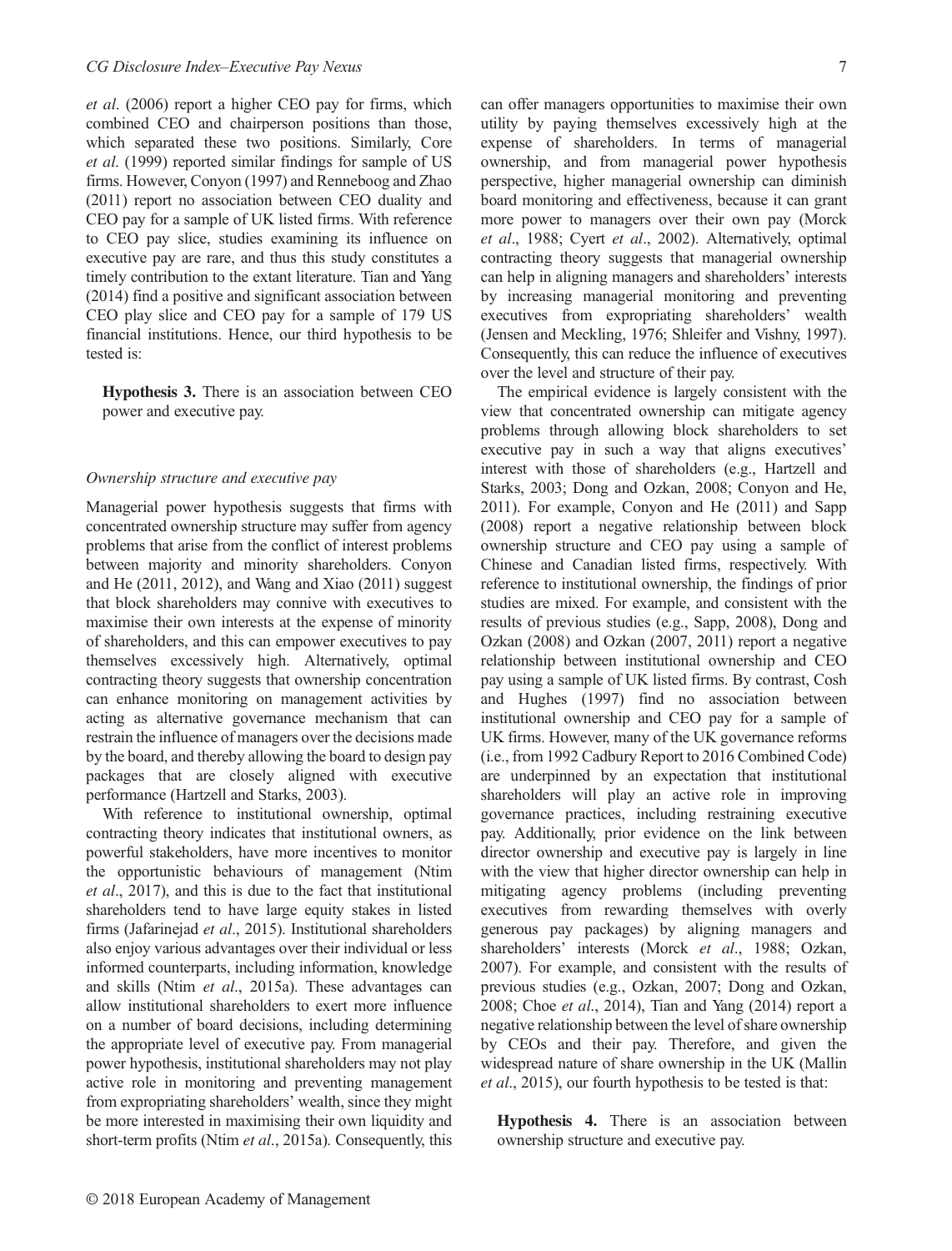#### *Executive pay and performance (pay-for-performance sensitivity – PPS)*

The separation of ownership from control in modern firms has been suggested to be one of the main drivers for agency conflicts in modern corporations (Jensen and Meckling, 1976), as rational managers may be motivated by their self-interests, and as such they may not necessarily act in the shareholders' best interests. As a result, different governance mechanisms have been suggested that may be able to encourage managers to act in the shareholders' best interests (Fama, 1980; Fama and Jensen, 1983). In this case, executive pay has been suggested to be one of the most effective corporate governance mechanisms that can help in aligning management and shareholders' interests (Beatty and Zajac, 1994), and this is the central driver for a number of recent UK corporate governance reforms, including those contained in the 1995 Greenbury Report, the 2002 Director Remuneration Report and the 2016 Combined Code.

A considerable number of existing corporate governance studies have, therefore, investigated the link between executive pay and performance (pay-forperformance sensitivity – PPS) (e.g., Core *et al*., 1999, 2003 ; Bebchuk *et al*., 2011 ; Amzaleg *et al*., 2014). Prior empirical literature generally finds a positive, but weak PPS (e.g., Jensen and Murphy, 1990; Main *et al*., 1996; Core *et al*., 1999; Murphy, 1999; Cheng and Firth, 2005; Schultz *et al*., 2013; Amzaleg *et al*., 2014; van Essen *et al*., 2015). For instance, Main *et al*. (1996) reports a positive, but weak link between CEO pay and performance for a sample of UK firms. Therefore, we propose the following hypothesis:

**Hypothesis 5.** There is a positive link between executive pay and performance (PPS).

## *The moderating effect of corporate governance on the PPS*

A major limitation of past studies examining executive pay–performance nexus is that they fail to control for corporate governance mechanisms that may influence the PPS. Therefore, and to overcome these limitations, a number of studies in the US (e.g., Core *et al*., 1999; Dong, 2014; Newton, 2015) and UK (e.g., Ozkan, 2007, 2011) have controlled for a comprehensive number of corporate governance variables (e.g., board and ownership mechanisms), when examining the PPS. In spite of controlling for a large number of corporate governance variables, many studies have reported weak PPS, implying that the findings of these studies largely lend support to the predictions of the managerial power hypothesis. A major weakness of existing literature is that

they have only investigated the PPS for CEOs without considering other executive directors, such as CFOs.

Additionally, these studies do not take into account possible endogeneity concerns that may result from simultaneously using both corporate governance (as monitoring mechanism) and executive pay (as alignment mechanism of interests) by corporations to mitigate agency problems (Ntim *et al*., 2015a,2015b). These limitations may help to explain the weak PPS that have been generally reported by past studies (Cho et al., 2014; Conyon and He, 2011, 2012). However, and as monitoring (corporate governance) and incentive alignment (executive pay) mechanisms are often employed together by firms in order to resolve agency problems, they may need to be interrelated or interdepended in order to be efficient in practice (Beiner *et al*., 2006; Ntim *et al*., 2015a, 2015b). One way of taking such potential interdependencies/ simultaneities into account and thus, improve the PPS, is to conduct regressions containing interaction terms among our performance (e.g., *TSR*), incentive (executive pay) and monitoring (corporate governance quality) mechanisms. For example, good corporate governance may increase monitoring on the opportunistic behaviour of management and that can improve the PPS. Thus, we hypothesise that firm-level corporate governance may interact with performance and executive pay in order to improve the PPS. Thus, our final hypothesis to be tested is:

**Hypothesis 6.** Corporate governance moderates the association between executive pay and performance, with the PPS being stronger in firms with good corporate governance mechanisms.

# **Research design**

#### *Data considerations*

Four criteria were set to select the final sample: (i) the annual reports of the listed companies need to be available/accessible for the years from 2008 to 2013; (ii) a firm's financial and corporate governance data must be available for all years from 2008 to 2013; (iii) availability of executive pay data for years from 2008 to 2013; and (iv) continuity of listing on the London Stock Exchange over the six years investigated. A number of reasons underlined the application of these criteria. First, we limit our sample to firms with consecutive-years data available, because corporate governance and executive pay data were manually collected, which was highly labour intensive activity (Ntim *et al*., 2013), and thereby serving as a limiting factor in terms of the amount firms/annual reports from which the required data could be collected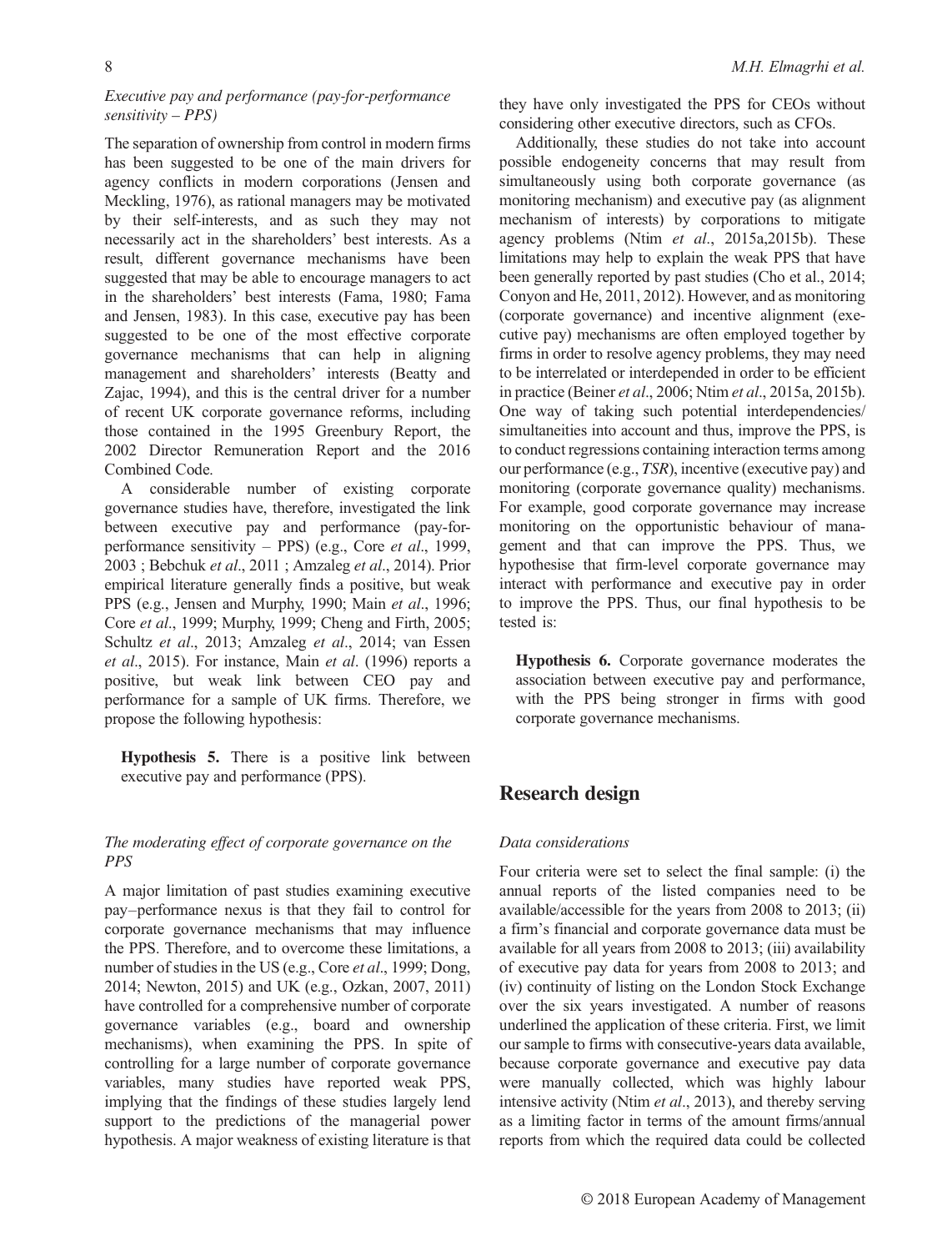from. Second, and in line with past corporate governance studies (e.g., Core *et al*., 1999; Ntim *et al*., 2015a, 2015b), these criteria helped us to satisfy the requirement of a balanced panel analysis. Third, combining time-series and cross-sectional data can help in ascertaining whether any cross-sectional relationship among corporate governance mechanisms, executive pay, and performance holds over time. Fourth, the 2008 financial year was the first year when we started data collection because the financial crisis of 2007/08 has increased debate surrounding the effectiveness and the role of corporate governance in preventing managers from expropriating shareholders' wealth. The 2013 financial year was the last year for which data was available at the time of collecting the data.

A number of procedures have been followed in selecting our final sample. As at December 2013, a total of 1,297 firms were listed on the main board of the London Stock Exchange. First, we excluded 685 firms operating in the financial and utility industries, leaving us with 612 (non-financial) listed firms during the 2008–2013 period. The financial and utilities were excluded for the following two reasons: (i) they have different capital structure and also different regulations (Guest, 2009; Ntim *et al*., 2012); and (ii) to facilitate comparisons with the results of prior studies (e.g., Ozkan, 2011; Ntim *et al*., 2013; Mallin *et al*., 2015; Melis *et al*., 2015), who also excluded financial and utilities from their sample. Second, we excluded 319 companies with missing annual reports/data/listed recently, leaving us with 293 companies with full data.

The classification of the remaining 293 companies is as follows: basic-materials consisted of 27 (9%) companies; consumer-goods consisted of 36 (13%) companies; consumer-services consisted of 68 (23%) companies; healthcare consisted of 15 (5%) companies; industrials consisted of 102 (35%) companies; oil and gas consisted of 18 (6%) companies; technology consisted of 22 (7%) companies; and telecommunications consisted of five (2%) companies. Third, because the number of observations from healthcare, oil and gas, and telecommunications industries was relatively small, the observations from these three industries were added to the basic-materials, consumer-services, and technology industries. In particular, corporations operating in the oil and gas industry were included in the basic-materials industry; corporations operating in the healthcare industry were added to the consumer-services industry, while corporations operating in the telecommunication industry were added to the technology industry. Finally, due to collecting the required data manually, which was a highly labour intensive activity, coupled with the extensive nature of the corporate governance, executive pay, board, ownership, and financial data required, we restricted our final balanced sample to 100 companies from 2008 to 2013 (i.e., resulting in a sample of 600 company-year observations), which were stratify sampled using both firm size and industry type. The selection of our final sample was particularly based on the ranking of the largest 10 companies and the smallest 10 companies (i.e., 20 companies from each of the main five industries) in each industry using market capitalisation (see Table 1 for detailed information about sample selection procedure).

We collected our data from two main sources. First, the corporate governance, board characteristics, ownership mechanisms and executive pay data were collected manually from the annual reports of the examined sample. Those reports were downloaded from companies' websites and the *Perfect Information* database, whereas *DataStream* was used to collect the financial data. Unlike

**Table 1** Sample selection procedures

| Panel A: classification of non-financial<br>listed firms on the LSE as of 31/12/2013 |                    | Number of firms<br>from each industry |
|--------------------------------------------------------------------------------------|--------------------|---------------------------------------|
| Basic materials                                                                      |                    | 72                                    |
| Consumer goods                                                                       |                    | 76                                    |
| Consumer series                                                                      |                    | 131                                   |
| Technology                                                                           |                    | 44                                    |
| Industrials                                                                          |                    | 179                                   |
| Healthcare                                                                           |                    | 28                                    |
| Communication                                                                        |                    | 26                                    |
| Oil and gas                                                                          |                    | 56                                    |
| Firms available for                                                                  |                    | 612                                   |
| sampling                                                                             |                    |                                       |
| Less: Firms with no                                                                  | 66                 |                                       |
| annual reports                                                                       |                    |                                       |
| Firms listed recently<br>$(2008 - 2013)$                                             | 125                |                                       |
| Firms with some annual                                                               | 128                | 319                                   |
| reports missing                                                                      |                    |                                       |
| Firms with full data                                                                 |                    | 293                                   |
| Panel B: classification                                                              |                    | Number of firms                       |
| of non-financial listed                                                              |                    | from each industry                    |
| firms with full data                                                                 |                    |                                       |
| Basic materials                                                                      |                    | 27                                    |
| Consumer goods                                                                       |                    | 36                                    |
| Consumer series                                                                      |                    | 68                                    |
| Technology                                                                           |                    | 22                                    |
| <b>Industrials</b>                                                                   |                    | 102                                   |
| Healthcare                                                                           |                    | 15                                    |
| Communication                                                                        |                    | 5                                     |
| Oil and gas                                                                          |                    | 18                                    |
| Firms with full data                                                                 |                    | 293                                   |
| Panel C: the final                                                                   | Number of firms    | Final stratified                      |
| selected sample                                                                      | from each industry | sample                                |
| Basic materials and                                                                  | 45                 | 20                                    |
| oil and gas                                                                          |                    |                                       |
| Consumer goods                                                                       | 36                 | 20                                    |
| Consumer series                                                                      | 83                 | 20                                    |
| and healthcare                                                                       |                    |                                       |
| Industrials                                                                          | 102                | 20                                    |
| Technology and                                                                       | 27                 | 20                                    |
| communication                                                                        |                    |                                       |
|                                                                                      | 293                | 100                                   |

LSE, London Stock Exchange.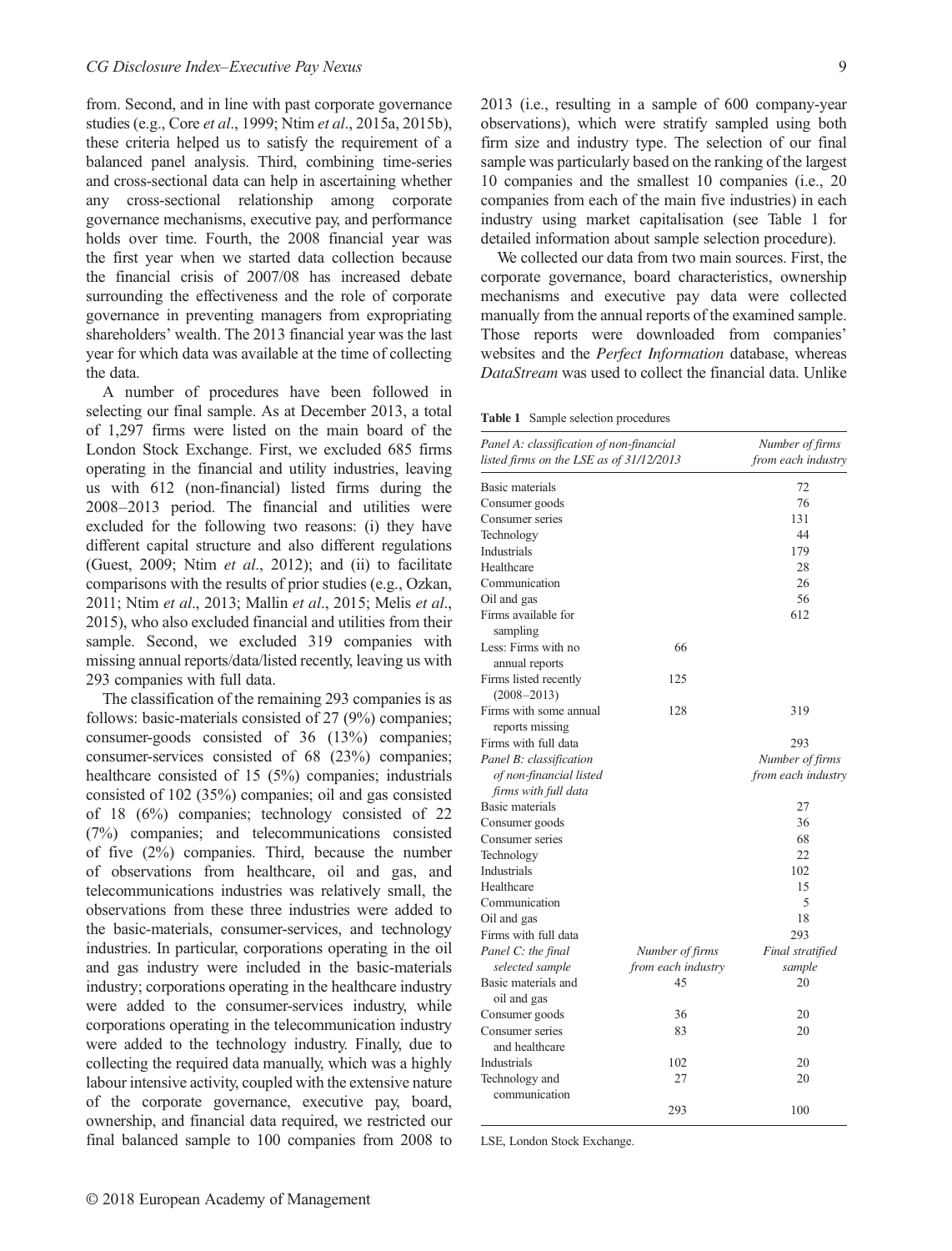most past studies that focused only on the pay package of CEOs (e.g., Core *et al*., 1999; Conyon and He, 2011, 2012; Ozkan, 2011; Jouber and Fakhfakh, 2012; van Essen *et al*., 2015), we collected data on both cash and non-cash pay relating to CEOs, CFOs and all other executives. Second, we collected data on financial and accounting variable from *DataStream*.

#### *Definition of variables and model specification*

Table 2 presents summary definitions of the dependent, explanatory, interaction and control variables employed in this study. To test *H1 to H4* (i.e., to answer our central research question: the effect of corporate governance on executive pay), we use three main types of variables, as follows.

#### *Dependent variable (executive pay)*

Following prior studies (e.g., Conyon and He, 2011, 2012; Ntim *et al*., 2015a), total pay of the CEOs, the CFOs and all other executive directors, are our main dependent variable. Similarly, and following well established studies (e.g., Ozkan, 2011; Jouber and Fakhfakh, 2012; Choe

**Table 2** Summary definition of variables

*et al*., 2014), CEO pay or CFO pay is defined as the natural log of annual cash (i.e., cash-bonus, salary and other reported cash remuneration) and total non-cash (i.e., performance share plan and any other reported long-term incentive plans) pay in a financial year. Additionally and in line with Ntim *et al*. (2015a, 2017) and Schaefer (1998), all other executive directors' pay is defined as the natural log of annual cash (i.e., cash-bonus, salary and other reported cash remuneration) and total non-cash (i.e., performance share plan and any other reported long-term incentive plans) pay of all executive directors scaled by the total number of executive directors in a financial year.

#### *Independent variables*

Our main independent variables are corporate governance mechanisms, which are measured by using a: (i) broad UK corporate disclosure index (*CGI*); (ii) board structure variables (*BSE* and *BD*); (iii) CEO power variables (*CEOT*, *DSPLIT* and *CEOS*); and (iv) ownership mechanisms (*MANO*, *ISTO* and *BLKO*). With reference to the *CGI*, it has been developed based on the definition

| Variables     | Definition                                                                                                                                                                                                                                                                                                                                                                                                                                       |
|---------------|--------------------------------------------------------------------------------------------------------------------------------------------------------------------------------------------------------------------------------------------------------------------------------------------------------------------------------------------------------------------------------------------------------------------------------------------------|
| <b>CEOP</b>   | Natural log of annual cash (i.e., cash-bonus, salary and other reported cash remuneration) and total<br>non-cash (i.e., performance share plan and any other reported LTIPs) remuneration of CEOs.                                                                                                                                                                                                                                               |
| <b>CFOP</b>   | Natural log of annual cash (i.e. cash-bonus, salary and other reported cash remuneration) and total<br>non-cash (i.e. performance share plan and any other reported LTIPs) remuneration of CFOs.                                                                                                                                                                                                                                                 |
| <b>AEDP</b>   | Natural log of annual cash (i.e. cash-bonus, salary and other reported cash remuneration) and total<br>non-cash (i.e. performance share plan and any other reported LTIPs) remuneration of AEDs scaled<br>by the total number of executive directors. To account for potential size effects, we run median regressions.                                                                                                                          |
| <b>TSR</b>    | Total share return obtained by adding capital gain (closing share price minus opening share price<br>divided by opening share price) and dividend yield (dividend per share divided by opening share price).                                                                                                                                                                                                                                     |
| Q             | Book value of total assets minus equity's market and book values scaled by book total assets.                                                                                                                                                                                                                                                                                                                                                    |
| <b>ROA</b>    | Operating profit divided by total assets.                                                                                                                                                                                                                                                                                                                                                                                                        |
| <b>CGI</b>    | UK corporate governance (CG) index constituting 120 CG provisions extracted from the CG Code of 2010.<br>Each CG provision of the constructed index is awarded a value of 1 if disclosure is made in firms' accounts/<br>reports and 0 otherwise. This then is scaled to a value ranging from 100% to 0%. Principal component analysis<br>is then applied to obtain 31 key components out of the 120 individual corporate governance provisions. |
| $P*CGI$       | Interaction variable between performance (i.e., TSR or Q or ROA) and CGI.                                                                                                                                                                                                                                                                                                                                                                        |
| <b>BSE</b>    | Natural log of the number of inside and outside executives on a corporate board.                                                                                                                                                                                                                                                                                                                                                                 |
| <b>BD</b>     | Percentage of ethnic minorities and females on a corporate board.                                                                                                                                                                                                                                                                                                                                                                                |
| <b>DSPLIT</b> | 1 if CEO and chairperson positions are separated, 0 otherwise.                                                                                                                                                                                                                                                                                                                                                                                   |
| <b>CEOT</b>   | Total number of years an individual remained in the CEO position within a firm.                                                                                                                                                                                                                                                                                                                                                                  |
| <b>CEOS</b>   | Total CEO pay scaled by total of all other executive directors' pay.                                                                                                                                                                                                                                                                                                                                                                             |
| <b>MANO</b>   | Proportion of all directors' ownership to total company ordinary shareholdings.                                                                                                                                                                                                                                                                                                                                                                  |
| <b>ISTO</b>   | Proportion of institutional ownership to total company ordinary shareholdings.                                                                                                                                                                                                                                                                                                                                                                   |
| <b>BLKO</b>   | Proportion of block ownership (at least own 3% to total company ordinary shareholdings).                                                                                                                                                                                                                                                                                                                                                         |
| <b>AFS</b>    | 1, if a company is audited by one of the biggest four audit firms (PricewaterhouseCoopers, Deloitte and Touche,<br>Ernst and Young and KPMG), 0 otherwise.                                                                                                                                                                                                                                                                                       |
| <b>LTA</b>    | Natural log of book total assets.                                                                                                                                                                                                                                                                                                                                                                                                                |
| <b>CEX</b>    | Total capital expenditure scaled by total assets.                                                                                                                                                                                                                                                                                                                                                                                                |
| <b>RIS</b>    | Total research and development expenditure scaled by total assets.                                                                                                                                                                                                                                                                                                                                                                               |
| SG            | Percentage of the sales of this year minus the sales of previous year to the sales of the previous year.                                                                                                                                                                                                                                                                                                                                         |
| CL            | Takes 1 if a firm is listed in a foreign market, 0 otherwise.                                                                                                                                                                                                                                                                                                                                                                                    |
| IDU           | Dummy variables for each of the five main industries.                                                                                                                                                                                                                                                                                                                                                                                            |
| <b>YDU</b>    | Dummy variables for the years 2008-2013.                                                                                                                                                                                                                                                                                                                                                                                                         |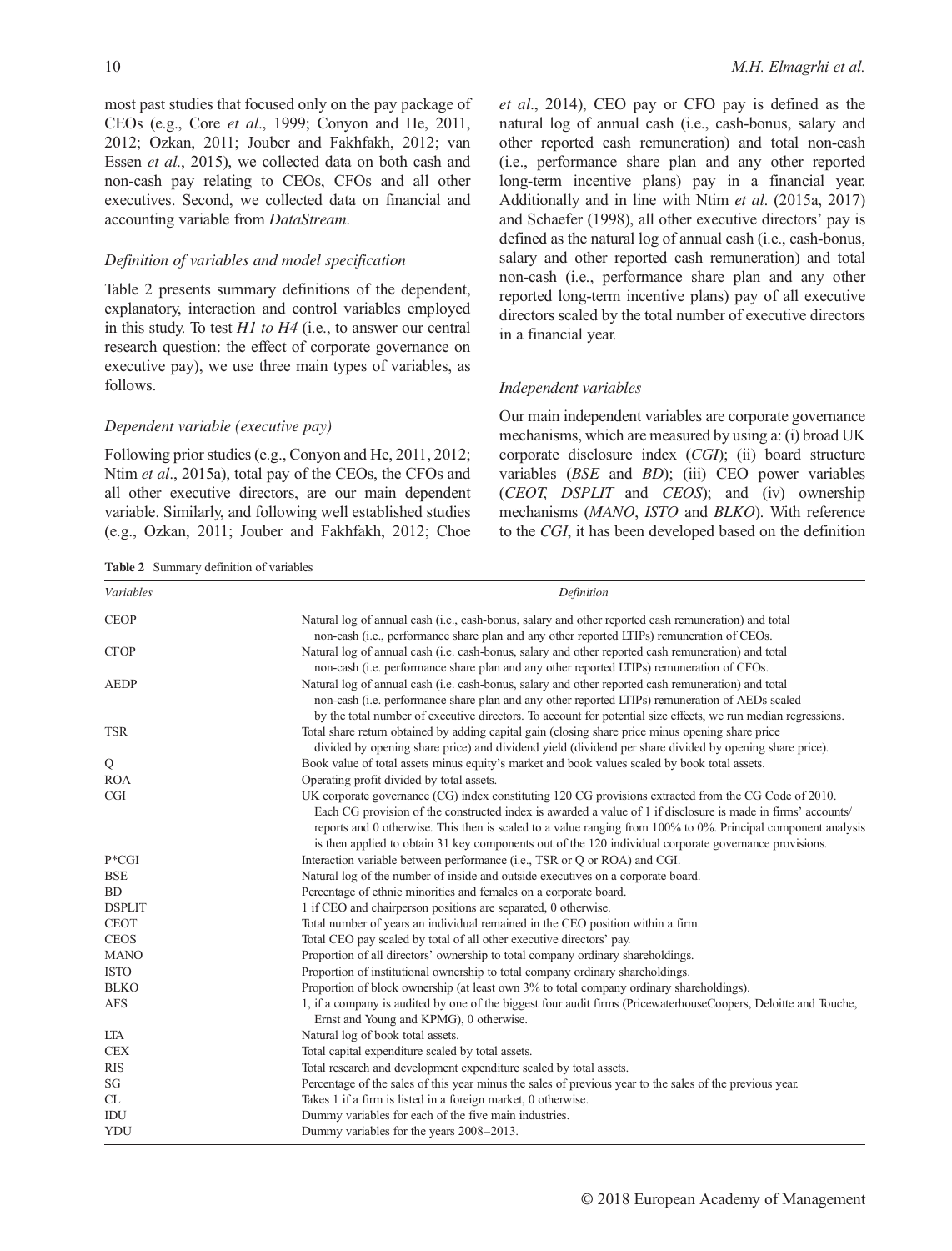provided by the UK corporate governance codes. Specifically, Cadbury Report (1992) and FRC (2010a, 2010b; 2012a, 2012b) define good corporate governance to be underpinned by principles of *accountability*, *fairness*, *independence*, *integrity*, *openness*, *responsibility*, *social responsibility* and *transparency*. In this paper, we follow the UK Combined Code in defining the five main pillars of good corporate governance as: displaying strong: (i) *leadership*; maintaining strong board; (ii) *effectiveness*; maintaining high corporate; (iii) *accountability*; applying fair and transparent; (iv) *remuneration* practices; and maintaining good (v) *relations with shareholders*. Additionally, and following well-established literature (Gompers *et al*., 2003; Larcker *et al*., 2007; Bebchuk *et al*., 2009; Karpoff *et al*., 2016), we operationalise the concept of good corporate governance by measuring the presence or absence of 120 individual corporate governance items<sup>3</sup> based on the 2012 UK Combined Code, with firms receiving higher scores considered to be better-governed (i.e., good/strong governance) and vice versa (i.e., poor/weak governance). Appendix 1 presents the definitions of all the corporate governance disclosure provisions included in the *CGI*.

#### *Corporate governance disclosure index coding process*

For transparency and replicability purposes, in this section, we describe in detail the process of coding our index. We constructed our *CGI* in a way that allows us to capture the qualitative differences in governance disclosures among different firms. With the issue of the quality of the governance mechanisms in mind when designing our governance index, we inherently designed in a way that it naturally measures quality of the governance mechanisms rather than their mere disclosure in the annual reports. This quality approach mainly explains the relatively large number of items that we have in our index. For example, our index is designed in such a way that it avoids box-ticking by including a comprehensive list of items (i.e., 120 corporate governance provisions) compared with those of prior studies (e.g., Gompers *et al*., 2003; Bebchuk *et al*., 2009). Consequently, this allows us to measure the qualitative differences in corporate governance disclosures across firms. For instance and if we take the quality of board committees, such as audit committee, rather than just measuring their mere presence by simply adding 1 if a company has an audit committee, otherwise 0, our index carefully attempts to measure the quality of the audit committee by investigating further whether

the audit committee is also chaired by an independent non-executive director, whether it has been formed entirely by independent non-executive directors, whether it has members with financial expertise, whether the membership has been clearly disclosed, whether it organises regular meetings, and whether the members attendance record of such meetings is disclosed, among others. Similarly, with respect to the board structures, a value of 1 is given to a firm if the chairperson of its board is an independent non-executive director. Additional one point is added if the roles of the board chairperson and CEO are separated. Another one point is added if the majority of the board members are independent nonexecutive directors, among others. Therefore, this detailed approach allows us to clearly distinguish firms with good governance mechanisms in place from those with poor governance mechanisms, and thereby helping us to measure compliance with the 'spirit' rather than just the 'letter' of the UK corporate governance codes. Therefore, and following this widely employed binary (unweighted) coding scheme, a firm's overall score of corporate governance disclosure may range between 0 and 120, which is then expressed as a percentage ranging from 0% (poor corporate governance disclosure index quality) to 100% (perfect corporate governance disclosure index quality) with higher compliance with the 2012 UK Combined Code.

Although the unweighted scoring scheme has been criticised for not reflecting the relative importance associated with different corporate governance disclosure provisions (Gompers *et al*., 2003; Beattie *et al*., 2004), we adopt this approach for the following reasons. First, unlike the ordinal (weighted) scoring scheme, the unweighted scoring scheme helps in enhancing the reliability and objectivity of our index, because it does not require making judgements in relation to the specific weight that needs to be given to different corporate governance disclosure provisions (Owusu-Ansah, 1998; Gompers *et al*., 2003). Second, there is no agreed theoretical framework to accurately assign weights to different corporate governance provisions, and thus our decision to use an unweighted scoring scheme may limit the possibility that our index is biased towards any single or specific corporate governance provision, as is often the case with binary scoring scheme (Owusu-Ansah, 1998). Third, existing studies indicate that both the unweighted and weighted scoring schemes provide similar results (e.g., Chow and Wong-Boren, 1987; Barako *et al*., 2006). Finally, the use of an unweighted coding scheme is based on a well-established theoretical and empirical literature (e.g., Jouber and Fakhfakh, 2012; Newton, 2015; Ntim *et al*., 2015a), and hence, this may allow us to compare our findings with the results of past similar studies.

The content analysis for this study was performed by a single coder. However, to ensure the reliability, validity

<sup>&</sup>lt;sup>3</sup>These 120 governance provisions were mainly extracted from the 2012 UK Combined Code. We also relied on other sources, such as the 2006 Companies Act, the London Stock Exchange Listing Rules, Disclosure and Transparency Rules, and Insider Trading Law, in determining the final governance provisions included in our index.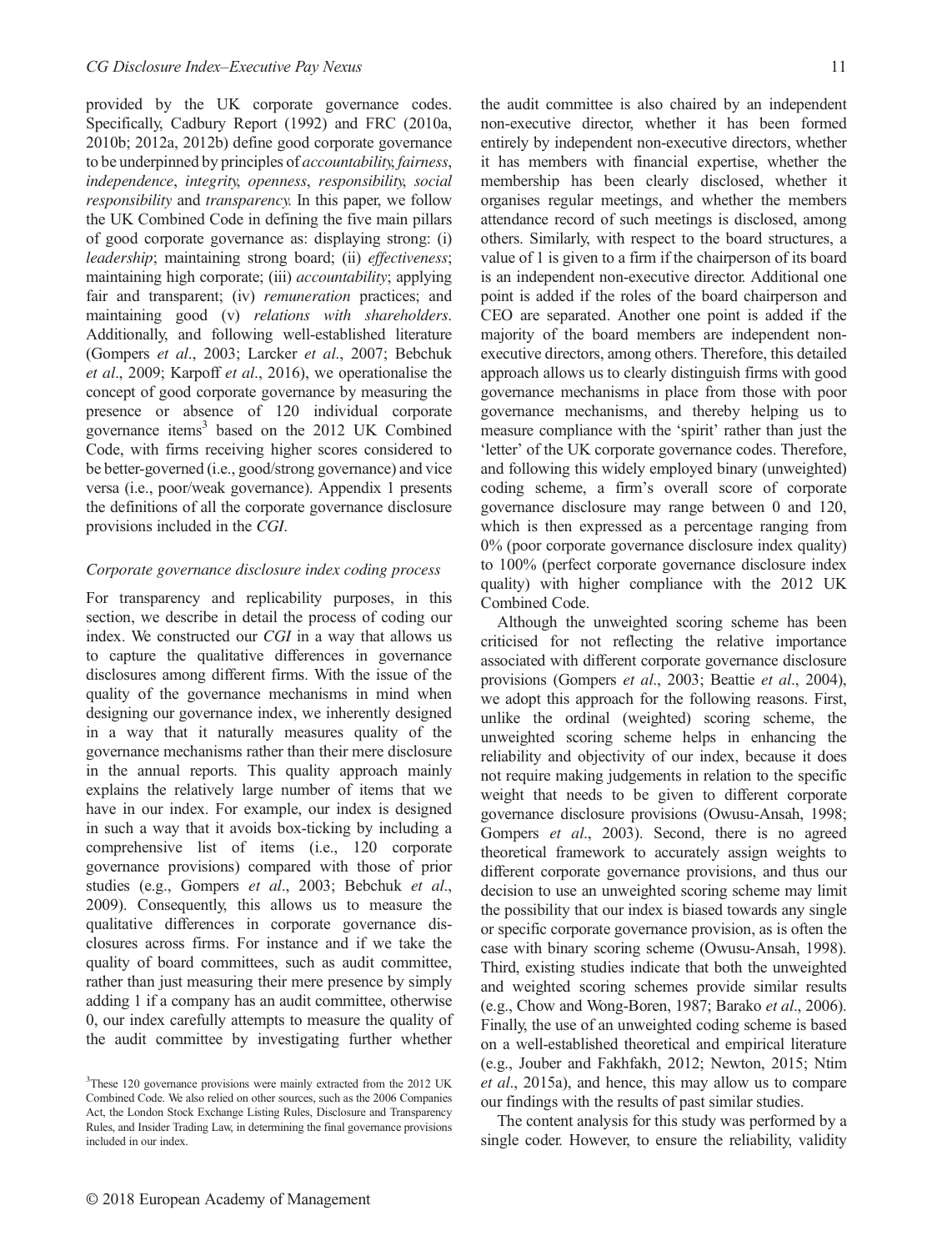and consistency of the coding framework, in the first round of coding, an initial sample of 10 companies (2 companies from each of the main five industries) over the period 2008–2013 were coded. Coding categories and coded materials were critically discussed with two experienced coders, and then in the second round, any mistakes or inconsistencies identified independently by the two coders in the first round were discussed and corrected. A further 10 firms were coded, but the two experienced coders independently did not identify any further mistakes or inconsistencies with the coding procedure. This ensured near perfect correlation between the first and second stage coding and thus, high levels of consistency, reliability, and validity were achieved.

Additionally, and to examine the reliability of the constructed index, the current study used Cronbach's alpha. The Cronbach's alpha coefficient for the five categories contained in the *CGI* is 0.861, indicating further that the corporate governance disclosure index employed in this study is a reliable and valid construct for corporate governance quality (Allegrini and Greco, 2013).

#### *Principal component analysis*

Although great efforts have been made to improve the validity and reliability of our index, existing literature suggests that not all of the 120 governance provisions included in our index may contribute to the observed effect of the *CGI* on executive pay, because some provisions may have significant explanatory power, while others may be less relevant or have less importance in terms of measuring corporate governance (Brown and Caylor, 2006; Bebchuk *et al*., 2009). To identify the most relevant corporate governance provisions that contribute to the observed effect of the governance disclosure index and following existing literature (e.g., Larcker *et al*., 2007; Hoppe and Moers, 2011; Black *et al*., 2017; Karpoff *et al*., 2016), we use principal component analysis.

Principal component analysis is a commonly used statistical method to reduce the number of predictor variables (i.e., corporate governance provisions) and determine variables that explain most of the variance (Larcker *et al*., 2007). Therefore, and in order to identify the underlying components of our *CGI* and determine which corporate governance provisions are associated with each component, we follow Black *et al*. (2017), Larcker *et al*. (2007) and Karpoff *et al*. (2016) by employing principal component analysis. We run the principal component analysis for each of our five subindices and we retained components with eigenvalues greater than one. This resulted in retaining 31 components that accounted for 68.04% of the total variance in our original data (see Appendix 2). Additionally and

following Larcker *et al*. (2007), we retain all corporate governance provisions with loading values exceeding 0.40. This resulted in excluding four provisions, which are 19 (0.381), 21 (0.327), 97 (0.309) and 98 (0.320). Appendix 2 also shows that provisions 4, 5, 3 and 7 are loaded most strongly on the first principal component. The loading values of all of these four corporate governance provisions are above 0.40, and thus we retained all of these provisions. Similarly, and as shown in Appendix 2, the loading of provisions 2 and 6 are above 0.40, indicating that these provisions are loaded most strongly on the second principal component, and hence we retained these two provisions. We used this general approach (i.e., loading values that exceed 0.40) to determine the other corporate governance provisions that we finally retain.

Table 3 provides the descriptive statistics and percentage of variation explained by each of the 31 components. The mean value for the 31 components ranges between 0.979 and 0.007, indicating that there is adequate variation in the *CGI*.

#### *Control variables*

Additionally, previous studies suggest that the level of executive pay can be influenced by firm characteristics, such as firm size (Newton, 2015); size of auditing firm (Beiner *et al*., 2006; Ntim *et al*., 2015a), capital expenditure (Ntim *et al*., 2015a); sales growth (Conyon and He, 2011, 2012); cross-listing (Fahlenbrach, 2009); and time and industry differences (Main *et al*., 1996). Therefore, we controlled for firm-level (i.e., firm size, audit firm size, capital expenditure, sales growth, crosslisting, industry and year dummies) characteristics in this study.

To address the first research question (i.e., whether firm-level corporate governance disclosure impacts on executive pay (*H1–H4*)), the following models are proposed and tested using the ordinary least square (OLS) regression technique initially:

$$
PAY_{it} = \alpha_0 + \beta_1 CGI_{it} + \sum_{i=1}^{8} \beta_i CONTS_{it} + \varepsilon_{it} \qquad (1)
$$

$$
PAY_{it} = \alpha_0 + \beta_1 BSE_{it} + \beta_2 BD_{it} + \beta_3 CEOT_{it}
$$
  
+ $\beta_4 DSPLIT_{it} + \beta_5 CEOS_{it} + \beta_6 MANO_{it}$   
+ $\beta_7 ISTO_{it} + \beta_8 BLKO_{it} \sum_{i=1}^{8} \beta_i CONTS_{it} + \varepsilon_{it}$   
(2)

where: *PAY*is the main predicted variable that is measured using CEO (*CEOP*), CFO (*CFOP*) and all executive directors (*AEDP*) pay; *CGI* (corporate governance index), *BSE* (board size), *BD* (board diversity), *CEOT* (CEO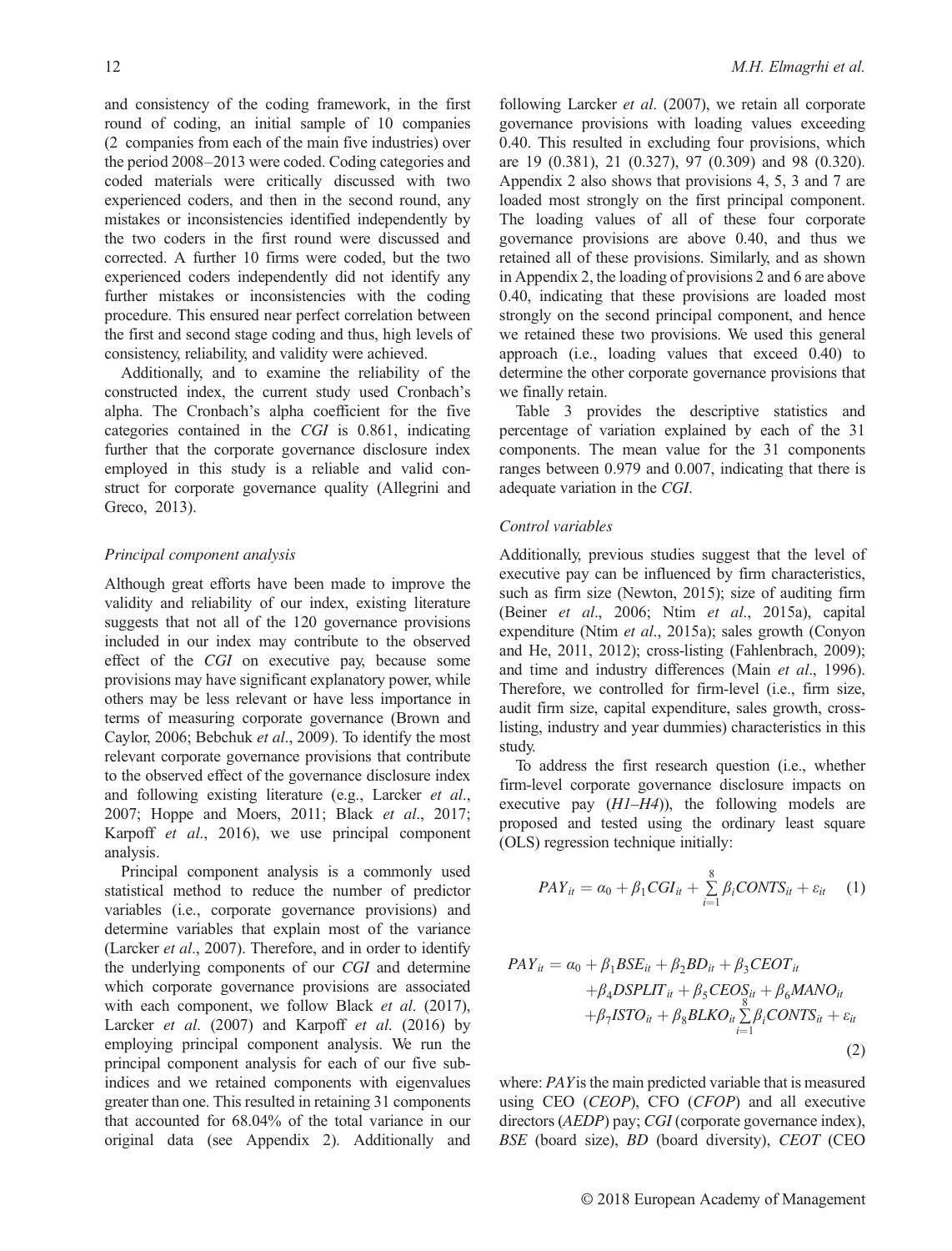**Table 3** Summary statistics and percentage of variation explained by each of 31 components of the CGI

| Component       | Percent Explained                                  | SD    | Mean     | Median  |
|-----------------|----------------------------------------------------|-------|----------|---------|
|                 | Leadership sub-index's components                  |       |          |         |
| C1              | 31.08                                              | 0.24  | 0.89     | 1.00    |
| C <sub>2</sub>  | 15.85                                              | 0.31  | 0.65     | 0.50    |
| C <sub>3</sub>  | 14.25                                              | 0.25  | $-0.25$  | $-0.50$ |
|                 | Effectiveness sub-index's components               |       |          |         |
| C <sub>4</sub>  | 16.56                                              | 0.37  | 0.67     | 0.89    |
| C <sub>5</sub>  | 11.41                                              | 0.30  | 0.84     | 1.00    |
| C6              | 6.92                                               | 0.22  | 0.10     | 0.00    |
| C7              | 6.71                                               | 0.21  | 0.92     | 1.00    |
| C8              | 6.07                                               | 0.37  | 0.61     | 0.67    |
| C9              | 5.32                                               | 0.33  | 0.35     | 0.33    |
| C10             | 5.29                                               | 0.084 | 0.007    | 0.00    |
| C11             | 5.16                                               | 0.17  | 0.96     | 1.00    |
| C12             | 4.15                                               | 0.34  | 0.43     | 0.50    |
| C13             | 4.04                                               | 0.30  | 0.028    | 0.00    |
|                 | Accountability sub-index's components              |       |          |         |
| C14             | 14.65                                              | 0.13  | 0.019    | 0.00    |
| C15             | 10.29                                              | 0.31  | 0.56     | 0.63    |
| C16             | 8.24                                               | 0.19  | 0.94     | 1.00    |
| C17             | 8.14                                               | 0.25  | $-0.14$  | $-0.25$ |
| C18             | 7.64                                               | 0.11  | 0.98     | 1.00    |
| C19             | 7.42                                               | 0.14  | 0.030    | 0.00    |
| C20             | 6.54                                               | 0.38  | 0.81     | 1.00    |
| C21             | 5.83                                               | 0.23  | 0.82     | 1.00    |
| C22             | 3.62                                               | 0.22  | $-0.047$ | 0.00    |
|                 | Remuneration sub-index's components                |       |          |         |
| C23             | 21.87                                              | 0.12  | 0.98     | 1.00    |
| C <sub>24</sub> | 16.25                                              | 0.29  | 0.87     | 1.00    |
| C <sub>25</sub> | 13.04                                              | 0.26  | 0.77     | 0.80    |
| C <sub>26</sub> | 9.95                                               | 0.32  | 0.82     | 1.00    |
| C27             | 9.45                                               | 0.20  | 0.040    | 0.00    |
|                 | Relations with Shareholders sub-index's components |       |          |         |
| C28             | 26.39                                              | 0.35  | 0.24     | 0.00    |
| C29             | 18.26                                              | 0.33  | 0.72     | 0.80    |
| C30             | 11.30                                              | 0.29  | 0.75     | 0.75    |
| C <sub>31</sub> | 8.46                                               | 0.25  | 0.89     | 1.00    |
|                 |                                                    |       |          |         |

Principal component analysis is conducted for our five sub-indices in order to identify the most relevant corporate governance provisions that contribute to the observed effect of the governance index, where we retain all components with an eigenvalue greater than one. We also retain all corporate governance provisions with loading values exceeding 0.40. This resulted in retaining 31 components that account for 68.04% of the total variance in our original data. To compute the score of our index, we use the average equal-weighted sum of the corporate governance provisions associated with each component, with the exception of components number 3, 13, 17 and 22, which have substitute provisions. The provisions of these components are calculated as follows to reflect the substitutability: the component 3 is calculated as the sum of the roles of the board and management less board membership, divided by two. Component number 13 is computed as the sum of frequency of nomination committee (*NC*) meetings and board composition minus access to free independent legal advice, divided by three. The same approach is followed to compute the remaining two components.

tenure), *DSPLIT* (CEO–board chairperson role split), *CEOS* (CEO pay slice), *MANO* (managerial ownership), *ISTO* (institutional ownership) and *BLKO* (block ownership) are our main independent variables; and *CONTS* refers to the set of variables being controlled for,

namely, firm size (*LTA*), audit firm size (*AFS*), capital expenditure (*CEX*), risk taking (*RIS*), sales growth (*SG*), cross-listing (*CL*), industry (*IDU*) and year (*YDU*) dummies.

To test *H5* and *H6* (i.e., to answer our supplementary research question: the PPS and whether corporate governance on can moderate the PPS), we divided the study's variables into five groups. First, our main dependent variable is total pay of the CEOs, the CFOs and all other executive directors. Executive pay (CEO, CFO, or all other executive directors) is broadly defined to include both cash and non-cash pay. Second, our main independent variable is firm performance, as measured by total shareholder return (*TSR*), which is consistent with Gregory-Smith (2012) and Ntim *et al*. (2015b, 2017). Third, we control for a number of variables that may affect executive pay, including board structure (*BSE* and *BD*), CEO power (*CEOT*, *DSPLIT* and *CEOS*), ownership structure (*MANO*, *ISTO* and *BLKO*), and firm characteristics, such as firm size (*LTA*), audit firm size (*AFS*), capital expenditure (*CEX*), risk taking (*RIS*), sales growth (*SG*), cross-listing (*CL*), industries (*IDU*) and year (*YDU*) dummies. Assuming that all the hypothesised relationships are linear, our initial OLS regression model to specifically test H5 (i.e., the PPS) is structured as follows:

$$
PAY_{it} = a_0 + \beta_i TSR_{it} + \sum_{i=1}^{8} \beta_i CONTS_{it} + \varepsilon_{it}, \quad (3)
$$

where: *PAY* is the main dependent variable; *TSR* is our main independent variable; and *CONTS* refers to control variables, including *BSE*, *BD*, *CEOT*, *DSPLIT*, *CEOS*, *MANO*, *ISTO*, *BLOK*, *LTA*, *AFS*, *CEX*, *RIS*, *SG*, *CL*, *IDU* and *YDU*. As a robustness check, we also employ tobin's (*Q*) and return on assets (*ROA*), as alterative market- and accounting-based measures, respectively.

Fourth, and to specifically examine *H6* (whether corporate governance disclosure index can moderate the PPS), we create an interaction variable by multiplying the firm-level corporate governance disclosure index and performance as follows: *CGI* times *TSR or Q* or *ROA* (*P\*CGI*). Finally, we control for the same variables included in the third model in estimating our final model, which is as follows:

$$
PAY_{it} = a_0 + \beta_1 TSR_{it} + \sum_{j=1}^{1} \beta_j CGI_{it} + \sum_{k=1}^{1} \beta_k INT_{it}
$$
 (4)  
+ 
$$
\sum_{i=1}^{8} \beta_i CONTS_{it} + \varepsilon_{it},
$$

where *TSR* refers to total shareholder return; *CGI* refers to the corporate governance disclosure index; and *INT* refers to their respective interaction variable, namely *P\*CGI*; and *CONTS* remains the same as specified in equation (3).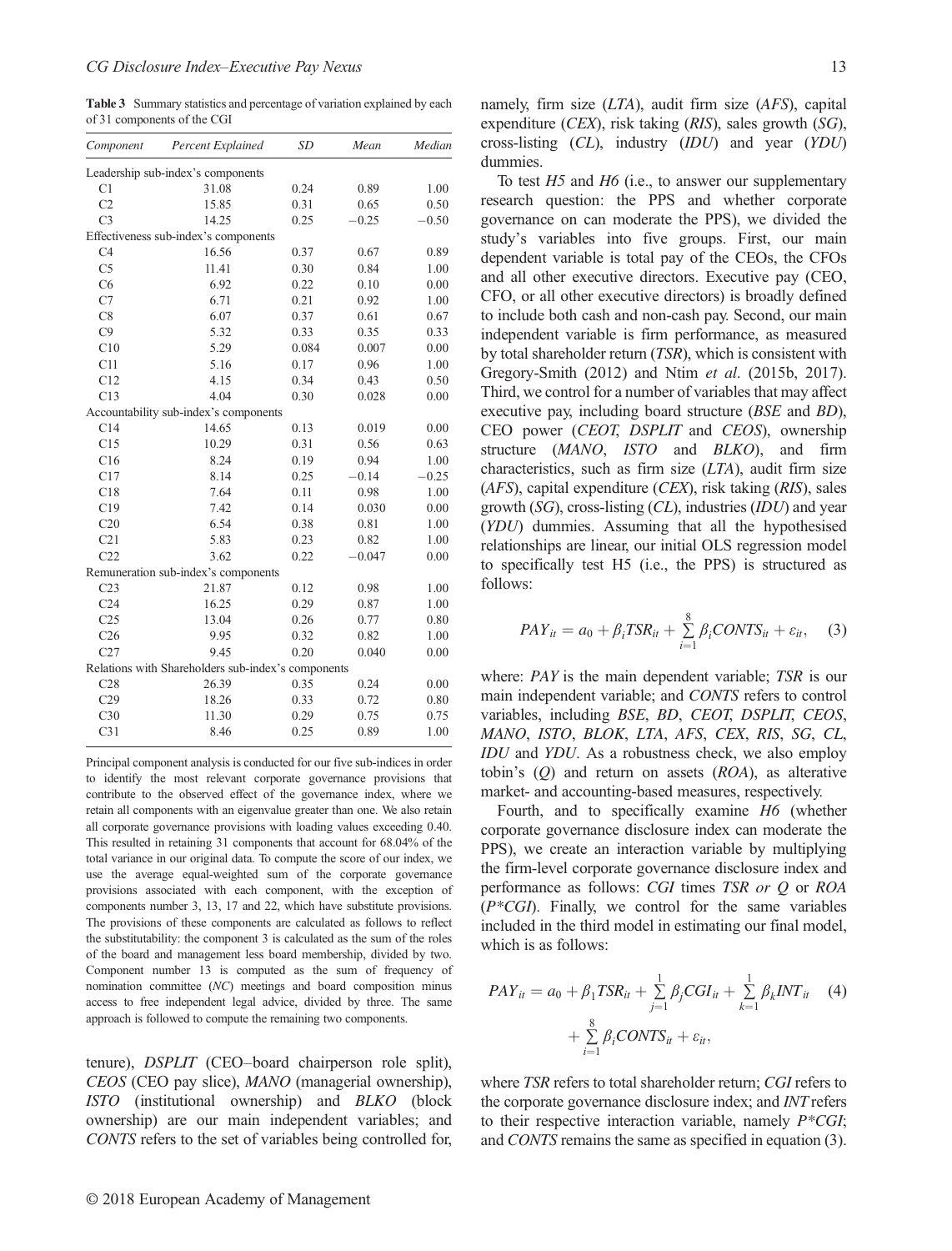# **Empirical findings**

#### *Descriptive analysis and bivariate correlation analyses*

The statistical summary of the pay of the CEO, CFO and all other executive directors is reported in Panels *A-C* in Table 4 over the 6-year period investigated (2008–2013). The panels suggest that the distribution of the total pay

**Table 4** Summary statistics

of CEOs, CFOs and all other executive directors varies substantially. For example, all other executive directors pay has a mean (median) of £7.49 million (£2.46 million) and ranges from £0.065 million to £105.58 million. Similarly, the distribution of the total pay of CEOs or CFOs shows similar pattern. The average CEO pay, for example, is £3.49 million, with a minimum value of £0.020 million and a maximum value of £61.44 million.

| Variable                                           | Mean      | Median | SD        | Min      | Max        |
|----------------------------------------------------|-----------|--------|-----------|----------|------------|
| Panel A: CEO pay (£m)                              |           |        |           |          |            |
| CEO_salary                                         | 0.56      | 0.40   | 0.40      | 0.0009   | 2.12       |
| CEO_bonus                                          | 0.75      | 0.52   | 0.77      | 0.0006   | 3.65       |
| CEO_cash                                           | 1.57      | 0.68   | 3.07      | 0.020    | 36.65      |
| CEO_non-cash                                       | 1.98      | 0.46   | 3.73      | 0.003    | 29.92      |
| Total CEO pay (CEOP)                               | 3.55      | 1.14   | 6.15      | 0.020    | 61.44      |
| Panel B: CFO pay (£m)                              |           |        |           |          |            |
| CFO_salary                                         | 0.36      | 0.29   | 0.23      | 0.015    | 1.82       |
| CFO_bonus                                          | 0.39      | 0.30   | 0.34      | 0.005    | 1.85       |
| CFO_cash                                           | 0.81      | 0.56   | 0.82      | 0.017    | 7.07       |
| CFO_non-cash                                       | 0.95      | 0.38   | 1.44      | 0.0009   | 12.31      |
| Total CFO pay (CFOP)                               | 1.76      | 0.94   | 2.04      | 0.029    | 15.28      |
| Panel C: All other executive directors pay $(fm)$  |           |        |           |          |            |
| AED_salary                                         | 1.36      | 0.92   | 1.21      | 0.003    | 9.80       |
| ADE_bonus                                          | 1.56      | 0.94   | 1.90      | 0.002    | 13.66      |
| AED_cash                                           | 3.50      | 1.66   | 5.44      | 0.065    | 58.85      |
| AED_non-cash                                       | 4.03      | 1.08   | 6.59      | 0.011    | 46.73      |
| Total AED pay (AEDP)                               | 7.53      | 2.74   | 11.19     | 0.065    | 105.58     |
| Panel D: firm performance variables                |           |        |           |          |            |
| <b>TSR</b>                                         | 0.086     | 0.039  | 0.396     | $-0.605$ | 0.916      |
| Q                                                  | 0.54      | 0.56   | 0.24      | 0.014    | 1.66       |
| <b>ROA</b>                                         | 0.086     | 0.077  | 0.097     | $-0.137$ | 0.299      |
| Panel E: corporate governance disclosure index     |           |        |           |          |            |
| CGI $%$                                            | 52.42     | 54.69  | 12.49     | 17.00    | 81.00      |
| Panel F: board characteristics (control variables) |           |        |           |          |            |
| <b>BSE</b>                                         | 9.00      | 8.00   | 3.46      | 3.00     | 18.00      |
| BD%                                                | 11.65     | 11.11  | 11.40     | 0.00     | 50.00      |
| Panel G: CEO Power (control variables)             |           |        |           |          |            |
| DSPLIT %                                           | 90.33     | 100.00 | 29.57     | 0.00     | 100.00     |
| <b>CEOT</b>                                        | 5.54      | 4.00   | 5.21      | 0.00     | 35.00      |
| <b>CEOS</b>                                        | 0.48      | 0.476  | 0.18      | 0.08     | 1.00       |
| Panel H: ownership structure (control variables)   |           |        |           |          |            |
| MANO%                                              | 5.95      | 0.58   | 11.40     | 0.005    | 52.37      |
| ISTO %                                             | 38.38     | 36.38  | 20.70     | 3.07     | 97.49      |
| BLKO %                                             | 42.62     | 43.20  | 21.55     | 3.07     | 98.08      |
| Panel I: firm-characteristics (control variables)  |           |        |           |          |            |
| AFS %                                              | 82.00     | 100.00 | 38.45     | 0.00     | 100.00     |
| TA(fm)                                             | 177,43.64 | 431.25 | 418,59.28 | 0.983    | 274,507.71 |
| CEX %                                              | 4.99      | 3.70   | 4.14      | 0.42     | 14.73      |
| <b>RIS</b>                                         | 0.07      | 0.024  | 0.14      | 0.00     | 1.24       |
| SG %                                               | 7.61      | 5.65   | 18.60     | $-23.77$ | 52.04      |
| CL $\%$                                            | 70.00     | 100.00 | 45.86     | 0.00     | 100.00     |

The table reports summary descriptive statistics relating to annual cash-based (bonus, salary, and other cash payments) and equity-based (i.e., performance share plan and any other LTIPs) pay for CEOs, CFOs, and all other executive directors (AEDs) in Panels *A-C*. The descriptive statistic for alterative accounting (*ROA*) and market-based (*TSR* and *Q*) measures for corporate performance provided in Panel *D*. Additionally, descriptive statistics for corporate governance disclosure index (*CGI*) are provided in Panel *E*. Finally, Panels *F*, *G and H* provide the descriptive statistics for control variables as follows: Panel *F* presents the statistical summary of board mechanisms, namely board size (*BSE*), board gender and ethnic diversity (*BD*), separation of CEO and chairperson positions (*DSPLIT*), CEO tenure (*CEOT*), and CEO slice (*CEOS*); Panel *G* shows the descriptive statistics for ownership variables, namely managerial ownership (*MANO*), institutional ownership (*ISTO*) and block ownership (*BLKO*), while Panel *H* provides the descriptive statistics of firm characteristics including audit firm size (*AFS*), firm size (*TA*), capital expenditure (*CEX*), risk taking (*RIS*), sales growth (*SG*) and crosslisting (*CL*).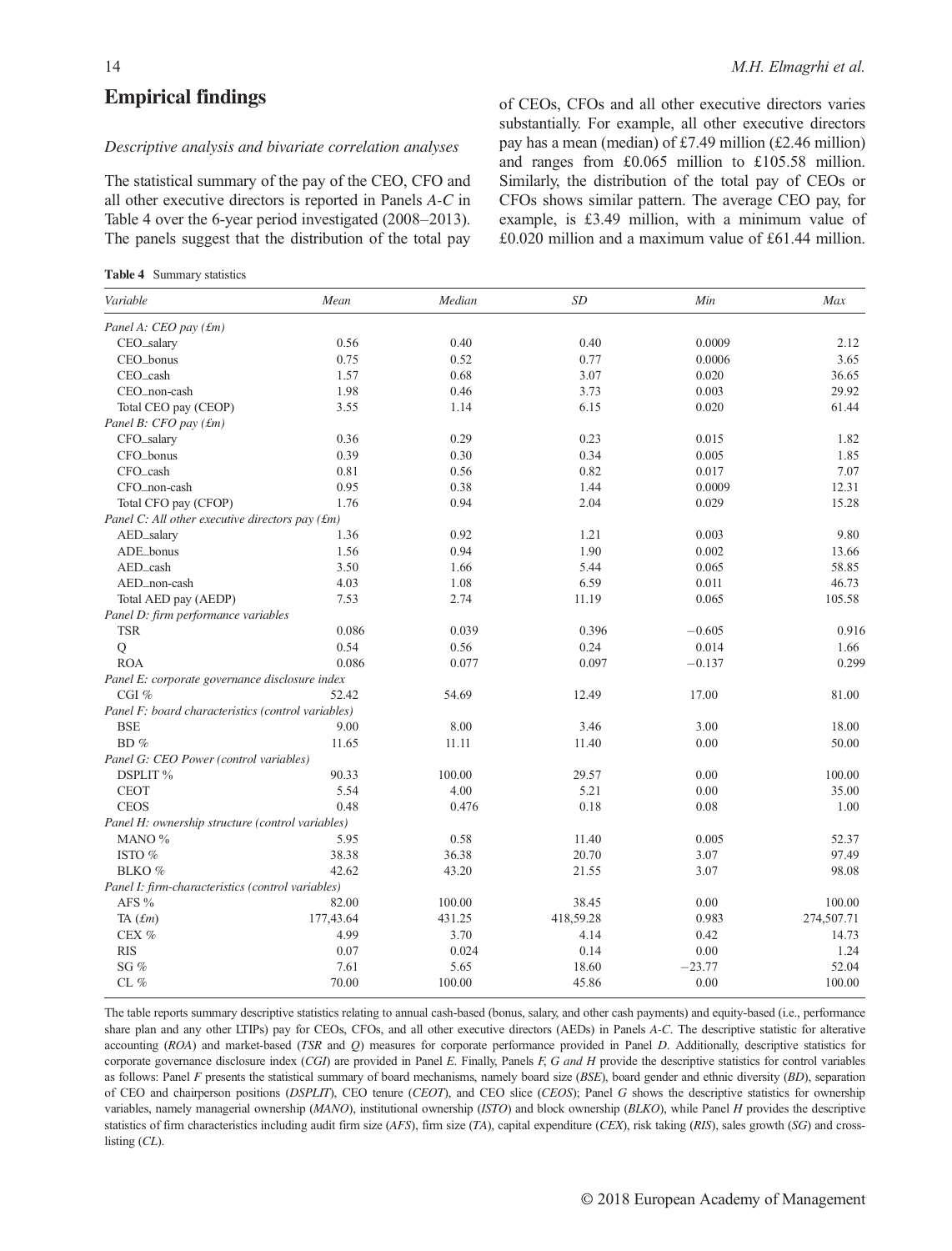Additionally, Table 4 shows that the average CEO pay is relatively higher compared with the average pay of other executive directors. Particularly and on average, CEOs seem to receive about £1.79 million  $(E3.55 \text{ million} -$ £1.76 million) more in total pay than the CFOs. This suggests that CEOs continue to receive relatively higher pay compared with other executive directors, and that lends support for the findings of past UK studies (e.g., Main *et al*., 1996; Conyon and Murphy, 2000; Ozkan, 2011). Crucially, and supporting the recommendations of the 2010 corporate governance code that a large proportion of executive pay should be non-cash-based in order to align management and shareholders' interests, total non-cash-based pay forms a large proportion of total executive pay among the UK sampled firms. Specifically, the mean value of total non-cash-based pay of all other executive directors (*AEDs\_non-cash*) of £4.03 million is higher, and it is about 54% of the mean value of total pay (all other executive directors pay) of £7.53 million, while the mean value of total cash pay of all other executive directors (*AEDs\_cash*) of £3.50 million is only 46% of the mean value of total pay (all other executive directors pay) of £7.53 million. The evidence that executives are paid higher non-cash-based remuneration compared with cash-based remuneration is largely consistent with those reported by past US studies (e.g., Cyert *et al*., 2002; Dong, 2014).

Further, Panels *D-H* of Table 4 present summary descriptive statistics relating to the corporate performance, corporate governance and control variables, respectively. Overall, these panels show wide spread for all variables under examination. For instance, and similar to the results of past corporate governance studies (e.g., Gregory-Smith, 2012), *TSR* ranges from  $-0.60$  to 0.91 with an average (a median) of 0.086 (0.03), suggesting that our sampled firms are, on average, profitable. The corporate governance disclosure index (*CGI*) also varies substantially, ranging from 17% to 81% with the mean (median) companies complying with 52% (64%) of the 120 governance provisions investigated. The mean board size of 8 is consistent with that reported by Ozkan (2011). The mean institutional ownership of 38% is close to the 30% found by Dong and Ozkan (2008) for a sample of UK firms. The average 11% of board diversity suggests that, on average, the boards of UK listed firms are dominated by white males. With reference to the other remaining variables, all show wide variation, indicating that the sample is sufficiently made up of a mixture of small and large firms, and thereby minimising any possibilities of sample selection bias.

The correlation coefficients of both Pearson and Spearman are reported in Table 5 in order to identify the presence of any potential multicollinearity problems. The direction and magnitude of both correlation matrices are relatively similar, indicating that any remaining

non-normalities in the variables employed are not likely to be serious to violate the assumptions of OLS regression (Ntim *et al*., 2015b). Additionally, the correlation coefficients of Spearman and Pearson are relatively low and the values of the variance inflation factor (VIF) reported in Tables 7 and 8 also do not exceed 10, indicating that there are no serious multicollinearity problems (Field, 2009).

Overall and focusing on the Pearson's parametric correlation coefficients, Table 5 indicates statistically strong associations among the executive pay (CEOs, CFOs, or all other executive directors), corporate governance, performance and control variables. For example, the findings suggest that companies with larger portions of managerial ownership, institutional ownership, and block ownership pay significantly lower remuneration to their CEOs, CFOs and all other executive directors. Additionally, there is a discernible evidence that cross-listed (*CL*), larger (*LTA*), capital intensive (*CEX*), auditing by a big-4 firm (*AFS*), larger boards (*BSE*), diversed boards (*BD*) and profitable (*TSR*, *Q* and *ROA*) firms pay significantly higher remuneration to their CEOs, CFOs and all other executive directors.

#### *Multivariate regression analyses*

*The empirical findings of the effect of corporate governance disclosure index on executive pay.* Table 6 presents the empirical findings of the impact of corporate governance disclosure index (*CGI*) containing 31 key components developed from 120 corporate governance provisions, on CEO pay. Specifically, the table contains the results relating to the effect of corporate governance disclosure index on the pay package of CEOs explaining cash, non-cash and total pay as the dependent variables, respectively. Prior studies suggest that good corporate governance structures may help in reducing agency problems by increasing managerial monitoring capacity, and thus prevent executives from expropriating shareholders' wealth (Jensen and Meckling, 1976; Fama, 1980). To test this, we examine the effect of the *CGI* on executive pay. The coefficients of *CGI* on cash, non-cash and total pay for CEOs  $(-1.199, -2.578 \text{ and } -2.026)$  in Table 6 are statistically negative at 1%. Overall, the results provide empirical support for *H1*.

The empirical findings of the *CGI* along with the control variables on CFOs and AEDs' pay are reported in Table 7 (to further account for potential size-effects in the total pay of all other executive directors, we run median regressions). It contains the results for six models relating to CFOs and all other executive directors explaining cash, non-cash and total pay. The coefficients of *CGI* on cash, non-cash and total pay for CFOs  $(-0.976, -2.065)$ and  $-1.454$ ) and all other executive directors  $(-1.314, ...)$  $-2.451$  and  $-1.971$  are negative and statistically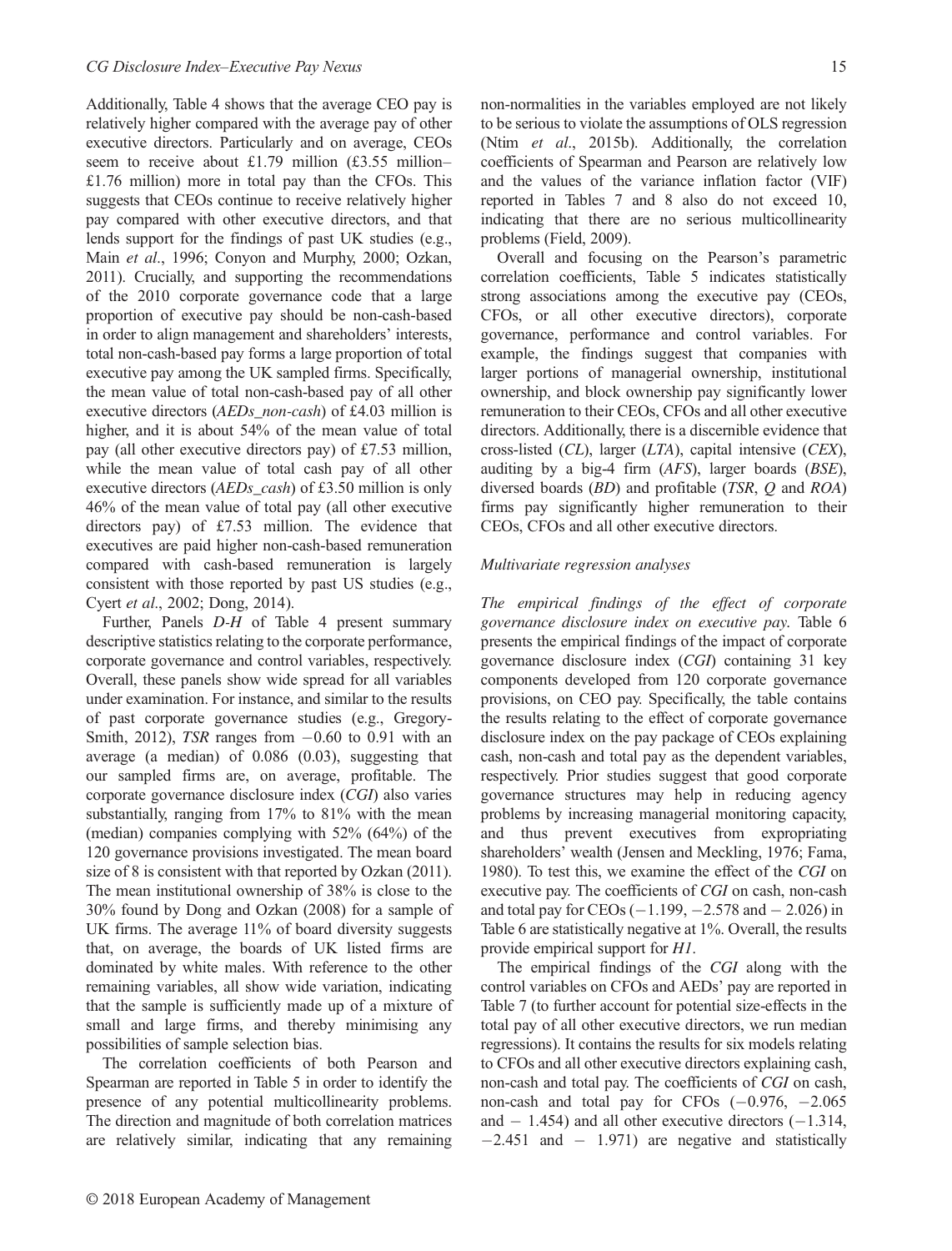**Table 5** Bivariate correlations

| Variable      | CGI                     | BSE          | BD                    | <i>DSPLIT</i>         | <b>CEOT</b>  | <b>CEOS</b>          | CL                   | AFS          | <i>MANO</i>           | <i>ISTO</i>  | BLKO         |
|---------------|-------------------------|--------------|-----------------------|-----------------------|--------------|----------------------|----------------------|--------------|-----------------------|--------------|--------------|
| CGI           |                         | $0.480***$   | $0.374***$            | $0.312***$            | $-0.093***$  | $0.082$ <sup>*</sup> | $0.517***$           | $0.523***$   | $-0.618***$           | $-0.260$ *** | $-0.507***$  |
| <b>BSE</b>    | $0.440***$              |              | $0.381$ ***           | 0.011                 | $-0.005$     | $-0.221$ ***         | $0.512***$           | $0.177***$   | $-0.619$ ***          | $-0.313***$  | $-0.541$ *** |
| <b>BD</b>     | $0.326***$              | $0.335***$   |                       | $-0.089$ **           | 0.000        | $-0.005$             | $0.172***$           | 0.032        | $-0.367$ ***          | $-0.255***$  | $-0.364$ *** |
| <b>DSPLIT</b> | $0.307***$              | 0.016        | $-0.072$ <sup>*</sup> |                       | $-0.019$     | 0.011                | 0.020                | $0.273***$   | $-0.120$ ***          | 0.020        | 0.009        |
| <b>CEOT</b>   | $-0.167$ ***            | $-0.045$     | $-0.054$              | $-0.074$              |              | 0.064                | $-0.112$ ***         | $-0.009$     | $0.126***$            | $-0.059$     | $-0.018$     |
| <b>CEOS</b>   | $0.070*$                | $-0.209$ *** | 0.031                 | $-0.005$              | 0.063        |                      | $-0.042$             | $0.178***$   | $-0.114***$           | $0.154***$   | $0.122***$   |
| CL            | $0.482***$              | $0.507***$   | $0.169***$            | 0.020                 | $-0.162$ *** | $-0.057$             |                      | $0.244$ ***  | $-0.530$ ***          | $-0.288$ *** | $-0.405$ *** |
| AFS           | $0.558***$              | $0.195***$   | 0.021                 | $0.273***$            | $-0.087$ **  | $0.167***$           | $0.224***$           |              | $-0.265$ ***          | $-0.009$     | $-0.234***$  |
| <b>MANO</b>   | $-0.420$ <sup>***</sup> | $-0.361$ *** | $-0.043$              | $-0.194***$           | 0.055        | $-0.083^{*}$         | $-0.376$ ***         | $-0.326$ *** |                       | $0.159***$   | $0.466$ ***  |
| <b>ISTO</b>   | $-0.265$ ***            | $-0.266$ *** | $-0.225$ ***          | 0.017                 | 0.010        | $0.132***$           | $-0.251$ ***         | $-0.043$     | 0.025                 |              | $0.748***$   |
| <b>BLKO</b>   | $-0.474***$             | $-0.517***$  | $-0.349***$           | 0.011                 | $0.078*$     | $0.106***$           | $-0.377***$          | $-0.255$ *** | $0.291***$            | $0.722***$   |              |
| LTA           | $0.453***$              | $0.809***$   | $0.388$ ***           | $-0.031$              | $-0.047$     | $-0.044$             | $0.525***$           | $0.151***$   | $-0.446$ ***          | $-0.209$ *** | $-0.493$ *** |
| <b>CEX</b>    | $0.076*$                | $0.096^{**}$ | $0.097***$            | $-0.018$              | 0.023        | $0.155***$           | $0.208***$           | 0.045        | $-0.028$              | $0.086^{**}$ | $0.091***$   |
| <b>RIS</b>    | $-0.028$                | $-0.136***$  | $-0.186$ ***          | 0.012                 | $-0.154***$  | $-0.096*$            | $0.150***$           | 0.071        | 0.048                 | $0.100^*$    | $0.133***$   |
| SG            | 0.028                   | $0.091***$   | $-0.029$              | $-0.001$              | 0.034        | 0.003                | $0.071$ <sup>*</sup> | $-0.012$     | 0.004                 | $-0.057$     | $-0.045$     |
| <b>ROA</b>    | $0.147***$              | $0.297***$   | $0.239***$            | $-0.053$              | $0.162***$   | $0.119***$           | $0.218***$           | $-0.010$     | $-0.078$ <sup>*</sup> | $-0.093***$  | $-0.187$ *** |
| <b>TSR</b>    | $0.073*$                | 0.014        | 0.067                 | $-0.006$              | 0.078        | 0.035                | 0.052                | 0.016        | $-0.011$              | $-0.094***$  | $-0.058$     |
| Q             | $0.233***$              | $0.190***$   | $0.104***$            | $-0.121$ ***          | $-0.028$     | $-0.042$             | $0.099***$           | $0.148***$   | $-0.256$ ***          | $-0.178***$  | $-0.207$ *** |
| <b>CEOP</b>   | $0.580***$              | $0.693***$   | $0.443***$            | $-0.026$              | 0.000        | $0.202***$           | $0.476$ ***          | $0.312***$   | $-0.534***$           | $-0.302$ *** | $-0.610$ *** |
| <b>CFOP</b>   | $0.546***$              | $0.724***$   | $0.488$ ***           | $-0.082$ <sup>*</sup> | $-0.064$     | 0.012                | $0.503***$           | $0.234***$   | $-0.470$ ***          | $-0.342$ *** | $-0.630$ *** |
| <b>AEDP</b>   | $0.456***$              | $0.753***$   | $0.445***$            | $-0.034$              | $-0.007$     | $-0.026$             | $0.443***$           | $0.238$ ***  | $-0.505***$           | $-0.287$ *** | $-0.559$ *** |

The upper right half of the table provides the coefficients relating to Spearman's correlation, while the bottom left half of the table presents the coefficients relating to Pearson's correlation. *CGI* denotes the corporate governance disclosure index; *BSE* denotes board size; *BD* denotes board gender and ethnic diversity; *DSPLIT* denotes separation of CEO and chairperson positions; *CEOT* denotes CEO tenure; *CEOS* denotes CEO pay slice; *CL* denotes crosslisting; *AFS* denotes audit firm size; *MANO* denotes managerial ownership; *ISTO* denotes institutional ownership; *BLKO* denotes block ownership; *LTA* denotes firm size; *CEX* denotes capital expenditure; *RIS* denotes risk; *SG* denotes sales growth; *TSR* denotes total shareholder return; *ROA* denotes return on assets; *Q* denotes Tobin's Q; *CEOP*, *CFOP* and *AEDP* denote natural log of total CEOs, CFOs and all other executive directors pay, respectively. \*\*\*, \*\*, and\* indicate that correlation is significant at the 0.01, 0.05 and 0.10 level, respectively

significant, suggesting that our first hypothesis (*H1*) is empirically supported.

In addition to examining the effect of the *CGI* on executive pay for our entire sample, we divided our sample into two main categories: (i) well-governed firms (firms having a *CGI* score above the mean value of 52%); and (ii) poorly-governed firms (firm having a *CGI* score below the mean value of 52%). The reason behind doing this is to provide more informative inferences about our data. The findings are presented in Table 8. In terms of well-governed firms, the coefficients of the *CGI* on the total pay of CEOs (-1.800), CFOs (-1.152) and *AED*s'  $(-1.810)$  pay are negative and statistically significant, whereas the coefficients of the *CGI* on the total pay of CEOs (-1.592), CFOs (-0.820) and *AED*s (-1.930) for poorly-governed firms are negative, but not statistically significant, suggesting that our first hypothesis is empirically supported.

*The empirical findings of the effect of individual governance mechanisms and executive pay.* Table 6 also presents the results of pooled OLS regression of board structure variables (*BSE* and *BD*), CEO power measures (*DSPLIT*, *CEOT* and *CEOS*), and ownership structure variables (*MANO*, *ISTO* and *BLKO*) along with the control variables on CEOs' pay. Specifically, Table 6 contains three models explaining the effect of these eight

individual governance mechanisms (i.e., *BSE*, *BD*, *DSPLIT*, *CEOT*, *CEOS*, *MANO*, *ISTO* and *BLKO*) on CEOs' cash, non-cash and total pay. First, and with reference to the board structure variables, the positive and significant association between *BSE* and CEOs' cash and total pay provides support for *H2*. However, the insignificant effect of *BD* on cash and total pay of CEOs does not provide support for *H2*. Second, the separation of CEO and chairperson roles (*DSPLIT*) is negatively associated with CEOs' cash and total pay, suggesting that *H3* is empirically support. Similarly, results reported in Table 6 indicate that both CEO tenure (*CEOT*) and CEO pay slice (*CEOs*) are positively associated with CEOs pay, implying that *H3* is further supported. Finally, and with reference to the ownership mechanisms, the results contained in Table 6 suggest that managerial ownership (*MANO*) and block ownership (*BLKO*) are negatively associated with the CEO pay. This implies that *H4* is empirically supported. However, the insignificant influence of institutional ownership on CEOs' pay does not provide support for *H4*.

With reference to the effect of the individual governance mechanisms on CFOs and AEDs' cash, noncash and total pay, the results contained in Table 7 are generally consistent with our developed hypotheses. First, the coefficients of *BSE* on non-cash pay in Model 2 for CFOs, and those in Models 4 to 6 for AEDs' cash, non-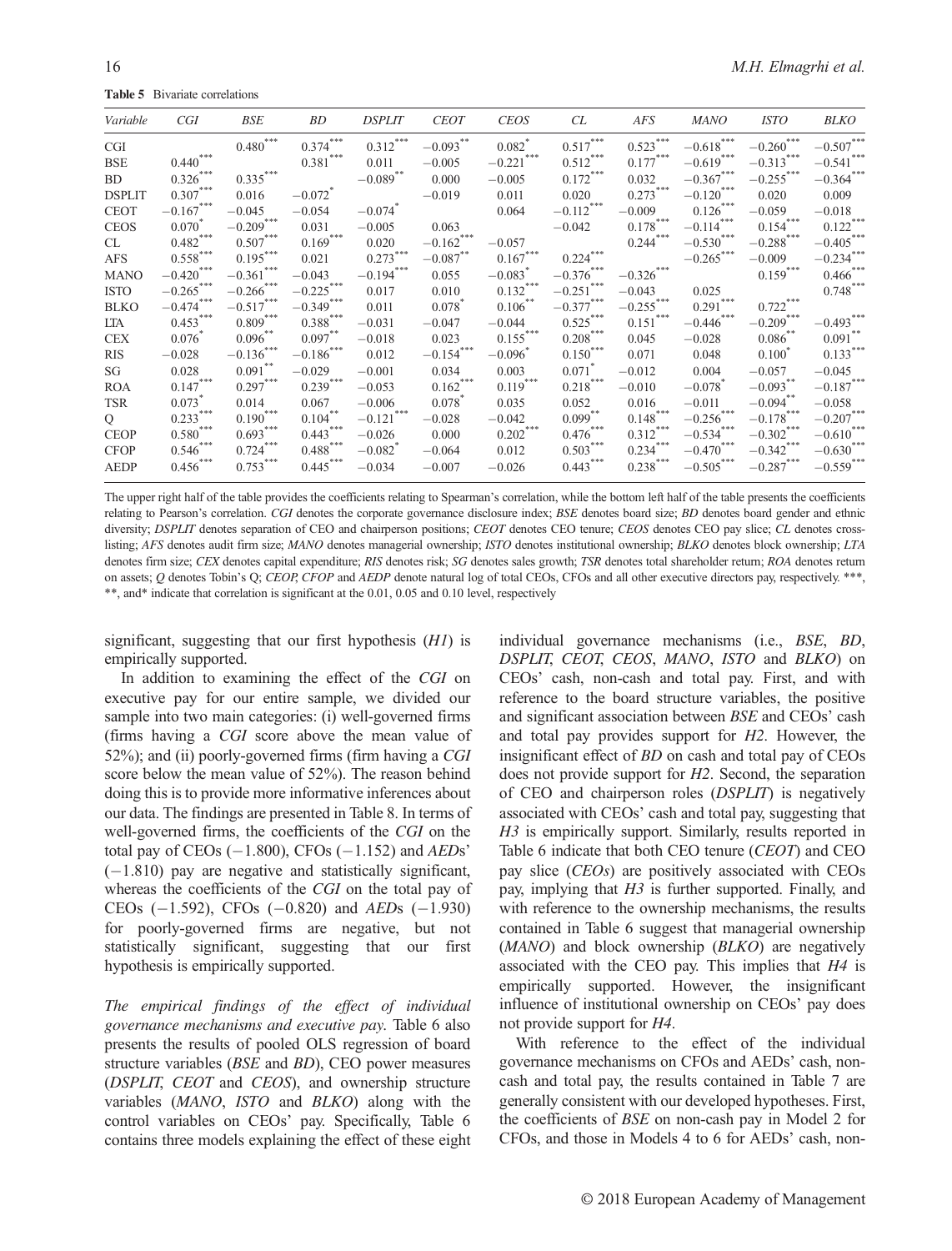#### **Table 5** Continued

| <b>LTA</b>              | <b>CEX</b>            | <b>RIS</b>   | SG                    | <b>ROA</b>   | <b>TSR</b>   | $\mathcal{Q}$           | <b>CEOP</b>  | <b>CFOP</b>           | <b>AEDP</b>          |
|-------------------------|-----------------------|--------------|-----------------------|--------------|--------------|-------------------------|--------------|-----------------------|----------------------|
| $0.527***$              | $0.107***$            | $-0.207***$  | $0.069^{*}$           | $0.236***$   | $00.114***$  | $0.239***$              | $0.617***$   | $0.584***$            | $0.534***$           |
| $0.809***$              | $0.121***$            | $-0.310$ *** | $0.089***$            | $0.310***$   | 00.033       | $0.220***$              | $0.696***$   | $0.730***$            | $0.613***$           |
| $0.418***$              | $0.126***$            | $-0.194$ *** | $-0.007$              | $0.247***$   | $-00.095***$ | $0.151***$              | $0.470***$   | $0.511***$            | $0.456***$           |
| $-0.036$                | $-0.002$              | $-0.086$     | 0.004                 | $-0.031$     | 00.017       | $-0.118***$             | $-0.031$     | $-0.074$ <sup>*</sup> | $-0.039$             |
| $-0.017$                | $0.094***$            | $-0.172$ *** | $0.085***$            | $0.173***$   | $00.115***$  | $-0.070$                | 0.042        | $-0.016$              | 0.052                |
| $-0.050$                | $0.145***$            | $-0.061$     | 0.008                 | $0.134***$   | 00.030       | $-0.047$                | $0.181***$   | 0.023                 | $-0.027$             |
| $0.533***$              | $0.241$ ***           | 0.075        | $0.079*$              | $0.268$ ***  | 00.058       | $0.090***$              | $0.518***$   | $0.515***$            | $0.480***$           |
| $0.166$ ***             | 0.060                 | 0.081        | 0.005                 | 0.013        | 00.017       | $0.124***$              | $0.309***$   | $0.234***$            | $0.243***$           |
| $-0.754***$             | $-0.156$ ***          | $0.308***$   | $-0.036$              | $-0.333$ *** | $-00.033$    | $-0.297***$             | $-0.749$ *** | $-0.740$ ***          | $-0.689^{***}\,$     |
| $-0.260$ <sup>***</sup> | 0.019                 | 0.010        | $-0.100$ **           | $-0.157$ *** | $-00.136***$ | $-0.166$ ***            | $-0.321$ *** | $-0.372$ ***          | $-0.322$ ***         |
| $-0.531$ ***            | 0.002                 | $0.116***$   | $-0.095***$           | $-0.245***$  | $-00.097***$ | $-0.233***$             | $-0.620***$  | $-0.642$ ***          | $-0.606\sp{***}$     |
|                         | $0.189***$            | $-0.487***$  | $0.128***$            | $0.504***$   | $00.093***$  | $0.268$ ***             | $0.861***$   | $0.876***$            | $0.779***$           |
| $0.151***$              |                       | $-0.252$ *** | $0.103***$            | $0.225***$   | $-0.048$     | $-0.111$ <sup>***</sup> | $0.157***$   | $0.212***$            | $0.102***$           |
| $-0.326$ ***            | $-0.125***$           |              | $-0.090$ <sup>*</sup> | $-0.328$ *** | $-0.041$     | $-0.209***$             | $-0.349***$  | $-0.366$ ***          | $-0.284\sp{***}$     |
| $0.109***$              | $0.102***$            | $-0.063$     |                       | $0.277***$   | 00.008       | $-0.019$                | $0.121$ ***  | $0.131***$            | $0.118^\mathrm{***}$ |
| $0.512***$              | $0.161***$            | $-0.412***$  | $0.216***$            |              | $00.243***$  | 0.067                   | $0.487***$   | $0.484***$            | $0.430***$           |
| 0.066                   | $-0.073$ <sup>*</sup> | $-0.087$ $*$ | $-0.014$              | $0.222***$   |              | $-0.014$                | $0.157***$   | $0.158***$            | $0.156***$           |
| $0.251***$              | $-0.106$ ***          | $-0.263$ *** | $-0.051$              | $0.083***$   | $-0.044$     |                         | $0.298$ ***  | $0.220***$            | $0.293***$           |
| $0.852***$              | $0.073$ <sup>*</sup>  | $-0.222$ *** | $0.084***$            | $0.456***$   | $0.125***$   | $0.293***$              |              | $0.937***$            | $0.953***$           |
| $0.874***$              | $0.109***$            | $-0.254$ *** | $0.114***$            | $0.468$ ***  | $0.125***$   | $0.233***$              | $0.931***$   |                       | $0.925***$           |
| $0.775***$              | 0.019                 | $-0.188$ *** | $0.080^{*}$           | $0.398***$   | $00.119***$  | $.280***$               | $.951***$    | $.926***$             |                      |

**Table 6** Effect of corporate governance structure on CEOs' pay (CEOP)

| Dep. variable (model).      | Annual Cash (1)                     | Annual Non-cash (2)                  | Total (3)                             | <b>VIF</b> |
|-----------------------------|-------------------------------------|--------------------------------------|---------------------------------------|------------|
| Corporate governance index: |                                     |                                      |                                       |            |
| <b>CGI</b>                  | $-1.199(0.000)$ ***                 | $-2.578(0.003)$ ***                  | $-2.026(0.000)$ ***                   | 3.060      |
| Board structure:            |                                     |                                      |                                       |            |
| <b>BSE</b>                  | $0.282(0.025)$ **                   | $-0.157(0.648)$                      | $0.385(0.008)$ ***                    | 3.287      |
| <b>BD</b>                   | $-0.025(0.913)$                     | 1.518(0.016)                         | $-0.352(0.182)$                       | 1.630      |
| CEO power:                  |                                     |                                      |                                       |            |
| <b>DSPLIT</b>               | $\left. -0.438(0.000\right) ^{***}$ | 0.255(0.348)                         | $-0.050(0.654)$                       | 1.494      |
| <b>CEOT</b>                 | 0.007(0.150)                        | $0.057(0.000)^*$                     |                                       | 1.233      |
| <b>CEOS</b>                 | 1.250(0.000)                        | ****<br>2.674(0.000)                 | $0.029(0.000)$ ***<br>2.065(0.000)*** | 1.344      |
| Ownership structure:        |                                     |                                      |                                       |            |
| <b>MANO</b>                 | $-1.631(0.000)$ ***                 | $-1.994(0.106)$                      | $-2.365(0.000)$ ***                   | 2.343      |
| <b>ISTO</b>                 | 0.080(0.649)                        | 0.249(0.599)                         | 0.089(0.655)                          | 2.537      |
| <b>BLKO</b>                 | $-0.241(0.275)$                     | $-1.575(0.010)$                      | $-0.592(0.019)^{n}$                   | 3.807      |
| Controls:                   |                                     |                                      |                                       |            |
| <b>AFS</b>                  | 0.000(0.955)                        | $0.013 {\left( 0.000 \right)}^{***}$ | $0.002(0.056)^*$                      | 1.864      |
| LTA                         | $0.299(0.000)^{n}$                  | $0.497(0.000)^{n}$                   | $0.373(0.000)^{***}$                  | 5.834      |
| <b>CEX</b>                  | $-0.776(0.189)$                     | 1.742(0.279)                         | 0.621(0.356)                          | 1.244      |
| <b>RIS</b>                  | $0.728(0.000)^{***}$                | $1.338(0.012)^{**}$                  | $1.032(0.000)^{***}$                  | 1.735      |
| SG                          | 0.127(0.356)                        | 0.239(0.522)                         | 0.250(0.112)                          | 1.224      |
| CL                          | 0.225(0.001)                        | 0.139(0.585)                         | 0.113(0.159)                          | 1.941      |
| IDU                         | <b>YES</b>                          | <b>YES</b>                           | <b>YES</b>                            |            |
| YDU                         | <b>YES</b>                          | <b>YES</b>                           | <b>YES</b>                            |            |
| Constant                    | 7.451                               | $2.341***$                           | $5.897***$                            |            |
| Durbin-W. Stat.             | 2.175                               | 2.147                                | 2.171                                 |            |
| $F$ - value                 | $109.465^{***}\,$                   | 39.181***                            | $128.614***$                          |            |
| Adj. $R^2$                  | 0.883                               | 0.731                                | 0.899                                 |            |
| No. of observations         | 600                                 | 600                                  | 600                                   |            |

*CGI* denotes the corporate governance disclosure index; *BSE* denotes board size; *BD* denotes board gender and ethnic diversity; *DSPLIT* denotes separation of CEO and chairperson positions; *CEOT* denotes CEO tenure; *CEOS* denotes CEO pay slice; *MANO* denotes managerial ownership; *ISTO* denotes institutional ownership; *BLKO* denotes block ownership; *AFS* denotes audit firm size; *LTA* denotes firm size; *CEX* denotes capital expenditure; *RIS* denotes risk; *SG* denotes sales growth; *CL* denotes cross-listing; *IDU* denotes industry dummies and *YDU* denotes year dummies. *P-*values are between brackets. \*\*\*, \*\*, and \* indicate significance at the 0.01, 0.05 and 0.10 levels, respectively.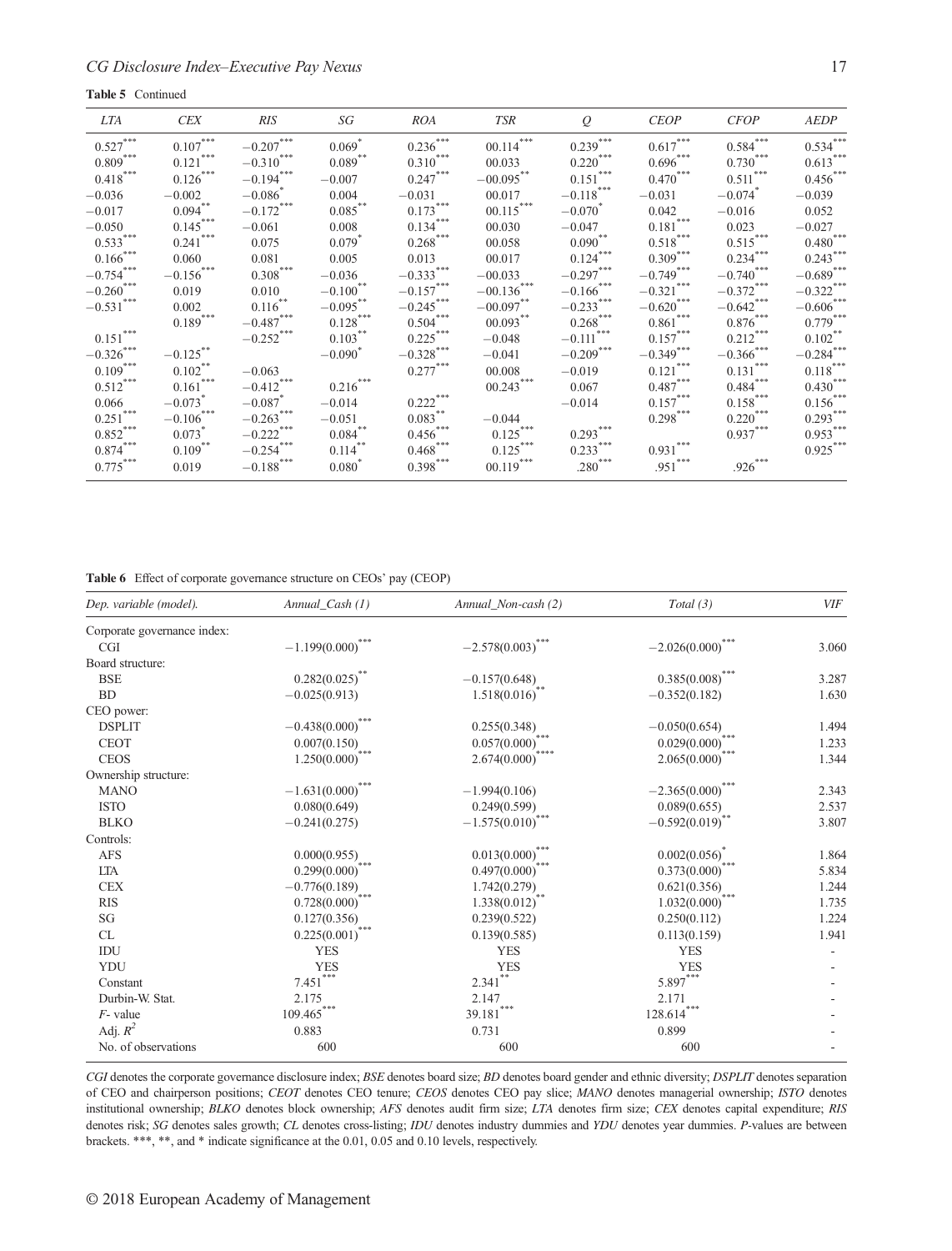| $1.494(0.010)$ ***<br>$0.013(0.000)$ ***<br>$0.480(0.000)$ ***<br>$-2.451(0.002)$ ***<br>$-1.141(0.000)$ ***<br>$0.057(0.000)$ ***<br>$-1.641(0.003)$ ***<br>$1.396(0.004)$ ***<br>$-2.024(0.072)$<br>0.216(0.385)<br>0.372(0.315)<br>0.417(0.335)<br>2.208(0.134)<br>0.183(0.593)<br>0.073(0.681)<br>YES<br><b>YES</b><br>$4.569***$<br>29.361***<br>2.173<br>0.668<br>$0.285(0.000)$ ***<br>Annual_Cash (4)<br>$-1.314(0.000)$ ***<br>$-0.389(0.004)^{***}$<br>$0.829(0.000)$ ***<br>$-0.512(0.000)$ ***<br>$-1.605(0.000)$ ***<br>$-0.334(0.000)$ ***<br>$0.146(0.022)$ **<br>$-0.360(0.071)$<br>0.000(0.740)<br>$-0.659(0.216)$<br>0.137(0.268)<br>0.158(0.447)<br>0.012(0.940)<br>0.007(0.127)<br><b>XES</b><br><b>YES</b><br>$8.945***$<br>68.632***<br>2.075<br>0.825<br>2.849<br>2.602<br>6.748<br>1.765<br>5.363<br>1.692<br>587<br>.273<br>.286<br>3.967<br>1.775<br>1.223<br>1.927<br>.261<br>1.751<br>УF<br>$-1.454(0.001)^{***}$<br>$0.363(0.000)$ ***<br>$0.025(0.001)^{***}$<br>$0.311(0.002)$ ***<br>0.121(0.386)<br>$-1.160(0.087)$<br>0.425(0.084)<br>0.000(0.909)<br>$-0.227(0.785)$<br>0.188(0.334)<br>$-0.032(0.855)$<br>0.043(0.841)<br>$-0.368(0.263)$<br>0.470(0.115)<br>0.411(0.211)<br>Total(3)<br><b>XES</b><br><b>YES</b><br>$6.765***$<br>55.479***<br>2.088<br>0.801<br>Annual_Non-cash (2)<br>$\begin{array}{c} 0.146(0.671) \\ 0.068(0.000) ^{***} \end{array}$<br>$\begin{array}{c} 0.010(0.016)^{**} \\ 0.485(0.000)^{***} \end{array}$<br>$0.842(0.001)$ ***<br>$\begin{array}{c} 0.159(0.922)\\ 1.513(0.012)\\ -1.509(0.050)\\ \end{array}$<br>$\begin{array}{c} -1.025(0.017) ^{\ast \ast} \\ 2.008(0.011) ^{\ast \ast} \end{array}$<br>$-2.065(0.057)$<br>$-0.627(0.227)$<br>0.151(0.941)<br>$-0.024(0.974)$<br>0.463(0.325)<br><b>YES</b><br>$YES$<br>4.416***<br>$16.884***$<br>0.544<br>2.117<br>$-0.976(0.004)^{***}$<br>$0.308(0.000)$ ***<br>$0.835(0.000)$ ***<br>$0.198(0.009)$ ***<br>Annual_Cash (1)<br>$-0.871(0.092)^{*}$<br>$-0.002(0.075)$<br>0.213(0.190)<br>0.017(0.900)<br>$-0.041(0.869)$<br>$-0.093(0.384)$<br>0.010(0.070)<br>0.056(0.709)<br>0.193(0.309)<br>$-0.126(0.597)$<br>1.238(0.054)<br><b>YES</b><br><b>YES</b><br>$7.490***$<br>$64.261***$<br>2.016<br>0.824<br>Dep. variable (model).<br>Durbin-W. Stat.<br>Constant<br>F-value<br>DSPLIT<br><b>MANO</b><br>Adj. $R^2$<br>CEOT<br><b>BLKO</b><br>CEOS<br><b>ISTO</b><br><b>UCK</b><br><b>AFS</b><br>CEX<br><b>BSE</b><br><b>GO</b><br>$\overline{\mathbb{D}}$<br><b>RIS</b><br>É<br>BD<br>SG<br>$\overline{d}$ |                     |     | CFO Pay (CFOP) |     |     | AED Pay (AEDP)      |                                     |                |
|---------------------------------------------------------------------------------------------------------------------------------------------------------------------------------------------------------------------------------------------------------------------------------------------------------------------------------------------------------------------------------------------------------------------------------------------------------------------------------------------------------------------------------------------------------------------------------------------------------------------------------------------------------------------------------------------------------------------------------------------------------------------------------------------------------------------------------------------------------------------------------------------------------------------------------------------------------------------------------------------------------------------------------------------------------------------------------------------------------------------------------------------------------------------------------------------------------------------------------------------------------------------------------------------------------------------------------------------------------------------------------------------------------------------------------------------------------------------------------------------------------------------------------------------------------------------------------------------------------------------------------------------------------------------------------------------------------------------------------------------------------------------------------------------------------------------------------------------------------------------------------------------------------------------------------------------------------------------------------------------------------------------------------------------------------------------------------------------------------------------------------------------------------------------------------------------------------------------------------------------------------------------------------------------------------------------------------------------------------------------------------------------------------------------------------------------------------------------------------------------------------------------------------------|---------------------|-----|----------------|-----|-----|---------------------|-------------------------------------|----------------|
| Corporate governance index:<br>Ownership structure:<br>Board structure:<br>CEO power:<br>Controls:                                                                                                                                                                                                                                                                                                                                                                                                                                                                                                                                                                                                                                                                                                                                                                                                                                                                                                                                                                                                                                                                                                                                                                                                                                                                                                                                                                                                                                                                                                                                                                                                                                                                                                                                                                                                                                                                                                                                                                                                                                                                                                                                                                                                                                                                                                                                                                                                                                    |                     |     |                |     |     | Annual_Non-cash (5) | Total (6)                           | УF             |
|                                                                                                                                                                                                                                                                                                                                                                                                                                                                                                                                                                                                                                                                                                                                                                                                                                                                                                                                                                                                                                                                                                                                                                                                                                                                                                                                                                                                                                                                                                                                                                                                                                                                                                                                                                                                                                                                                                                                                                                                                                                                                                                                                                                                                                                                                                                                                                                                                                                                                                                                       |                     |     |                |     |     |                     | $-1.971(0.000)$ ***                 | 3.060          |
|                                                                                                                                                                                                                                                                                                                                                                                                                                                                                                                                                                                                                                                                                                                                                                                                                                                                                                                                                                                                                                                                                                                                                                                                                                                                                                                                                                                                                                                                                                                                                                                                                                                                                                                                                                                                                                                                                                                                                                                                                                                                                                                                                                                                                                                                                                                                                                                                                                                                                                                                       |                     |     |                |     |     |                     | $-0.529(0.000)$ ***<br>0.392(0.145) | 3.287<br>1.630 |
|                                                                                                                                                                                                                                                                                                                                                                                                                                                                                                                                                                                                                                                                                                                                                                                                                                                                                                                                                                                                                                                                                                                                                                                                                                                                                                                                                                                                                                                                                                                                                                                                                                                                                                                                                                                                                                                                                                                                                                                                                                                                                                                                                                                                                                                                                                                                                                                                                                                                                                                                       |                     |     |                |     |     |                     | $-0.025(0.829)$                     | 1.494          |
|                                                                                                                                                                                                                                                                                                                                                                                                                                                                                                                                                                                                                                                                                                                                                                                                                                                                                                                                                                                                                                                                                                                                                                                                                                                                                                                                                                                                                                                                                                                                                                                                                                                                                                                                                                                                                                                                                                                                                                                                                                                                                                                                                                                                                                                                                                                                                                                                                                                                                                                                       |                     |     |                |     |     |                     | $0.028(0.000)$ ***<br>0.003(0.988)  | 1.233<br>1.344 |
|                                                                                                                                                                                                                                                                                                                                                                                                                                                                                                                                                                                                                                                                                                                                                                                                                                                                                                                                                                                                                                                                                                                                                                                                                                                                                                                                                                                                                                                                                                                                                                                                                                                                                                                                                                                                                                                                                                                                                                                                                                                                                                                                                                                                                                                                                                                                                                                                                                                                                                                                       |                     |     |                |     |     |                     | $-2.287(0.000)^{***}$               | 2.343          |
|                                                                                                                                                                                                                                                                                                                                                                                                                                                                                                                                                                                                                                                                                                                                                                                                                                                                                                                                                                                                                                                                                                                                                                                                                                                                                                                                                                                                                                                                                                                                                                                                                                                                                                                                                                                                                                                                                                                                                                                                                                                                                                                                                                                                                                                                                                                                                                                                                                                                                                                                       |                     |     |                |     |     |                     | 0.050(0.807)                        |                |
|                                                                                                                                                                                                                                                                                                                                                                                                                                                                                                                                                                                                                                                                                                                                                                                                                                                                                                                                                                                                                                                                                                                                                                                                                                                                                                                                                                                                                                                                                                                                                                                                                                                                                                                                                                                                                                                                                                                                                                                                                                                                                                                                                                                                                                                                                                                                                                                                                                                                                                                                       |                     |     |                |     |     |                     | $-0.641(0.013)$ **                  | 2.537<br>3.807 |
|                                                                                                                                                                                                                                                                                                                                                                                                                                                                                                                                                                                                                                                                                                                                                                                                                                                                                                                                                                                                                                                                                                                                                                                                                                                                                                                                                                                                                                                                                                                                                                                                                                                                                                                                                                                                                                                                                                                                                                                                                                                                                                                                                                                                                                                                                                                                                                                                                                                                                                                                       |                     |     |                |     |     |                     |                                     |                |
|                                                                                                                                                                                                                                                                                                                                                                                                                                                                                                                                                                                                                                                                                                                                                                                                                                                                                                                                                                                                                                                                                                                                                                                                                                                                                                                                                                                                                                                                                                                                                                                                                                                                                                                                                                                                                                                                                                                                                                                                                                                                                                                                                                                                                                                                                                                                                                                                                                                                                                                                       |                     |     |                |     |     |                     | 0.003(0.056)                        | .864           |
|                                                                                                                                                                                                                                                                                                                                                                                                                                                                                                                                                                                                                                                                                                                                                                                                                                                                                                                                                                                                                                                                                                                                                                                                                                                                                                                                                                                                                                                                                                                                                                                                                                                                                                                                                                                                                                                                                                                                                                                                                                                                                                                                                                                                                                                                                                                                                                                                                                                                                                                                       |                     |     |                |     |     |                     | $0.359(0.000)$ ***                  | 5.834          |
|                                                                                                                                                                                                                                                                                                                                                                                                                                                                                                                                                                                                                                                                                                                                                                                                                                                                                                                                                                                                                                                                                                                                                                                                                                                                                                                                                                                                                                                                                                                                                                                                                                                                                                                                                                                                                                                                                                                                                                                                                                                                                                                                                                                                                                                                                                                                                                                                                                                                                                                                       |                     |     |                |     |     |                     | $1.031(0.000)$ ***<br>0.795(0.248)  | .244<br>1.735  |
|                                                                                                                                                                                                                                                                                                                                                                                                                                                                                                                                                                                                                                                                                                                                                                                                                                                                                                                                                                                                                                                                                                                                                                                                                                                                                                                                                                                                                                                                                                                                                                                                                                                                                                                                                                                                                                                                                                                                                                                                                                                                                                                                                                                                                                                                                                                                                                                                                                                                                                                                       |                     |     |                |     |     |                     | 0.254(0.114)                        | 1.224          |
|                                                                                                                                                                                                                                                                                                                                                                                                                                                                                                                                                                                                                                                                                                                                                                                                                                                                                                                                                                                                                                                                                                                                                                                                                                                                                                                                                                                                                                                                                                                                                                                                                                                                                                                                                                                                                                                                                                                                                                                                                                                                                                                                                                                                                                                                                                                                                                                                                                                                                                                                       |                     |     |                |     |     |                     | 0.081(0.321)                        | .941           |
|                                                                                                                                                                                                                                                                                                                                                                                                                                                                                                                                                                                                                                                                                                                                                                                                                                                                                                                                                                                                                                                                                                                                                                                                                                                                                                                                                                                                                                                                                                                                                                                                                                                                                                                                                                                                                                                                                                                                                                                                                                                                                                                                                                                                                                                                                                                                                                                                                                                                                                                                       |                     |     |                |     |     |                     | <b>XES</b>                          |                |
|                                                                                                                                                                                                                                                                                                                                                                                                                                                                                                                                                                                                                                                                                                                                                                                                                                                                                                                                                                                                                                                                                                                                                                                                                                                                                                                                                                                                                                                                                                                                                                                                                                                                                                                                                                                                                                                                                                                                                                                                                                                                                                                                                                                                                                                                                                                                                                                                                                                                                                                                       |                     |     |                |     |     |                     | YES                                 |                |
|                                                                                                                                                                                                                                                                                                                                                                                                                                                                                                                                                                                                                                                                                                                                                                                                                                                                                                                                                                                                                                                                                                                                                                                                                                                                                                                                                                                                                                                                                                                                                                                                                                                                                                                                                                                                                                                                                                                                                                                                                                                                                                                                                                                                                                                                                                                                                                                                                                                                                                                                       |                     |     |                |     |     |                     | $7.755***$                          | ı              |
|                                                                                                                                                                                                                                                                                                                                                                                                                                                                                                                                                                                                                                                                                                                                                                                                                                                                                                                                                                                                                                                                                                                                                                                                                                                                                                                                                                                                                                                                                                                                                                                                                                                                                                                                                                                                                                                                                                                                                                                                                                                                                                                                                                                                                                                                                                                                                                                                                                                                                                                                       |                     |     |                |     |     |                     | 2.129                               |                |
|                                                                                                                                                                                                                                                                                                                                                                                                                                                                                                                                                                                                                                                                                                                                                                                                                                                                                                                                                                                                                                                                                                                                                                                                                                                                                                                                                                                                                                                                                                                                                                                                                                                                                                                                                                                                                                                                                                                                                                                                                                                                                                                                                                                                                                                                                                                                                                                                                                                                                                                                       |                     |     |                |     |     |                     | 66.803***                           |                |
|                                                                                                                                                                                                                                                                                                                                                                                                                                                                                                                                                                                                                                                                                                                                                                                                                                                                                                                                                                                                                                                                                                                                                                                                                                                                                                                                                                                                                                                                                                                                                                                                                                                                                                                                                                                                                                                                                                                                                                                                                                                                                                                                                                                                                                                                                                                                                                                                                                                                                                                                       |                     |     |                |     |     |                     | 0.821                               |                |
|                                                                                                                                                                                                                                                                                                                                                                                                                                                                                                                                                                                                                                                                                                                                                                                                                                                                                                                                                                                                                                                                                                                                                                                                                                                                                                                                                                                                                                                                                                                                                                                                                                                                                                                                                                                                                                                                                                                                                                                                                                                                                                                                                                                                                                                                                                                                                                                                                                                                                                                                       | No. of observations | 600 | 600            | 600 | 600 | 600                 | 600                                 |                |

tenure; CEOS denotes CEO pay slice; MANO denotes managerial ownership; ISTO denotes institutional ownership; BLKO denotes bock ownership; AFS denotes audit firm size; LTA denotes firm size; CEX<br>denotes capital expenditure; tenure; CEOS denotes CEO pay slice; MANO denotes managerial ownership; ISTO denotes institutional ownership; BLKO denotes block ownership; AFS denotes audit firm size; LTA denotes firm size; CEX denotes capital expenditure; RIS denotes risk; SG denotes sales growth; CL denotes cross-listing; IDU denotes industry dummies and YDU denotes year dummies. P-values are between brackets. \*\*\*, and \* indicate significance at the 0.01, 0.05 and 0.10 levels, respectively.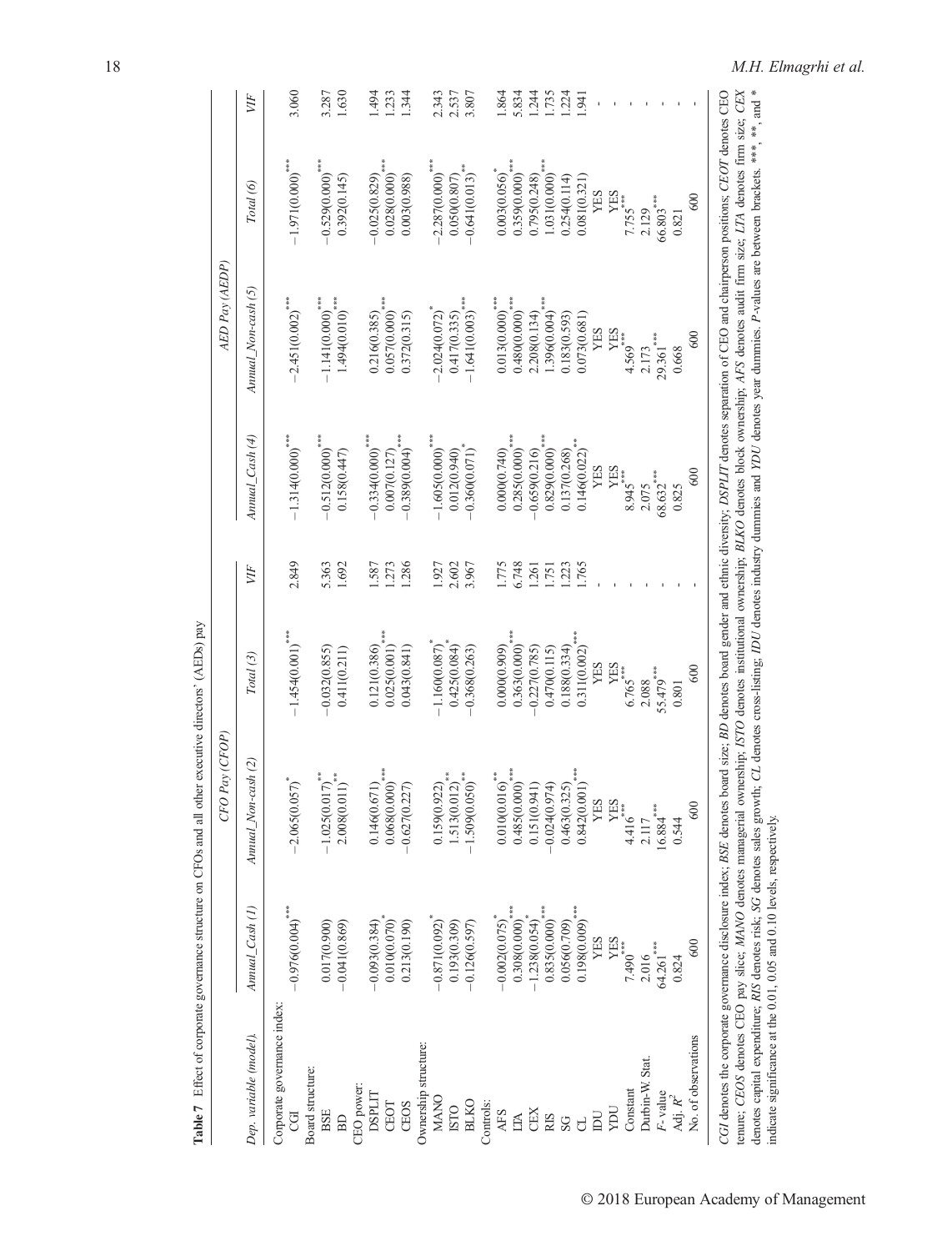|  |  | <b>Table 8</b> Effect of corporate governance structure on total CEOs, CFOs and all other executive directors' (AEDs) |  |
|--|--|-----------------------------------------------------------------------------------------------------------------------|--|
|--|--|-----------------------------------------------------------------------------------------------------------------------|--|

|                             |                           | Good-governed firms     |                         |                           | Poorly-governed firms |                   |
|-----------------------------|---------------------------|-------------------------|-------------------------|---------------------------|-----------------------|-------------------|
| Dep. variable (model)       | $CEO$ total pay $(1)$     | $CFO$ total pay $(2)$   | $AED$ total pay $(3)$   | $CEO$ total pay $(4)$     | $CFO$ total pay $(5)$ | AED total pay (6) |
| Corporate governance index: |                           |                         |                         |                           |                       |                   |
| <b>CGI</b>                  | $-1.800(0.001)$ ***       | $-1.152(0.006)$ ***     | $-1.810(0.001)$ ***     | $-1.592(0.220)$           | $-0.820(0.637)$       | $-1.930(0.149)$   |
| Board structure:            |                           |                         |                         |                           |                       |                   |
| <b>BSE</b>                  | 0.177(0.286)              | $-0.049(0.804)$         | 0.234(0.169)            | 0.173(0.667)              | $-1.118(0.047)$ **    | 0.445(0.285)      |
| <b>BD</b>                   | 0.068(0.814)              | 0.186(0.595)            | 0.118(0.691)            | 0.406(0.712)              | 0.922(0.537)          | 0.641(0.571)      |
| CEO power:                  |                           |                         |                         |                           |                       |                   |
| <b>DSPLIT</b>               | 0.131(0.409)              | 0.063(0.755)            | 0.156(0.338)            | $-0.347(0.140)$           | 0.148(0.576)          | $-0.290(0.229)$   |
| <b>CEOT</b>                 | $0.033(0.000)^{n}$        | $0.031(0.000)^{4}$      | $0.033(0.000)^{*}$      | $-0.003(0.884)$           | $-0.005(0.817)$       | 0.000(0.986)      |
| <b>CEOS</b>                 | $1.834(0.000)^{***}$      | 0.094(0.683)            | $-0.198(0.298)$         | $2.907(0.000)^{***}$      | $-0.143(0.852)$       | 0.525(0.405)      |
| Ownership structure:        |                           |                         |                         |                           |                       |                   |
| <b>MANO</b>                 | $-2.643(0.000)^{7}$       | $-1.781(0.039)^{**}$    | $-2.581(0.000)$ ***     | $-3.241(0.001)^{4}$       | $-0.985(0.435)$       | $-3.440(0.000)^T$ |
| <b>ISTO</b>                 | 0.306(0.151)              | $0.463(0.069)^{7}$      | 0.255(0.242)            | $-1.161(0.219)$           | 0.336(0.805)          | $-0.880(0.362)$   |
| <b>BLKO</b>                 | $-0.375(0.072)^{n}$       | $-0.057(0.861)$         | $-0.392(0.163)$         | 0.523(0.715)              | 0.254(0.895)          | 0.269(0.855)      |
| Controls:                   |                           |                         |                         |                           |                       |                   |
| <b>AFS</b>                  | $-0.047(0.704)$           | $-0.026(0.865)$         | $-0.059(0.639)$         | $-0.367(0.128)$           | $-1.046(0.003)$ ***   | $-0.350(0.157)$   |
| <b>LTA</b>                  | 0.416(0.000)              | 0.379(0.000)            | $0.410(0.000)^{7}$      | $0.362(0.000)^{^{\circ}}$ | $0.432(0.001)^{7}$    | 0.311(0.001)      |
| <b>CEX</b>                  | 0.827(0.269)              | $-0.675(0.459)$         | 0.987(0.199)            | $-2.977(0.240)$           | $-2.206(0.454)$       | $-3.231(0.215)$   |
| <b>RIS</b>                  | $1.216(0.000)^{^{\circ}}$ | $0.749(0.024)^{n}$      | 1.239(0.000)            | $-0.139(0.862)$           | $-0.425(0.657)$       | $-0.409(0.617)$   |
| SG                          | 0.388(0.038)              | 0.321(0.162)            | 0.401(0.036)            | $-0.398(0.207)$           | $-0.405(0.251)$       | $-0.418(0.197)$   |
| <b>CL</b>                   | 0.012(0.902)              | 0.227(0.053)            | $-0.020(0.843)$         | 0.284(0.226)              | $0.690(0.016)^{n}$    | 0.351(0.148)      |
| IDU                         | <b>YES</b>                | <b>YES</b>              | <b>YES</b>              | <b>YES</b>                | <b>YES</b>            | <b>YES</b>        |
| YDU                         | <b>YES</b>                | <b>YES</b>              | <b>YES</b>              | <b>YES</b>                | <b>YES</b>            | <b>YES</b>        |
| Constant                    | $5.448***$                | $6.391***$              | $7.242***$              | $6.985***$                | $8.249***$            | $9.432***$        |
| Durbin-W. Stat.             | 2.106                     | 2.165                   | 2.134                   | 1.916                     | 2.086                 | 1.916             |
| $F$ - value                 | $84.309^{***}$            | $42.042^{\ast\ast\ast}$ | $79.051^{\ast\ast\ast}$ | 54.995***                 | $21.627***$           | $46.599***$       |
| Adj. $R^2$                  | 0.876                     | 0.783                   | 0.868                   | 0.974                     | 0.907                 | 0.970             |
| No. of observations         | 447                       | 447                     | 447                     | 153                       | 153                   | 153               |

*CGI* denotes the corporate governance disclosure index; *BSE* denotes board size; *BD* denotes board gender and ethnic diversity; *DSPLIT* denotes separation of CEO and chairperson positions; *CEOT* denotes CEO tenure; *CEOS* denotes CEO pay slice; *MANO* denotes managerial ownership; *ISTO* denotes institutional ownership; *BLKO* denotes block ownership; *AFS* denotes audit firm size; *LTA* denotes firm size; *CEX* denotes capital expenditure; *RIS* denotes risk; *SG* denotes sales growth; *CL* denotes cross-listing; *IDU* denotes industry dummies and *YDU* denotes year dummies. *P-*values are between brackets. \*\*\*, \*\*, and \* indicate significance at the 0.01, 0.05 and 0.10 levels, respectively.

cash and total pay, are all negative and statistically significant. This implies that *H2* is accepted. However, the insignificant influence of *BD* on CFOs and AEDs' cash and total pay does not provide support for *H2*. Second, the insignificant effect of *DSPLIT* and *CEOS* on CFOs and AEDs' pay does not provide support for *H3*, whereas the positive and significant effect of *CEOT* on CFOs and AEDs' pay is in line with *H3*. Finally, the negative and significant effect of both *MANO* and *BLKO* on CFOs and AEDs' pay is consistent with *H4*. In terms of institutional ownership (*ISTO*), the coefficients on the cash pay in Model 1 for CFOs, and those in Models 4–6 for AEDs are all positive, but statistically insignificant, indicating that *ISTO* has no influence on cash pay of CFOs, and on cash, non-cash and total pay of AEDs. Similarly, the positive and significant influence of *ISTO* on non-cash and total pay of CFOs does not provide support for *H4*.

*The results relating to executive pay-performance nexus.* The empirical findings of the executive pay along with the control variables on corporate performance are reported in Table 9. It contains the results of nine models relating to CEOs (Columns 2–4), CFOs (Columns 5–7) and all other executive directors (Columns 8–10) explaining cash, non-cash and total pay. The coefficients of *TSR* on executive pay (CEOs, CFOs and AEDs) are observably small (ranging from 0.455 for CEOs' non-cash pay to 0.142 for CFOs cash pay), which lends empirical support for *H5*. Additionally, the empirical findings relating to the potential moderating effect of corporate governance disclosure index (i.e., *CGI*) on the PPS are reported in Table 10. Specifically, Table 10 reports findings relating to *TSR*, *Q* and *ROA* performance measures for the total CEO pay (Models 1–3), Models 4 to 6 do similarly for the CFO measure, while Models 7 to 9 report similar results for all other executive directors alternative. In addition, all control variables contained in Table 9 are included in Table 10. Crucially, it is clearly observable from our results that, regardless of the executive pay proxy used, the PPS has noticeably improved, implying that *H6* is empirically supported.

Finally, we carried out several additional tests to check the robustness of our results. Specifically, we run four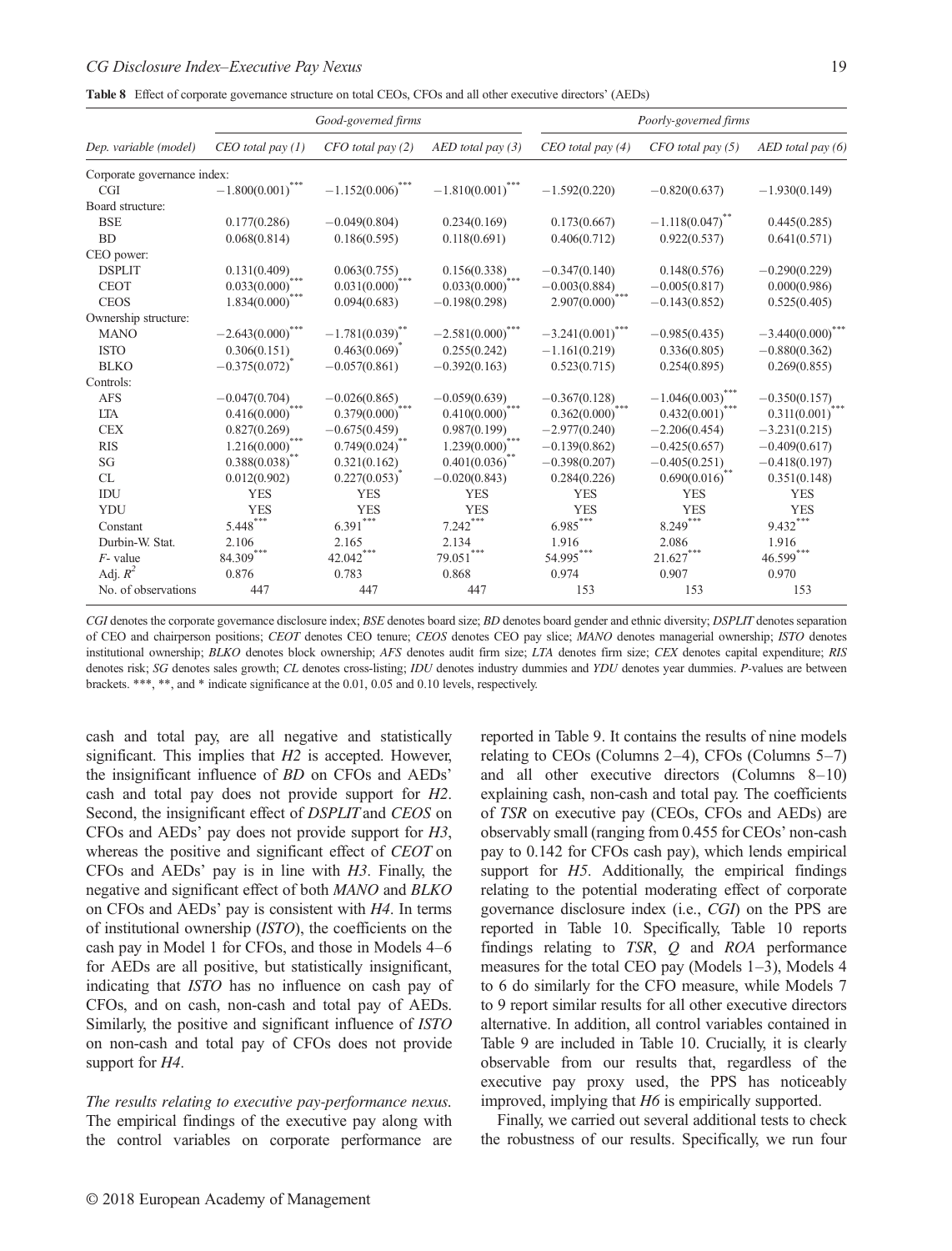| Table 9 Pay-for-performance relationship |                     |                                                                                                                                                                                                               |                     |                    |                      |                     |                     |                                     |                       |
|------------------------------------------|---------------------|---------------------------------------------------------------------------------------------------------------------------------------------------------------------------------------------------------------|---------------------|--------------------|----------------------|---------------------|---------------------|-------------------------------------|-----------------------|
| Dep. variable                            |                     | CEO Pay (CEOP)                                                                                                                                                                                                |                     |                    | CFO pay (CFOP)       |                     |                     | AED pay (AEDP)                      |                       |
| (mod el)                                 |                     | Annual_Cash (1) Annual_Non-cash (2)                                                                                                                                                                           | Total(3)            | Annual_Cash (4)    | Annual_Non-cash (5)  | Total (6)           |                     | Annual_Cash (7) Annual_Non-cash (8) | Total (9)             |
| Corporate performance:<br>TSR            | $0.146(0.021)^*$    | $0.455(0.011)^{**}$                                                                                                                                                                                           | $0.242(0.001)$ ***  | $0.142(0.035)$ **  | $0.446(0.038)^{**}$  | $0.197(0.027)$ **   | $0.187(0.001)$ ***  | $0.349(0.034)^{**}$                 | $0.247(0.001)$ ***    |
| Controls:                                |                     |                                                                                                                                                                                                               |                     |                    |                      |                     |                     |                                     |                       |
| <b>BSE</b>                               | 0.231(0.066)        | $-0.134(0.707)$                                                                                                                                                                                               | $0.358(0.016)^{**}$ | $-0.023(0.867)$    | $0.997(0.022)^{**}$  | $-0.066(0.711)$     | $-0.545(0.000)$ *** | $-1.140(0.001)$ ***                 | $-0.558(0.000)^{***}$ |
| $\overline{B}$                           | $-0.408(0.072)$     | 0.671(0.297)                                                                                                                                                                                                  | $-0.186(0.487)$     | $-0.276(0.257)$    | 1.005(0.201)         | $-0.022(0.946)$     | $-0.208(0.310)$     | 0.638(0.281)                        | $-0.142(0.601)$       |
| <b>DSPLIT</b>                            | $0.473(0.000)$ ***  | 0.199(0.454)                                                                                                                                                                                                  | $-0.240(0.026)$     | 0.093(0.350)       | $-0.053(0.871)$      | 0.056(0.668)        | $-0.410(0.000)$ *** | 0.189(0.438)                        | $-0.207(0.060)$       |
| CEOT                                     | 0.007(0.165)        | 0.052(0.000)                                                                                                                                                                                                  | $0.028(0.000)$ ***  | 0.010(054)         | 0.064(0.000)         | $0.025(0.000)$ ***  | 0.006(0.162)        | 0.053(0.000)                        | 0.027(0.000)          |
| CEOS                                     | $1.242(0.000)$ ***  | 2.722(0.000)                                                                                                                                                                                                  | $2.054(0.000)$ ***  | 0.206(0.198)       | $-0.555(0.288)$      | 0.037(0.863)        | $-0.395(0.003)$     | 0.416(0.276)                        | $-0.006(0.971)$       |
| <b>MANO</b>                              | $1.524(0.000)$ ***  | 2.524(0.031)                                                                                                                                                                                                  | $-1.165(0.002)$ *** | 0.497(0.302)       | $-0428(0.781)$       | $-0.925(0.144)$     | $-1.404(0.000)$ *** | 2.663(0.013)                        | $-2.112(0.000)$ **    |
| <b>ISTO</b>                              | 0.112(0.510)        | 0.493(0.307)                                                                                                                                                                                                  | 0.155(0.440)        | 0.190(303)         | $1.859(0.002)$ ***   | 0.505(0.036)        | 0.043(0.781)        | 0.653(0.141)                        | 0.119(0.561)          |
| <b>BLKO</b>                              | $-0.190(0.368)$     | $-1.844(0.003)$                                                                                                                                                                                               | $0.614(0.018)$ **   | 0.060(0.798)       | $-1.837(0.016)^{**}$ | 0.377(0.216)        | $-0.330(0.097)$     | $1.891(0.001)^{***}$                | $-0.659(0.013)$       |
| AFS                                      | $-0.343(0.000)$ *** | 0.117(0.608)                                                                                                                                                                                                  | $0.285(0.003)$ ***  | $0.355(0.000)$ *** | $-0.274(0.389)$      | $-0.378(0.001)$ *** | $-0.291(0.000)$ *** | 0.059(0.780)                        | $-0.283(0.004)$ ***   |
| EÃ                                       | $0.297(0.000)$ ***  | 0.476(0.000)                                                                                                                                                                                                  | 0.357(0.000)        | $0.302(0.000)$ *** | 0.470(0.000)         | 0.353(0.000)        | $0.278(0.000)$ ***  | 黄黄姜<br>0.463(0.000)                 | $0.345(0.000)$ ***    |
| CEX                                      | $-0.769(0.187)$     | 2.714(0.101)                                                                                                                                                                                                  | 0.719(0.296)        | $1.249(0.050)$ **  | 1.511(0.461)         | 0.051(0.951)        | $-0.607(0.251)$     | 3.027(0.047)                        | 0.916(0.192)          |
| <b>RIS</b>                               | $0.718(0.000)$ ***  | $1.397(0.010)$ ***                                                                                                                                                                                            | 0.998(0.000)        | $0.813(0.000)$ *** | 0.086(0.904)         | 0.453(0.123)        | $0.815(0.000)$ ***  | $1.438(0.004)$ ***                  | 1.005(0.000)          |
| SG                                       | 0.052(0.699)        | 0.049(0.898)                                                                                                                                                                                                  | 0.125(0.436)        | 0.000(0.998)       | 0.328(0.491)         | 0.108(0.577)        | 0.049(0.692)        | 0.023(0.948)                        | 0.129(0.429)          |
| ಕ                                        | $0.170(0.013)$ **   | 0.077(0.706)                                                                                                                                                                                                  | 0.029(0.722)        | $0.156(0.035)$ **  | $0.825(0.001)^{**}$  | $0.257(0.008)$ ***  | 0.087(0.163)        | 0.015(0.936)                        | $-0.001(0.988)$       |
| $\overline{D}$                           | YES                 | YES                                                                                                                                                                                                           | YES                 | YES                | YES                  | YES                 | YES                 | YES                                 | YES                   |
| DCX                                      | YES                 | <b>YES</b>                                                                                                                                                                                                    | YES                 | YES                | YES                  | YES                 | YES                 | YES                                 | YES                   |
| Constant                                 | $7.314***$          | $2.872(0.000)$ ***                                                                                                                                                                                            | $5.882***$          | $7.247***$         | $4.911***$           | $6.674***$          | $8.822***$          | $5.108***$                          | $7.735***$            |
| Durbin-W. Stat                           | 2.175               | 2.177                                                                                                                                                                                                         | 2.219               | 2.004              | 2.135                | 2.116               | 2.085               | 2.239                               | 2.207                 |
| F-value                                  | $112.879***$        | $36.483***$                                                                                                                                                                                                   | $123.112***$        | $66.190***$        | $16.595***$          | $56.640***$         | $69.993***$         | $26.632***$                         | $64.234***$           |
| Adj. $R^2$                               | 0.886               | 0.716                                                                                                                                                                                                         | 0.895               | 0.828              | 0.540                | 0.804               | 0.828               | 0.645                               | 0.815                 |
| No. of observations                      | 600                 | 600                                                                                                                                                                                                           | 600                 | 600                | 600                  | 600                 | 600                 | 600                                 | 600                   |
|                                          |                     | TSR denotes total shareholder return; BSE denotes board size; BD denotes board gender and ethnic diversity; DSPLIT denotes separation of CEO and chairperson positions; CEOT denotes CEO tenure; CEOS denotes |                     |                    |                      |                     |                     |                                     |                       |

CEO pay slice; *MANO* denotes managerial ownership; *ISTO* denotes institutional ownership; *BLKO* denotes block ownership; *AFS* denotes audit firm size; *LTA* denotes firm size; *CEX* denotes capital expenditure; *RIS*<br>d CEO pay slice; MANO denotes managerial ownership; ISTO denotes institutional ownership; BLKO denotes block ownership; AFS denotes audit firm size; LTA denotes firm size; CEX denotes capital expenditure; RIS denotes risk; SG denotes sales growth; CL denotes cross-listing; IDU denotes industry dummies and YDU denotes year dummies. P-values are between brackets. \*\*\*, \*\*\*, and \* indicate significance at the 0.01, 0.05 and 0.10 levels, respectively.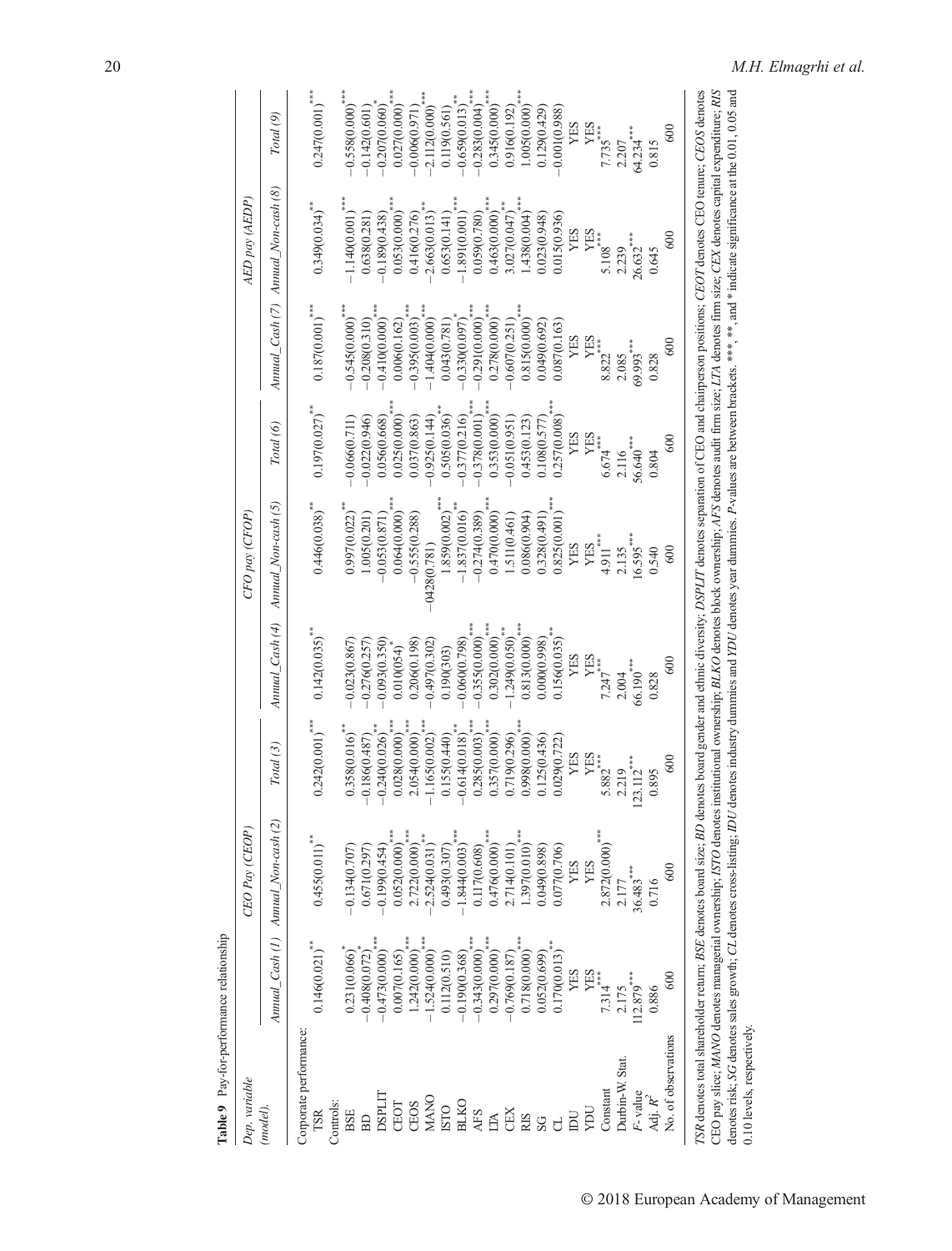|                                                                                                                                                                                                                                          |                                                                                                                                                                                                                                                                                                                                                                                                                                                              | Table 10 The moderating role of firm-level corporate governance                                                                                                                                                                                                                                                                        |                                                                                                                                                                                                                                                                                                                                                                                                                                                                    |                                                                                                                                                                                                                                                                                                                                                                                            |                                                                                                                                                                                                                                                                                                                                                   |                                                                                                                                                                                                                                                                                                                                                     |                                                                                                                                                                                                                                                                                                                                                                                                         |                                                                                                                                                                                                                                                                                                                                                                                                                                                                                     |                                                                                                                                                                                                                                                                                                                                                |
|------------------------------------------------------------------------------------------------------------------------------------------------------------------------------------------------------------------------------------------|--------------------------------------------------------------------------------------------------------------------------------------------------------------------------------------------------------------------------------------------------------------------------------------------------------------------------------------------------------------------------------------------------------------------------------------------------------------|----------------------------------------------------------------------------------------------------------------------------------------------------------------------------------------------------------------------------------------------------------------------------------------------------------------------------------------|--------------------------------------------------------------------------------------------------------------------------------------------------------------------------------------------------------------------------------------------------------------------------------------------------------------------------------------------------------------------------------------------------------------------------------------------------------------------|--------------------------------------------------------------------------------------------------------------------------------------------------------------------------------------------------------------------------------------------------------------------------------------------------------------------------------------------------------------------------------------------|---------------------------------------------------------------------------------------------------------------------------------------------------------------------------------------------------------------------------------------------------------------------------------------------------------------------------------------------------|-----------------------------------------------------------------------------------------------------------------------------------------------------------------------------------------------------------------------------------------------------------------------------------------------------------------------------------------------------|---------------------------------------------------------------------------------------------------------------------------------------------------------------------------------------------------------------------------------------------------------------------------------------------------------------------------------------------------------------------------------------------------------|-------------------------------------------------------------------------------------------------------------------------------------------------------------------------------------------------------------------------------------------------------------------------------------------------------------------------------------------------------------------------------------------------------------------------------------------------------------------------------------|------------------------------------------------------------------------------------------------------------------------------------------------------------------------------------------------------------------------------------------------------------------------------------------------------------------------------------------------|
|                                                                                                                                                                                                                                          |                                                                                                                                                                                                                                                                                                                                                                                                                                                              | CEO pay (CEOP)                                                                                                                                                                                                                                                                                                                         |                                                                                                                                                                                                                                                                                                                                                                                                                                                                    |                                                                                                                                                                                                                                                                                                                                                                                            | CFO pay (CFOP)                                                                                                                                                                                                                                                                                                                                    |                                                                                                                                                                                                                                                                                                                                                     |                                                                                                                                                                                                                                                                                                                                                                                                         | AED pay (AEDP)                                                                                                                                                                                                                                                                                                                                                                                                                                                                      |                                                                                                                                                                                                                                                                                                                                                |
| Dep. variable<br>(model)                                                                                                                                                                                                                 | Total (1)                                                                                                                                                                                                                                                                                                                                                                                                                                                    | Total (2)                                                                                                                                                                                                                                                                                                                              | Total (3)                                                                                                                                                                                                                                                                                                                                                                                                                                                          | Total (4)                                                                                                                                                                                                                                                                                                                                                                                  | Total (5)                                                                                                                                                                                                                                                                                                                                         | Total (6)                                                                                                                                                                                                                                                                                                                                           | Total (7)                                                                                                                                                                                                                                                                                                                                                                                               | Total (8)                                                                                                                                                                                                                                                                                                                                                                                                                                                                           | Total (9)                                                                                                                                                                                                                                                                                                                                      |
| Corporate performance:<br><b>ROA</b><br><b>TSR</b><br>$\circ$                                                                                                                                                                            | $0.466(0.003)$ ***                                                                                                                                                                                                                                                                                                                                                                                                                                           | $2.119(0.005)$ ***                                                                                                                                                                                                                                                                                                                     | $6.367(0.002)$ ***                                                                                                                                                                                                                                                                                                                                                                                                                                                 | $0.583(0.001)$ ***                                                                                                                                                                                                                                                                                                                                                                         | $2.723(0.006)$ ***                                                                                                                                                                                                                                                                                                                                | $7.036(0.005)$ ***                                                                                                                                                                                                                                                                                                                                  | $0.416(0.006)$ ***                                                                                                                                                                                                                                                                                                                                                                                      | $1.827(0.019)$ <sup>**</sup>                                                                                                                                                                                                                                                                                                                                                                                                                                                        | $5.154(0.011)^{**}$                                                                                                                                                                                                                                                                                                                            |
| Corporate governance index:<br>Interaction variable:<br>G                                                                                                                                                                                | 0.014(0.976)                                                                                                                                                                                                                                                                                                                                                                                                                                                 | 0.183(0.792)                                                                                                                                                                                                                                                                                                                           | 0.306(0.573)                                                                                                                                                                                                                                                                                                                                                                                                                                                       | 0.814(0.122)                                                                                                                                                                                                                                                                                                                                                                               | 1.224(0.208)                                                                                                                                                                                                                                                                                                                                      | 0.997(0.133)                                                                                                                                                                                                                                                                                                                                        | 0.012(0.980)                                                                                                                                                                                                                                                                                                                                                                                            | 0.289(0.683)                                                                                                                                                                                                                                                                                                                                                                                                                                                                        | 0.111(0.839)                                                                                                                                                                                                                                                                                                                                   |
| $P^*CG$                                                                                                                                                                                                                                  | $-0.570(0.010)$ ***                                                                                                                                                                                                                                                                                                                                                                                                                                          | $-4.022(0.002)$ ***                                                                                                                                                                                                                                                                                                                    | $-6.722(0.003)$ ***                                                                                                                                                                                                                                                                                                                                                                                                                                                | $-0.918(0.020)$ **                                                                                                                                                                                                                                                                                                                                                                         | $-5.460(0.001)$ ***                                                                                                                                                                                                                                                                                                                               | $-8.061(0.006)$ ***                                                                                                                                                                                                                                                                                                                                 | $-0.497(0.064)$                                                                                                                                                                                                                                                                                                                                                                                         | $-3.639(0.007)$ ***                                                                                                                                                                                                                                                                                                                                                                                                                                                                 | $-4.679(0.005)$ ***                                                                                                                                                                                                                                                                                                                            |
| Durbin-W. Stat.<br>Constant<br>F-value<br>DSPLIT<br>Adj. $R^2$<br><b>MANO</b><br>Controls:<br>CEOT<br>CEOS<br><b>BLKO</b><br><b>ISTO</b><br><b>UCK</b><br><b>BSE</b><br>AFS<br>CEX<br>$\overline{D}$<br>É<br><b>RIS</b><br>BD<br>SG<br>B | $0.024(0.002)$ ***<br>$2.694(0.000)$ ***<br>$0.336(0.001)^{***}$<br>$-0.407(0.006)$ ***<br>$-3.714(0.000)$ ***<br>$0.087(0.000)$ ***<br>$-2.146(0.000)$ ***<br>$1.977(0.000)$ ***<br>0.645(0.064)<br>0.188(0.476)<br>0.128(0.290)<br>0.598(0.500)<br>0.004(0.983)<br>0.465(0.071)<br><b>YES</b><br>$\begin{array}{c}\n \stackrel{\leftrightarrow}{\text{YES}} \\  \text{YES} \\  \text{9.736}^{\ast\ast\ast}\n \end{array}$<br>$62.953***$<br>2.096<br>0.830 | $0.026(0.000)$ ***<br>$1.981(0.000)$ ***<br>$2.090(0.000)$ ***<br>$0.909(0.000)$ ***<br>$0.386(0.000)$ ***<br>$-0.314(0.029)^{**}$<br>$-0.623(0.013)^{**}$<br>0.757(0.256)<br>0.214(0.169)<br>0.038(0.744)<br>0.145(0.464)<br>0.426(0.107)<br>0.002(0.127<br>$4.822***$<br>$122.275***$<br>YES<br>YES<br>0125(0.116)<br>2.116<br>0.902 | $0.394(0.004)^{***}$<br>$.164(0.000)$ ***<br>$.565(0.000)$ ***<br>$-1.769(0.000)$ ***<br>$0.004(0.000)$ ***<br>$-1.806(0.000)$ ***<br>$0.293(0.002)$ ***<br>$0.739(0.019)$ **<br>$\begin{array}{c} 0.015(0.027) ^{**} \\ 2.164(0.000) ^{***} \\ -2.565(0.000) ^{***} \\ 0.369(0.114) \end{array}$<br>0.006(0.355)<br>0.381(0.820)<br>0.018(0.638)<br>0.032(0.867)<br>YES<br>$Y_{\text{HSS}}^{\text{HSS}}$<br>x,940***<br>$81.823***$<br>2.098<br>0.850<br>$\infty$ | $2.320(0.004)$ ***<br>$-1.816(0.000)$ ***<br>$0.116(0.000)$ ***<br>$0.493(0.000)$ ***<br>$1.475(0.000)$ **<br>$0.601(0.019)$ **<br>$0.661(0.021)$ **<br>$0.777(0.016)$ <sup>**</sup><br>0.019(0.028)<br>0.146(0.883)<br>0.008(0.971)<br>0.045(0.748)<br>0.219(0.191)<br>0.611(0.120)<br>YES<br>$\begin{array}{c}\n\uparrow \\ \uparrow\n\end{array}$ 10.523***<br>2.138<br>32.715<br>0.726 | $0.021(0.003)$ ***<br>$0.389(0.000)$ ***<br>$0.335(0.001)$ ***<br>$0.505(0.037)$ **<br>0.602(0.066)<br>0.212(0.144)<br>$-0.394(0.196)$<br>$-0.173(0.327)$<br>$-0.768(0.251)$<br>0.000(0.851)<br>0.025(0.975)<br>0.227(0.449)<br>$-0.063(0.765)$<br>0.158(0.407)<br>YES<br>$Y =$<br>5.286 <sup>***</sup><br>5.286<br>$54.137***$<br>0.810<br>2.111 | $0.713(0.009)$ ***<br>$0.001(0.000)$ ***<br>$-1.530(0.000)$ ***<br>$0.453(0.000)$ ***<br>$-1.361(0.000)$ ***<br>$0.004(0.043)$ **<br>$0.758(0.040)$ **<br>$-1.547(0.049)$ **<br>0.240(0.126)<br>0.009(0.067)<br>$-0.188(0.450)$<br>0.091(0.686)<br>0.390(0.677)<br>0.143(0.661)<br><b>YES</b><br>YES<br>$9.791***$<br>$39.576***$<br>2.090<br>0.741 | $0.021(0.006)$ ***<br>$0.597(0.007)$ ***<br>$3.655(0.000)$ ***<br>$0.134(0.005)$ ***<br>2.137(0.000)****<br>$0.296(0.004)$ ***<br>$0.989(0.000)$ ***<br>$0.374(0.012)$ **<br>0.636(0.068)<br>0.418(0.105)<br>0.829(0.351)<br>0.141(0.591)<br>0.012(0.955)<br>0.114(0.348)<br>YES<br>$\begin{array}{c} \overbrace{\text{YES}}^{\text{max}} \\ 11.620^{***} \end{array}$<br>$32.388***$<br>2.096<br>0.712 | $0.025(0.000)$ ***<br>$-0.665(0.009)$ ***<br>$-0.603(0.000)$ ***<br>$-2.042(0.000)^*$<br>0.103(0.610)<br>0.375(0.000)<br>0.923(0.176)<br>0.901(0.000)<br>0.485(0.072)<br>0.044(0.713)<br>$-0.076(0.660)$<br>0.002(0.121)<br>0.217(0.173)<br>0.092(0.254)<br>YES<br>$\begin{array}{c}\n \stackrel{\rightarrow}{\text{YES}} \\  \text{6.804}^{\text{***}} \\  \stackrel{\rightarrow}{\text{C}} \\  \stackrel{\rightarrow}{\text{C}} \\  \end{array}$<br>$63.531***$<br>2.079<br>0.825 | $0.361(0.008)$ ***<br>$-1.754(0.000)$ ***<br>$0.006(0.000)$ ***<br>$0.000(0.000)$ ***<br>$0.262(0.002)$ ***<br>$-0.821(0.000)$ ***<br>$0.768(0.015)$ **<br>0.014(0.053)<br>0.084(0.686)<br>0.300(0.200)<br>0.284(0.269)<br>$-0.022(0.910)$<br>0.569(0.485)<br>$2561(0.000)$ ***<br>$42.366$ ***<br>$10.851***$<br>YES<br>YES<br>2.116<br>0.744 |
| observations<br>No. of                                                                                                                                                                                                                   | 600                                                                                                                                                                                                                                                                                                                                                                                                                                                          | 600                                                                                                                                                                                                                                                                                                                                    | 600                                                                                                                                                                                                                                                                                                                                                                                                                                                                | 600                                                                                                                                                                                                                                                                                                                                                                                        | 600                                                                                                                                                                                                                                                                                                                                               | 600                                                                                                                                                                                                                                                                                                                                                 | 600                                                                                                                                                                                                                                                                                                                                                                                                     | 600                                                                                                                                                                                                                                                                                                                                                                                                                                                                                 | 600                                                                                                                                                                                                                                                                                                                                            |

*CGI* denotes the corporate governance index; *P\*CGI* denotes the interaction variable between the CGI and each corporate performance proxies; *TSR* denotes total shareholder return; CGI denotes the corporate governance index, P\*CGI denotes the interaction variable between the CGI and each corporate performance proxies; TSR denotes total shareholder return; Q denotes Tobin's Q; ROA denotes return on as denotes Tobin's Q; *ROA* denotes return on assets; BSE denotes board size; BD denotes board gender and ethnic driversity; DSPLIT denotes separation of CEO and chairperson positions; CEOT denotes CEO tenure; CEOS denotes CEO pay slice; MANO denotes managerial ownership; ISTO denotes institutional ownership; BLKO denotes block ownership; AFS denotes audit firm size; LTA denotes firm size; CEX denotes capital expenditure; RIS denotes risk; SG denotes sales growth; CL denotes cross-listing; IDU denotes industry dummics and YDU denotes year dummies. P-values are between brackets. \*\*\*, and \* indicate significance at the 0.01, 0.05 and 0.10 levels, respectively

## *CG Disclosure Index–Executive Pay Nexus* 21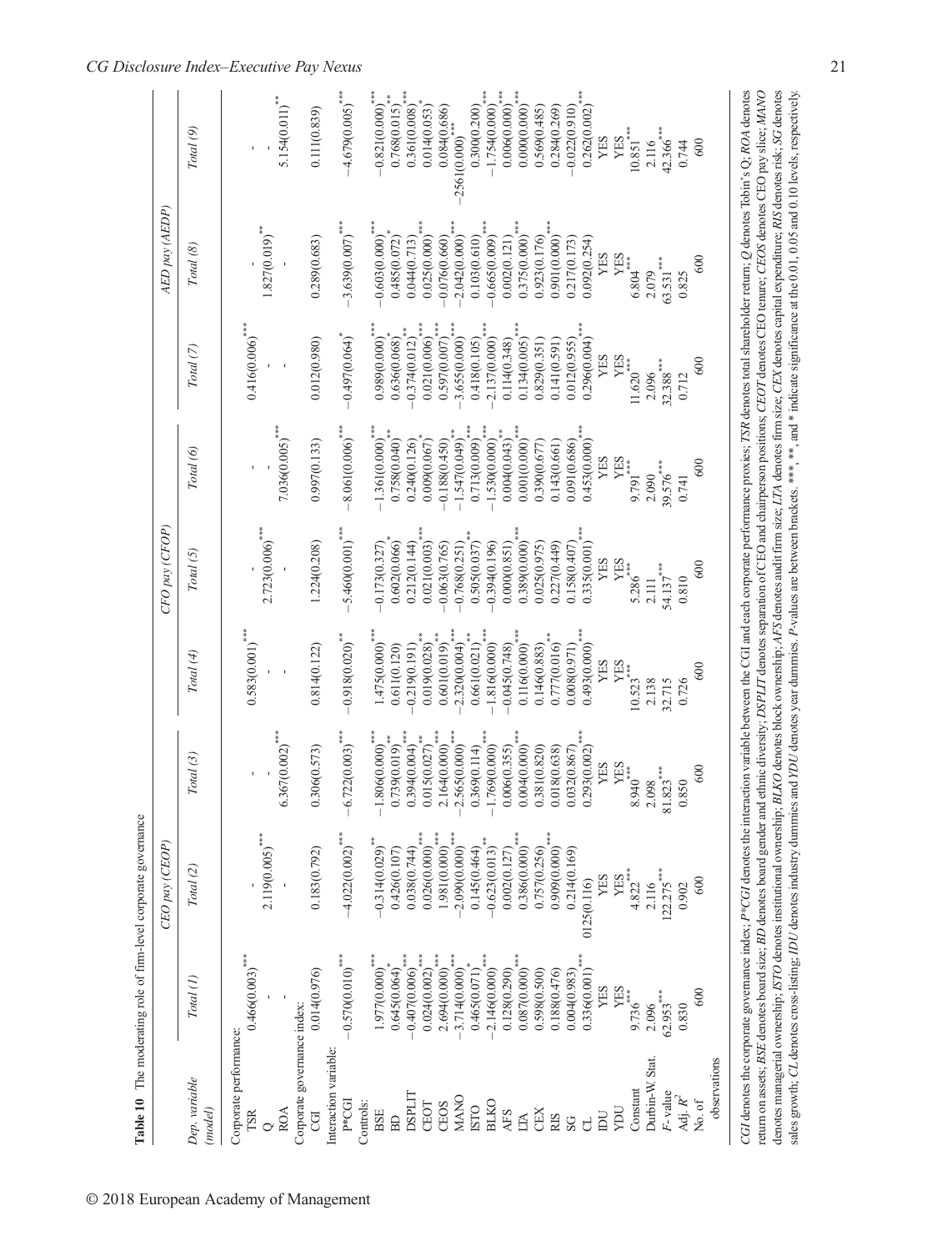different tests: (i) fixed-effects model; (ii) lagged structure model; (iii) generalised method of moments estimator (GMM); and (iv) Heckman (1979) sample selection bias test, which for brevity not reported, but will be available upon request. Overall, the findings of these additional analyses indicated that our results were not driven by any potential endogenity and sample selection bias problems.

# **Discussion**

Columns 2–4 of Table 6 reports results relating to the effect of the *CGI* on cash, non-cash and total pay of CEOs, respectively. The associated coefficients of the *CGI* are negative and statistically significant, supporting the view that well-governed firms pay significantly lower levels of remuneration to their CEOs than their poorly-governed counterparts. Similarly, the results reported in Columns 2–4 and 6–8 of Table 7 relating to CFOs and AEDs, respectively, suggest that well-governed firms pay significantly lower cash, non-cash and total pay to their CFOs and all other executive directors, than their poorly-governed counterparts. The negative effect of the *CGI* lends empirical support for the recommendations of UK corporate governance codes (e.g., 1992 Cadbury Report and 2012 Combined Code) and the findings of past corporate governance studies (e.g., Fahlenbrach, 2009; Jouber and Fakhfakh, 2012; Newton, 2015.Theoretically, our evidence offers empirical support for both managerial power hypothesis and optimal contracting theory, indicating that under poor governance conditions (managerial power hypothesis) managers can control the board and reward themselves with overly generous pay packages (Ozkan, 2007; Ntim *et al*., 2015a, 2015b), whereas under good corporate governance conditions (optimal contracting theory), managers have less influence on their pay, and thereby allowing the board to design pay packages that may be more closely aligned with executive performance (Edmans and Gabaix, 2009; Dong, 2014).

To examine the robustness of the obtained findings (reported in Tables 6 and 7) relating to the effect of the *CGI* on CEOs, CFOs and AEDs' pay, we divide our sample using the mean value of the *CGI*. This resulted in having two groups (i.e., well-governed and poorlygoverned firms). The results reported in Table 8 suggest that firms with higher *CGI* scores tend to pay their executive significantly lower than their poorly-governed firms (i.e., firms with lower *CGI* scores). The findings indicate that under good governance structures, executive pay packages are designed in a way that helps in aligning management and shareholders' interests (Jensen and Meckling, 1976). However, under weak governance structures, opportunistic executives can expropriate the wealth of shareholders by having the power to influence their own pay (Choe *et al*., 2014; Shleifer and Vishny, 1997).

In terms of the individual governance mechanisms, most of them bear the expected sign. For example, the findings reported in Tables 6 and 7 reveal that board diversity, along with splitting the CEO and chairperson positions are associated negatively with the cash-based and total pay for CEOs, which is consistent with the findings of prior studies (e.g., Adams and Ferreira, 2009; Conyon and He, 2011). By contrast, they are positively linked with the non-cash-based pay for CEOs, CFOs and AEDs, suggesting that board diversity and splitting of the CEO and chairperson positions help to align management and shareholders' interests by increasing board independence from management. Additionally, we have found evidence that board size and CEO tenure impact positively on CEO pay, as reported by Conyon and He (2012), Guest (2009) and Ozkan (2011). Theoretically, these findings support the view that firms with larger boards and longer-tenured CEOs suffer agency problems that arise from empowering CEOs to have greater control of the board, and that can increase the influence of CEOs over the decisions made by the board, and thereby allowing CEOs to pay themselves excessively high (Ozkan, 2007; Ntim *et al*., 2015a, 2015b). In contrary, the coefficients of *BSE* on the non-cash and total pay in Models 2 and 3 for CFOs, and those in Models 4–6 for AEDs, are negative. This implies that larger boards are more difficult to be controlled by CFOs and other executive directors (not CEOs) compared to smaller boards because they are associated with more expertise and experience. That can restrain the influence of CFOs and AEDs over the decisions made by the board, and thereby allowing the board to design pay packages that are closely aligned with executive performance (Jensen and Murphy, 1990).

With reference to CEO pay slice (*CEOS*), the results reported in Tables 6 and 7 suggest that *CEOS* is positively and significantly associated with cash, non-cash and total pay of CEOs, but insignificantly associated with CFOs and AEDs pay. The significant effect of the *CEOS* on CEOs' pay is consistent with the findings of Bebchuk *et al*. (2011) and Tian and Yang (2014), implying that the concentration of power in CEOs can reduce the monitoring role of the board on CEOs, which can allow CEOs to reward themselves with overly generous pay packages.

In terms of ownership structure variables, the results contained in Tables 6 and 7 for the three models relating to their effect on the pay of CEOs, CFOs and AEDs are mixed. Specifically, and in line with previous studies (e.g., Baixauli-Soler and Sanchez-Marin, 2015), our evidence reveals that managerial ownership and block ownership are associated with lower CEO pay, implying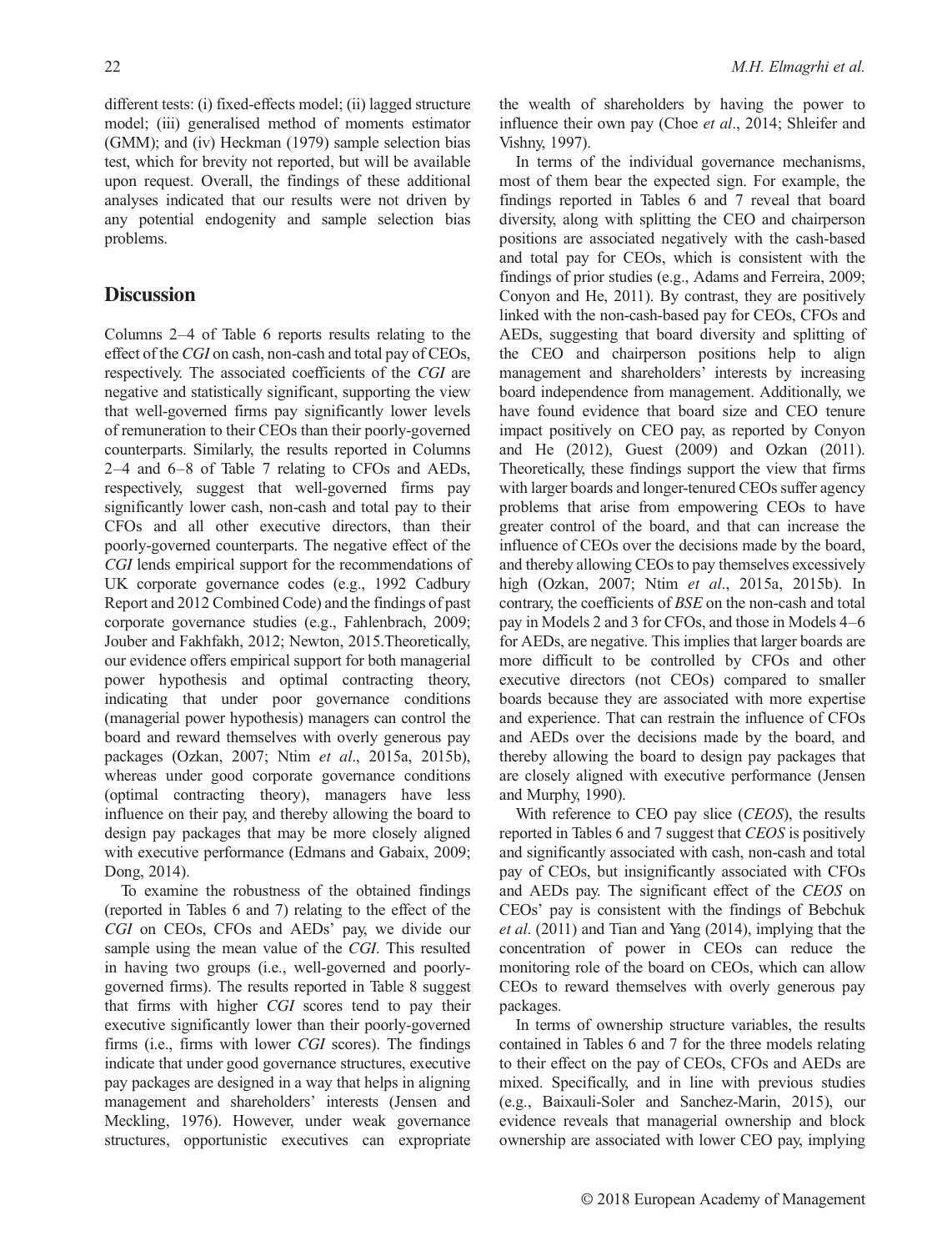| Hypotheses     | <i>Descriptions</i>                                                                                                                                                      | Results            |
|----------------|--------------------------------------------------------------------------------------------------------------------------------------------------------------------------|--------------------|
| H1             | There is a statistically significant negative association between firm-level corporate<br>governance disclosure index score and executive pay.                           | Accepted           |
| H <sub>2</sub> | There is a statistically significant association between board structure and executive pay.                                                                              | Rejected           |
| H <sub>3</sub> | There is a statistically significant association between CEO power and executive pay.                                                                                    | Generally accepted |
| H <sub>4</sub> | There is a statistically significant association between ownership structure and executive pay.                                                                          | Generally accepted |
| H <sub>5</sub> | There is a statistically positive link between executive pay and performance (PPS).                                                                                      | Accepted           |
| H <sub>6</sub> | Corporate governance moderates the association between executive pay and performance,<br>with the PPS being stronger in firms with good corporate governance mechanisms. | Accepted           |

that higher managerial ownership and block ownership help to align management and shareholders' interests by bringing more effective monitoring on the opportunistic behaviour of management (Wang and Xiao, 2011). In contrast, our evidence shows that institutional ownership is insignificantly associated with CEOs' pay, suggesting that institutional investors are passive and ineffective in monitoring management (Dong and Ozkan, 2008).

With reference to the PPS, the results contained in Table 9 suggest that there is a positive, but weak link between executive pay and performance, and this is consistent with the findings of Adams and Ferreira (2009). Theoretically, our evidence offers support for the predictions of managerial power hypothesis, which views executive pay as a result of close negotiations between weak/dependent board and strong executives that may lead to the design of ineffective incentive contracts that tend to increase agency problems (Choe *et al*., 2014; Mallin *et al*., 2015). Thus, managerial power hypothesis predicts a weak PPS, due to the assumption that executives have strong influence in setting their own pay (Van Essen et al., 2015).

Table 10 contains OLS regression results investigating the potential moderating effect of *CGI* on the PPS. Overall, the results suggest that corporate governance significantly moderates the PPS. For instance, the magnitude of the coefficient of the *TSR* on the total pay of CEO has improved from 0.242 in Model 3 of Table 10, to 0.466 in model (1) of Table 10. The results, therefore, provide empirical support for *H6* that *CGI* moderates the association between executive pay and performance, with the PPS being stronger in firms with good corporate governance practices. Similarly, the magnitude of the coefficient of the *TSR* on the total CFO and all other executive director pay has improved from 0.197 (model (3)) and 0.247 (Model 9) of Table 9 to 0.583 (model (4)) and 0.416 (model (7)) of Table 10, respectively, implying that firm-level corporate governance moderates the PPS, with the PPS being stronger in firms with good CG practices (Sapp, 2008; Newton, 2015).

We also used tobin's Q and return on assets (*ROA*) as market and accounting-based alternative performance proxies to check the robustness of our findings. These alternative performance proxies have been used in this study because they are considered to be appropriate and also because they have excessively been used in the prior literature (e.g., Conyon, 1997; Ntim *et al*., 2015a, 2016; Ozkan, 2011). The results generally indicate that corporate governance significantly moderates the PPS. Observably, and on a comparison basis, our evidence suggests that the PPS is higher (significant at 1% level) for CEO and CFO than all other executive pay (significant at 5%), and this may due to the strategic nature of CEO and CFO roles (Ntim *et al*., 2017).

Finally, and with regard to the interaction variables, the results presented in Table 10 generally offer evidence of a moderating impact of firm-level corporate governance (*CGI*) on the PPS, which largely supports our hypothesis (*H6*), as well as the predictions of optimal contracting theory. Specifically, the statistically significant and negative effect of *P\*CGI* on CEO, CFO or all other executive directors pay in models (1) to (9) of Table 10 provides support for *H6*. The interacted variable (*CGI*) has improved the magnitude of *TSR*, *Q* and *ROA* and this suggests that strong corporate governance quality (in the form of higher compliance with 2012 Combined Code) moderates the association between executive pay and performance, with the PPS being stronger in firms with good corporate governance practices. Observably, our findings contribute to a small, but increasing number of evidence, which suggests that firm-level corporate governance has a moderating impact on the PPS (Baixauli-Soler and Sanchez-Marin, 2015; Ntim *et al*., 2017). Table 11 provides a summary of the empirical findings and the hypothesised relationships among the corporate governance mechanisms, executive pay and PPS.

# **Conclusions**

This study examines whether corporate governance structures do influence executive directors' pay, and consequently ascertains whether corporate governance can moderate the pay-for-performance sensitivity (PPS) for UK listed firms. Specifically, we investigate the impact of firm-level corporate governance quality on the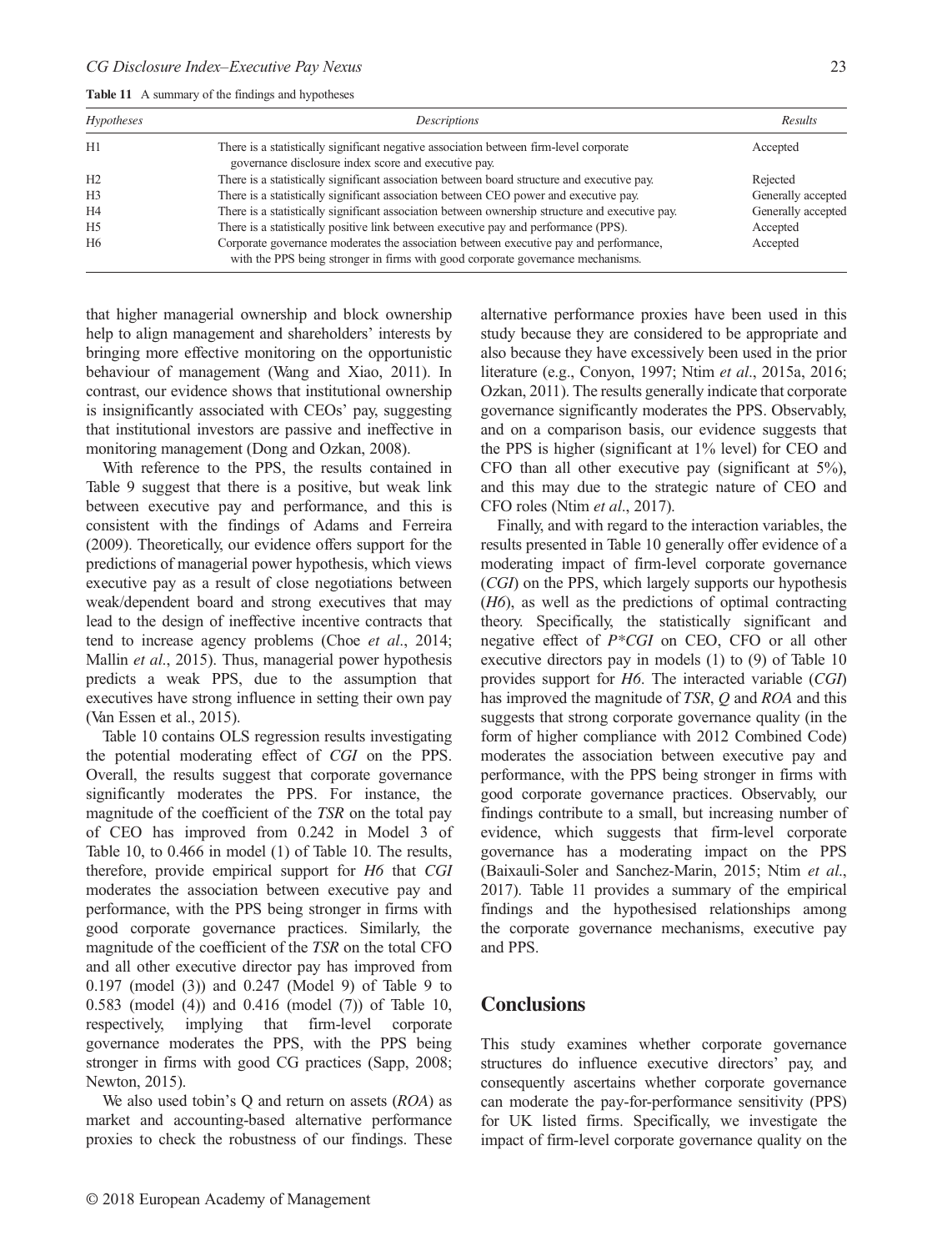cash, non-cash and total pay for chief executive officers (CEOs) and chief financial officers (CFOs), as well as all other executive directors (AEDs). Additionally, we examine the link between executive pay (CEOs, CFOs and AEDs) and corporate performance, and consequently examine the moderating influence of corporate governance disclosure index on the PPS. Our study, therefore, extends, as well as makes a number of new contributions to the growing body of literature on the antecedents of executive pay.

First, we contribute to the literature by employing a principal component analysis technique to develop and introduce a new alternative governance disclosure index containing 31 key components out of 120 comprehensive governance provisions from the UK Combined Code for UK firms and researchers. Second, we extend and contribute to the extant literature by examining the impact of our newly developed corporate governance disclosure index on executive pay. There is a scarcity of studies that have investigated the impact of corporate governance disclosure index on executive pay. The findings indicate that companies with stronger corporate governance structures tend to pay their executives significantly lower than their poorly-governed counterparts, and thereby providing support for both the optimal contracting theory and managerial power hypothesis.

Third, previous studies examining the impact of corporate governance on executive pay have almost examined only the impact of few individual corporate governance variables on CEOs pay, whereas studies which have examined the impact of board structure, CEO power and ownership mechanisms on executive pay are scarce. Therefore, this study contributes to the extant literature by examining the link among board structure (board size and board diversity), CEO power (CEO tenure, CEO duality and CEO pay slice), ownership (managerial ownership, institutional ownership and block ownership) and executive pay (CEOs, CFOs and AEDs). Overall, the results indicate that board structure, CEO power and ownership variables have a significant impact on executive pay among UK firms.

Fourth, the study reports empirical evidence of a positive, but weak link between executive pay and corporate performance. Our evidence supports managerial power hypothesis perspective, which predicts weak PPS. Managerial power hypothesis suggests that in corporations with weak corporate governance structures, executives tend to have strong influence over setting their own pay, leading to a weak PPS. The evidence of a positive, but weak PPS lends support for the findings of past corporate governance studies (e.g., Jensen and Murphy, 1990; Conyon and Murphy, 2000; Cheng and Firth, 2005; Schultz *et al*., 2013; Amzaleg *et al*., 2014).

Fifth, previous studies (e.g., Conyon and He, 2011, 2012; Choe *et al*., 2014) have only examined the PPS

without taking into account possible endogeneity concerns that may result from simultaneous use of both monitoring and incentive alignment mechanisms by corporations to mitigate agency problems. Therefore, this study aimed to extend, as well as contribute to the existing studies by investigating why and how corporate governance can moderate the PPS. We find that the PPS improves considerably in firms with good corporate governance structures. This evidence provides support for optimal contracting theory, which suggests that in firms with good corporate governance mechanisms, executive pay packages can be designed in a way that helps to align management and shareholders' interests, and thereby improving the PPS.

Sixth, the results of the study have important implications for policy-makers and regulators of other countries that are intending to or are currently pursuing corporate governance and executive director pay policy reforms. The major implication of our findings is that policy reforms relating to monitoring (corporate governance) and incentive alignment (executive pay) should be pursued jointly for greater effectiveness. The methodological implication of the evidence is that firmlevel corporate governance moderates the PPS provides new empirical insights from the managerial power hypothesis and optimal contracting theory. Further and methodologically, future researchers may be able to employ our new governance disclosure index as an alternative to the US-centric ones.

Seventh, the evidence provided in this paper offers potential empirical and theoretical insight for future studies. In terms of empirical expansions, this paper focused only on the UK, however, future research can extend our study by examining the impact of corporate governance on executive pay and consequently whether corporate governance moderates the PPS in different international governance environments (i.e., developing and/or developed countries with different economic systems and characteristics). With reference to theoretical expansions, the evidence indicates that future studies can possibly enhance their theoretical grounds by relying on the insights provided by other closely related governance theories, including equity fairness, lake 'Wobegon' effect, managerial talent, stewardship and tournament theories, when examining the drivers of executive pay.

Finally, although the results of this study are robust to alternative estimations and models, our study has some limitations, including limiting our analysis to only internal corporate governance mechanisms. Hence, and as data becomes accessible, future studies can consider how both internal and external corporate governance mechanisms can influence executive pay. The current study has examined the factors driving executive pay from a quantitative perspective, any future research can enhance our understanding by conducting in-depth interviews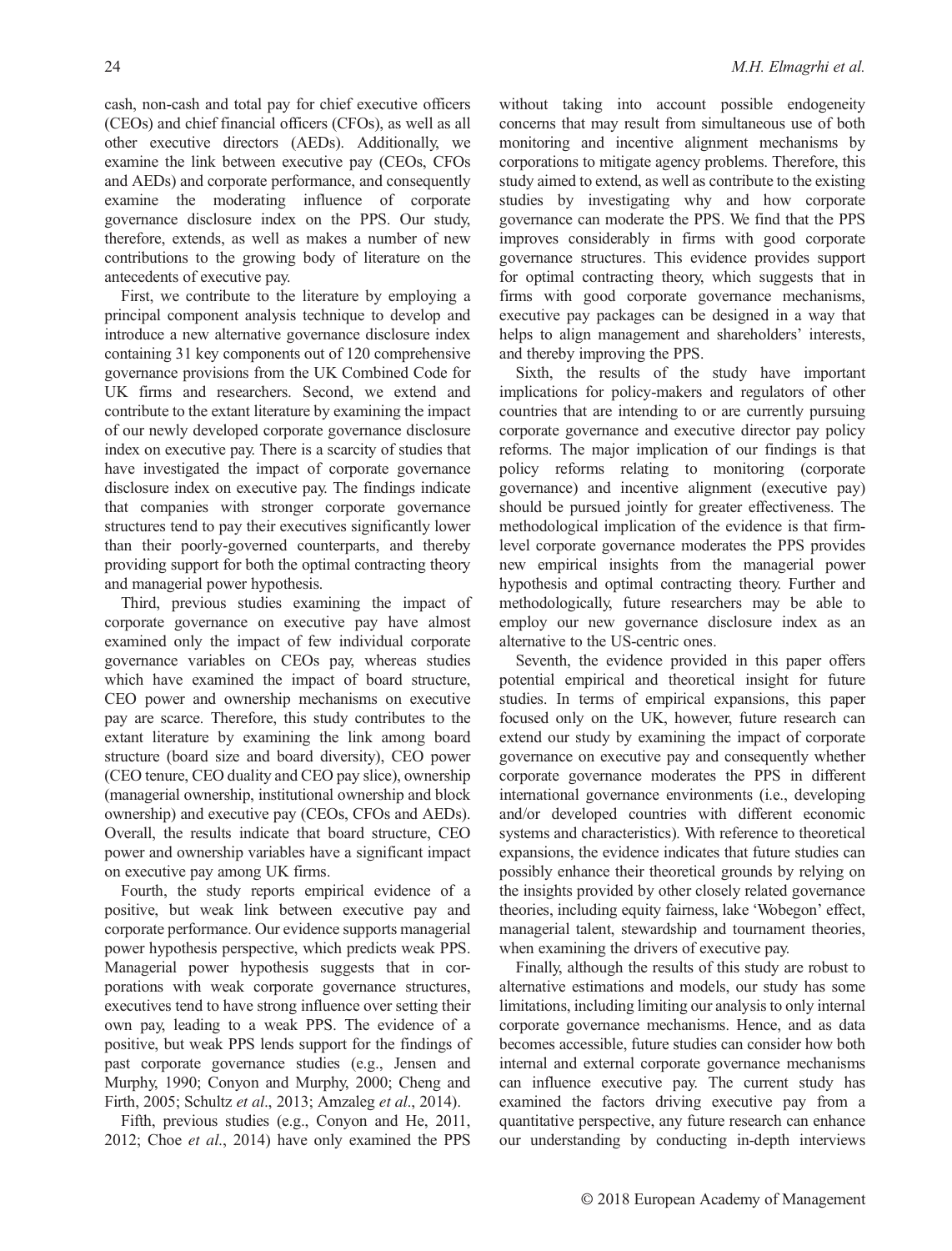and qualitative analysis to gain further insights relating to the drivers of executive pay and the PPS. Also, like most archival research of this nature, the proxies for governance, pay and performance may or may not reflect actual practice. For example, governance quality may simply refer to disclosure of governance rather than actual governance quality of a firm, which is very difficult to observe in practice. Further, due to the labour intensive nature of manual data collection, we limited our sample to a relatively smaller size and therefore, could arguably influence the generalisability of our findings, although the findings of the Heckman (1979) sample selection bias suggest that this may not be the case. Future research may, therefore, improve upon the current study by employing a much larger sample size. Similarly, we restricted our analysis to the period after the 2007/08 global financial crisis, since prior UK studies have investigated the period before the global financial crisis. In this case, future studies may improve our analysis by including the period before and after the 2007/08 crisis and examine whether the crisis has had an effect on the link among corporate governance, pay and performance.

#### **Acknowledgments**

We would like to thank the editor in chief Prof Yehuda Baruch, the assigned associate editor Dr Vinh Sum Chau and two anonymous reviewers for their invaluable comments on this paper

#### **References**

- **Adams, R. B. and D. Ferreira,** 2009, "Women in the boardroom and their impact on governance and performance". *Journal of Financial Economics*, **94**: 291–309.
- **Aguilera, R. V. and A. Cuervo-Cazurra,** 2004, "Codes of good governance worldwide: what is the trigger?" *Organization Studies*, **25**: 415–443.
- **Allegrini, M. and G. Greco,** 2013, "Corporate boards, audit committees and voluntary disclosure: evidence from Italian Listed Companies". *Journal of Management and Governance*, **17**: 187–216.
- **Amzaleg, Y., O. H. Azar, U. Ben-Zion and A. Rosenfeld,** 2014, "CEO control, corporate performance and pay-performance sensitivity". *Journal of Economic Behavior and Organization*, **106**: 166–174.
- **Baixauli-Soler, J. S. and G. Sanchez-Marin,** 2015, "Executive compensation and corporate governance in Spanish listed firms: A principal–principal perspective". *Review of Managerial Science*, **9**: 115–140.
- **Barako, D. G., P. Hancock and H. Y. Izan,** 2006, "Factors influencing voluntary corporate disclosure by Kenyan companies". *Corporate Governance: An International Review*, **14**: 107–125.
- **Beattie, V. and B. McInnes,** 2004, "A methodology for analysing and evaluating narratives in annual reports: a comprehensive descriptive profile and metrics for disclosure quality attributes". *Accounting Forum*, **28**: 205–236.
- **Beatty, R. P. and E. J. Zajac,** 1994, "Managerial incentives, monitoring, and risk bearing: A study of executive compensation, ownership, and board structure in initial public offerings". *Administrative Science Quarterly*, **39**: 313–335.
- **Bebchuk, L. A., J. M. Fried and D. I. Walker,** 2002, "Managerial power and rent extraction in the design of executive compensation". *University of Chicago Law Review*, **69**: 751–846.
- **Bebchuk, L., A. Cohen and A. Ferrell,** 2009, "What matters in corporate governance?" *Review of Financial Studies*, **22**: 783–827.
- **Bebchuk, L. A., K. M. Cremers and U. C. Peyer,** 2011, "The CEO pay slice". *Journal of Financial Economics*, **102**: 199–221.
- **Beekes, W. and Brown,** 2006, "Do better-governed Australian firms make more informative disclosures?" *Journal of Business Finance and Accounting*, **33**: 422–450.
- **Beiner, S., W. Drobetz and H. Zimmermann,** 2006, "An integrated framework of corporate governance and firm valuation". *European Financial Management*, **12**: 249–283.
- **Black, B., A. G. De Carvalho, V. Khanna, W. Kim and B. Yurtoglu,** 2017, "Corporate governance indices and construct validity". *Corporate Governance: An International Review*, **25**: 397–410
- **Brick, I. E., O. Palmon and J. K. Wald,** 2006, "CEO compensation, director compensation, and firm performance: Evidence of cronyism?" *Journal of Corporate Finance*, **12**: 403–423.
- **Brown, L. D. and M. L. Caylor,** 2006, "Corporate governance and firm valuation". *Journal of Accounting and Public Policy*, **25**: 409–434.
- **Cadbury-Report,** 1992. *Report of the committee on the financial aspects of corporate governance*. London: Gee.
- **Carter, D. A., B. J. Simkins and W. G. Simpson,** 2003, "Corporate governance, board diversity, and firm value". *Financial review*, **38**: 33–53.
- **Cheng, S. and M. Firth,** 2005, "Ownership, corporate governance and top management pay in Hong Kong". *Corporate Governance: An International Review*, **13**: 291–302.
- **Choe, C., G. Y. Tian and X. Yin,** 2014, "CEO power and the structure of CEO pay". *International Review of Financial Analysis*, **35**: 237–248.
- **Chow, C. W. and A. Wong-Boren,** 1987, "Voluntary financial disclosure by Mexican corporations". *Accounting Review*, **62**: 533–541.
- **Conyon, M. J.,** 1997, "Corporate governance and executive compensation". *International Journal of Industrial Organization*, **15**: 493–509.
- **Conyon, M. J.,** 2014, "Executive compensation and board governance in US firms". *Economic Journal*, **124**: 60–89.
- **Conyon, M. J. and L. He,** 2011, "Executive compensation and corporate governance in China". *Journal of Corporate Finance*, **17**: 1158–1175.
- **Conyon, M. J. and L. He,** 2012, "CEO compensation and corporate governance in China". *Corporate Governance: An International Review*, **20**: 575–592.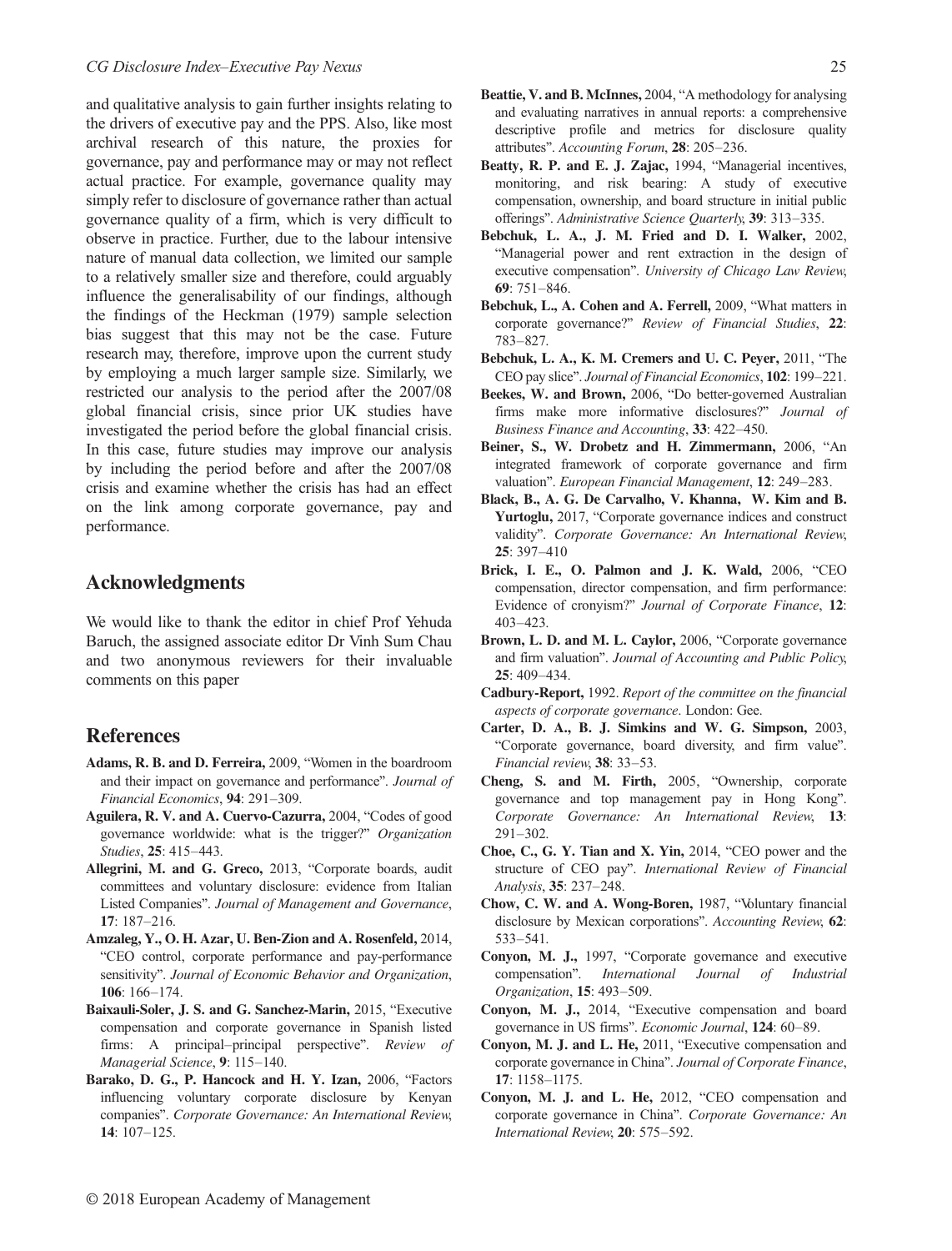- **Conyon, M. and C. Mallin,** 1997, "A review of compliance with Cadbury". *Journal of General Management*, **22**: 24–37.
- **Conyon, M. J. and K. J. Murphy,** 2000, "The prince and the pauper? CEO pay in the United States and United Kingdom". *Economic Journal*, **110**: 640–671.
- **Conyon, M. and G. Sadler,** 2010, "Shareholder voting and directors' remuneration report legislation: Say on pay in the UK". *Corporate Governance: An International Review*, **18**: 296–312.
- **Conyon, M. J., S. I. Peck and G. V. Sadler,** 2009, "Compensation consultants and executive pay: Evidence from the United States and the United Kingdom". *Academy of Management Perspectives*, **23**: 43–55.
- **Core, J. E., R. W. Holthausen and D. F. Larcker,** 1999, "Corporate governance, chief executive officer compensation, and firm performance". *Journal of financial economics*, **51**: 371–406.
- **Core, J. E., W. R. Guay and D. F. Larcker,** 2003, "Executive equity compensation and incentives: A survey". *Economic policy review*, **9**: 27–50.
- **Cosh, A. and A. Hughes,** 1997, "Executive remuneration, executive dismissal and institutional shareholdings". *International Journal of Industrial Organization*, **15**: 469–492.
- **Cremers, M. and Nair,** 2005, "Governance mechanisms and equity prices". *Journal of Finance*, **60**: 2859–2894.
- **Cyert, R. M., S. H. Kang and P. Kumar,** 2002, "Corporate governance, takeovers, and top-management compensation: Theory and evidence". *Management Science*, **48**: 453–469.
- **Donadelli, M., M. Fasan and B. S. Magnanelli,** 2014, "The agency problem, financial performance and corruption: Country, industry and firm level perspectives". *European Management Review*, **11**: 259–272.
- **Dong, G. N.,** 2014, "Excessive financial services CEO pay and financial crisis: Evidence from calibration estimation". *Journal of Empirical Finance*, **27**: 75–96.
- **Dong, M. and A. Ozkan,** 2008, "Institutional investors and director pay: An empirical study of UK companies". *Journal of Multinational Financial Management*, **18**: 16–29.
- **DRR,** 2002. *The directors remuneration report regulations 2002*. London: Statutory Instruments (no. 1986).
- **Edmans, A. and X. Gabaix,** 2009, "Is CEO pay really inefficient? A survey of new optimal contracting theories". *European Financial Management*, **15**: 486–496.
- **van Essen, M., J. Otten and E. J. Carberry,** 2015, "Assessing managerial power theory: A meta-analytic approach to understanding the determinants of CEO compensation". *Journal of Management*, **41**: 164–202.
- **Fahlenbrach, R.,** 2009, "Shareholder rights, boards, and CEO compensation". *Review of Finance*, **13**: 81–113.
- **Fama, E. F.,** 1980, "Agency problems and the theory of the firm". *Journal of Political Economy*, **88**: 288–307.
- **Fama, E. F. and M. C. Jensen,** 1983, "Separation of ownership and control". *Journal of Law and Economics*, **26**: 301–325.
- **Field, A. P.,** 2009. *Discovering statistics using SPSS: and sex and drugs and rock 'n' roll (3rd Vol.)*. Los Angeles, CA: Sage.
- **Filatotchev, I. and O. Dotsenko,** 2015, "Shareholder activism in the UK: Types of activists, forms of activism, and their impact on a target's performance". *Journal of Management and Governance*, **19**: 5–24.
- **Foss, N. and D. Stea,** 2014, "Putting a realistic theory of mind into agency theory: Implications for reward design and management in principal-agent relations". *European Management Review*, **11**: 101–116.
- **FRC,** 2010; 2010b; 2012a; 2012b. *The UK corporate governance code*. London: Financial Reporting Council.
- **Gompers, P., J. Ishii and A. Metrick,** 2003, "Corporate governance and equity prices". *Quarterly Journal of Economics*, **118**: 107–155.
- **Granado-Peiró, N. and J. López-Gracia,** 2017, "Corporate Governance and Structure: A Spanish Study". *European Management Review*, **14**: 33–45.
- **Greenbury Report,** 1995. *Directors' remuneration: Report of a study group chaired by Sir Richard Greenbury*. London: Gee.
- **Gregory-Smith, I.,** 2012, "Chief executive pay and remuneration committee independence". *Oxford Bulletin of Economics and Statistics*, **74**: 510–531.
- **Gregory-Smith, I., B. G. Main and C. A. O'Reilly,** 2014, "Appointments, pay and performance in UK boardrooms by gender". *Economic Journal*, **124**: F109–F128.
- **Guest, P. M.,** 2009, "Board structure and executive pay: Evidence from the UK". *Cambridge Journal of Economics*, **34**: 1075–1096.
- **Gyapong, E., R. M. Monem and F. Hu,** 2016, "Do women and ethnic minority directors influence firm value? Evidence from post-Apartheid South Africa". *Journal of Business Finance and Accounting*, **43**: 370–413.
- **Hampel Report,** 1998. *Committee on corporate governance: Final report*. London: Gee.
- **Hartzell, J. C. and L. T. Starks,** 2003, "Institutional investors and executive compensation". *Journal of Finance*, **58**: 2351–2374.
- **Heckman, J.,** 1979, "Sample selection bias as a specification error". *Econometrica*, **47**: 153–161.
- **Higgs Report,** 2003. "Review of the role and effectiveness of nonexecutive directors". In *London: Gee*.
- **Hoppe, F. and F. Moers,** 2011, "The choice of different types of subjectivity in CEO annual bonus contracts". *Accounting Review*, **86**: 2023–2046.
- **Jafarinejad, M., S. R. Jory and T. N. Ngo,** 2015, "The effects of institutional ownership on the value and risk of diversified firms". *International Review of Financial Analysis*, **40**: 207–219.
- **Jensen, M. C.,** 1993, "The modern industrial revolution, exit, and the failure of internal control systems". *Journal of Finance*, **48**: 831–880.
- **Jensen, M. C. and W. H. Meckling,** 1976, "Theory of the firm: Managerial behavior, agency costs and ownership structure". *Journal of financial economics*, **3**: 305–360.
- **Jensen, M. C. and K. J. Murphy,** 1990, "Performance pay and top-management incentives". *Journal of Political Economy*, **98**: 225–264.
- **Jouber, H. and H. Fakhfakh,** 2012, "Pay for luck: New evidences from the institutional determinants of CEOs' compensation". *International Journal of Law and Management*, **54**: 485–507.
- **Karpoff, J., R. Schonlau and E. Wehrly,** 2016, "Do takeover defenses deter takeovers?" SSRN: [http://ssrn.com/abstract=](http://ssrn.com/abstract=2608759) [2608759](http://ssrn.com/abstract=2608759).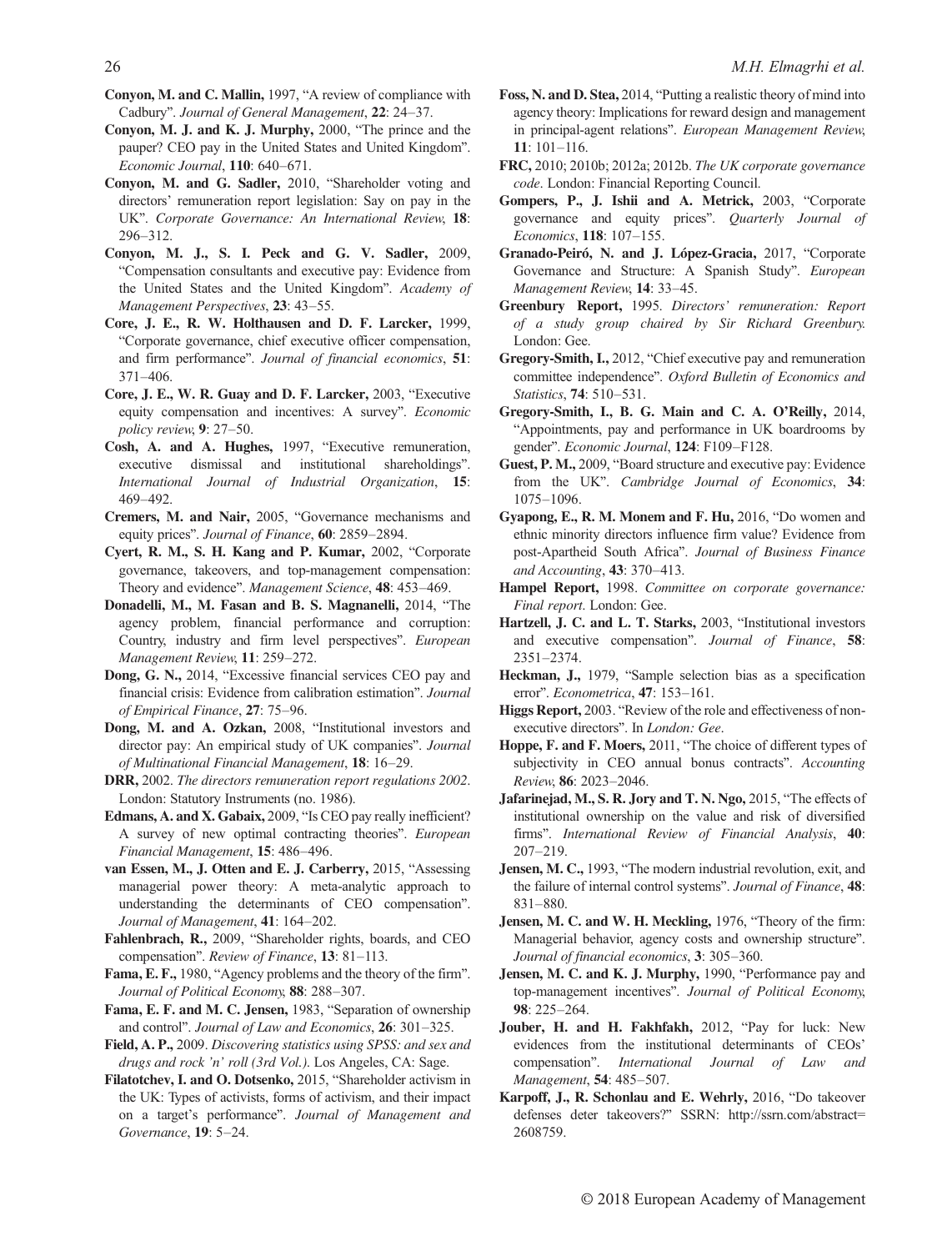#### *CG Disclosure Index–Executive Pay Nexus* 27

- **Larcker, D. F., S. A. Richardson and I. Tuna,** 2007, "Corporate governance, accounting outcomes, and organizational performance". *Accounting Review*, **82**: 963–1008.
- **LR.9.8 n.d.,** Annual financial report. Bank of England, Prudential Regulation Authority. URL: [http://fshandbook.info/FS/html/](http://fshandbook.info/FS/html/handbook/LR/9/8) [handbook/LR/9/8](http://fshandbook.info/FS/html/handbook/LR/9/8).
- **Main, B. G., A. Bruce and T. Buck,** 1996, "Total board remuneration and company performance". *Economic Journal*, **106**: 1627–1644.
- Main, B.G., 1991, "Top executive pay and performance". *Managerial and Decision Economics*, **12**: 219–229.
- **Mallin, C., A. Melis and S. Gaia,** 2015, "The remuneration of independent directors in the UK and Italy: An empirical analysis based on agency theory". *International Business Review*, **24**: 175–186.
- **Melis, A., Gaia and Carta,** 2015, "Directors' remuneration: A comparison of Italian and UK non-financial listed firms' disclosure". *British Accounting Review*, **47**: 66–84.
- **Morck, R., A. Shleifer and R. Vishny,** 1988, "Management ownership and market valuation: An empirical analysis". *Journal of Financial Economics*, **20**: 293–315.
- **Murphy, K. J.,** 1999. "Executive compensation". In Ashenfelter O. and D. Card (eds.), *Handbook of labor economics*. Amsterdam: North-Holland, pp. 2485–2563.
- **Newton, A. N.,** 2015, "Executive compensation, organizational performance, and governance quality in the absence of owners". *Journal of Corporate Finance*, **30**: 195–222.
- **Ntim, C. G., S. Lindop, K. A. Osei and D. A. Thomas,** 2015a, "Executive compensation, corporate governance and corporate performance: A simultaneous equation approach". *Managerial and Decision Economics*, **36**: 67–96.
- **Ntim, C. G., S. Lindop and D. A. Thomas,** 2013, "Corporate governance and risk reporting in South Africa: A study of corporate risk disclosures in the pre-and post-2007/2008 global financial crisis periods". *International Review of Financial Analysis*, **30**: 363–383.
- **Ntim, C. G., S. Lindop, D. A. Thomas, H. Abdou and K. K. Opong,** 2017, "Executive pay and performance: The moderating effect of CEO power and governance structure". *International Journal of Human Resource Management*, Forthcoming.
- **Ntim, C. G., K. K. Opong and J. Danbolt,** 2012, "The relative value relevance of shareholder versus stakeholder corporate governance disclosure policy reforms in South Africa". *Corporate Governance: An International Review*, **20**: 84–105.
- **Ntim, C. G., K. K. Opong and J. Danbolt,** 2015b, "Board size, corporate regulations and firm valuation in an emerging market: A simultaneous equation approach". *International Review of Applied Economics*, **29**: 194–220.
- **Owusu-Ansah, S.,** 1998, "The impact of corporate attribites on the extent of mandatory disclosure and reporting by listed companies in Zimbabwe". *International Journal of Accounting*, **33**: 605–631.
- **Ozkan, N.,** 2007, "Do corporate governance mechanisms influence CEO compensation? An empirical investigation of UK companies". *Journal of Multinational Financial Management*, **17**: 349–364.
- **Ozkan, N.,** 2011, "CEO compensation and firm performance: An empirical investigation of UK panel data". *European Financial Management*, **17**: 260–285.
- Pass, C., 2006, "The revised Combined Code and corporate governance: An empirical survey of 50 large UK companies". *Managerial Law*, **48**: 467–478.
- **Pye, A.,** 2000, "Changing scenes in, from and outside the board room: UK corporate governance in practice from 1989 to 1999". *Corporate Governance: An International Review*, **8**: 335–346.
- **Renneboog, L. and Y. Zhao,** 2011, "Us knows us in the UK: On director networks and CEO compensation". *Journal of Corporate Finance*, **17**: 1132–1157.
- **Sapp, S. G.,** 2008, "The impact of corporate governance on executive compensation". *European Financial Management*, **14**: 710–746.
- **Schaefer, S.,** 1998, "The Dependence of pay Performance Sensitivity on the Size of the Firm". *Review of Economics and Statistics*, **80**: 436–443.
- **Schultz, E., G. Y. Tian and G. Twite,** 2013, "Corporate governance and the CEO pay–performance link: Australian evidence". *International Review of Finance*, **13**: 447–472.
- **Serra, F. R., G. Três and M. P. Ferreira,** 2016, "The 'CEO' effect on the performance of Brazilian companies: An empirical study using measurable characteristics". *European Management Review*, **13**: 193–205.
- **Shleifer, A. and R. W. Vishny,** 1997, "A survey of corporate governance". *Journal of Finance*, **52**: 737–783.
- **Smith Report,** 2003. *Audit committees – combined code guidance*. London: Gee.
- **Tian, G. Y. and F. Yang,** 2014, "CEO incentive compensation in US financial institutions". *International Review of Financial Analysis*, **34**: 64–75.
- **Wang, K. and X. Xiao,** 2011, "Controlling shareholders' tunneling and executive compensation: Evidence from China". *Journal of Accounting and Public Policy*, **30**: 89–100.
- **Yermack, D.,** 1996, "Higher market valuation of companies with a small board of directors". *Journal of Financial Economics*, **40**: 185–211.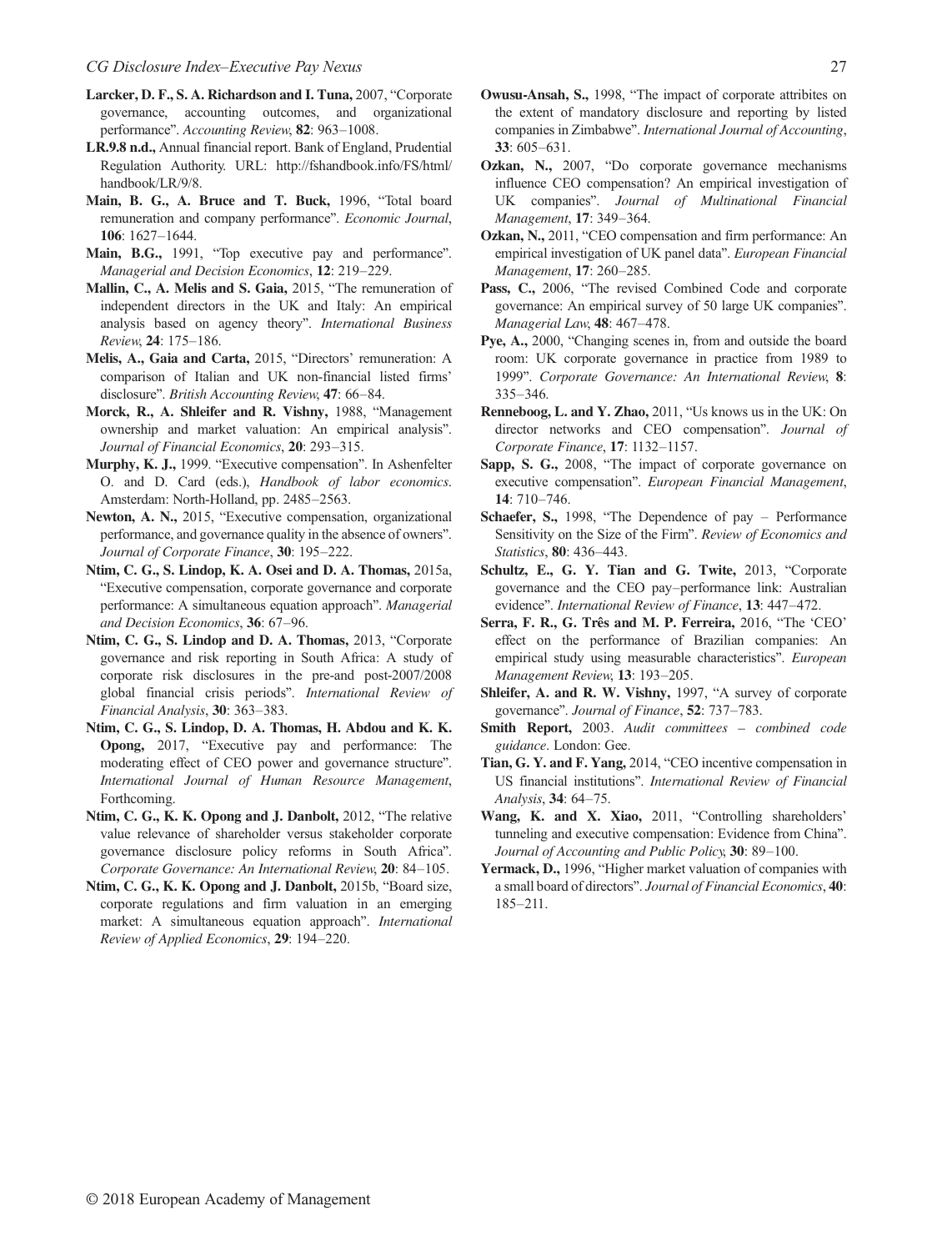| CGI theme                             | CGI items: information on or reference to            | Scoring |
|---------------------------------------|------------------------------------------------------|---------|
| Leadership Sub-Index                  |                                                      |         |
| (i) Board structure                   | 1. Board membership                                  | $0 - 1$ |
|                                       | 2. Role duality                                      | $0 - 1$ |
|                                       | 3. Frequency of board meetings (BMs)                 | $0 - 1$ |
|                                       | 4. Individual directors' attendance of BMs           | $0 - 1$ |
|                                       | 5. Attendance of the majority of BMs                 | $0 - 1$ |
|                                       | 6. Statement on chairperson's independence           | $0 - 1$ |
|                                       | 7. Senior independent director appointment           | $0 - 1$ |
| <b>Effectiveness Sub-Index</b>        | 8. Roles of the board and management                 | $0 - 1$ |
| (ii) Board and directors              | 9. Board chairperson is non-executive director (NED) | $0 - 1$ |
|                                       | 10. Chairperson independence                         | $0 - 1$ |
|                                       | 11. Board composition                                | $0 - 1$ |
|                                       | 12. Classification of directors                      | $0 - 1$ |
| (iii) Board and directors' evaluation | 13. Process of evaluating board/executives           | $0 - 1$ |
|                                       | 14. Evaluation of board performance                  | $0 - 1$ |
|                                       | 15. Evaluation of individual directors' performance  | $0 - 1$ |
|                                       | 16. Evaluation of board's committees' performance    | $0 - 1$ |
|                                       | 17. Evaluation of CEO's performance                  | $0 - 1$ |
|                                       | 18. Evaluation of chairperson's performance          | $0 - 1$ |
|                                       | 19. Externally facilitated evaluation                | $0 - 1$ |
| (iv) Re-election of board's members   | 20. Process of board/executives' re-election         | $0 - 1$ |
|                                       | 21. Directors' names                                 | $0 - 1$ |
|                                       | 22. Directors' biographical details                  | $0 - 1$ |
|                                       | 23. Directors other details                          | $0 - 1$ |
|                                       | 24. Directors' experience                            | $0 - 1$ |
| (v) Induction and training programmes | 25. Induction and training provided to all directors | $0 - 1$ |
|                                       | 26. Details on training programmes                   | $0 - 1$ |
| (vi) Free legal advice                | 27. Access to free independent legal advice          | $0 - 1$ |
| (vii) Insider trading/dealing         | 28. Directors/officers dealings and securities       | $0 - 1$ |
|                                       | 29. Directors/officers share dealings                | $0 - 1$ |
| (viii) Nomination committee (NC)      | 30. Existence                                        | $0 - 1$ |
|                                       | 31. Terms of reference                               | $0 - 1$ |
|                                       | 32. Membership                                       | $0 - 1$ |
|                                       | 33. Composition                                      | $0 - 1$ |
|                                       | 34. Chairperson independence                         | $0 - 1$ |
|                                       | 35. Frequency of NC meetings                         | $0 - 1$ |
|                                       | 36. Individual members' attendance of NC meetings    | $0 - 1$ |
|                                       | 37. Attendance of the majority of NC meetings        | $0 - 1$ |
|                                       | 38. Evaluation of the committee as a group           | $0 - 1$ |
|                                       | 39. Evaluation of chairperson                        | $0 - 1$ |
|                                       | 40. Evaluation of individual members                 | $0 - 1$ |
| (ix) Office of a company secretary    | 41. Existence                                        | $0 - 1$ |
|                                       | 42. Identity                                         | $0 - 1$ |
|                                       | 43. Terms of reference                               | $0 - 1$ |
|                                       | 44. Attendance of board's meetings                   | $0 - 1$ |
|                                       | 45. Meeting attendance record                        | $0 - 1$ |
| Accountability Sub-Index              |                                                      |         |
| (x) Board accountability              | 46. Preparing annual report and accounts             | $0 - 1$ |
|                                       | 47. Status of a firm's going concern                 | $0 - 1$ |
| (xi) Audit committee (AC)             | 48. Existence                                        | $0 - 1$ |
|                                       | 49. Reviewing risk management systems                | $0 - 1$ |
|                                       | 50. Terms of reference                               | $0 - 1$ |
|                                       | 51. Membership                                       | $0 - 1$ |
|                                       | 52. Composition                                      | $0 - 1$ |
|                                       | 53. Chairperson independence                         | $0 - 1$ |
|                                       | 54. Frequency of AC meeting                          | $0 - 1$ |

# **Appendix 1. Corporate governance disclosure index (CGI)**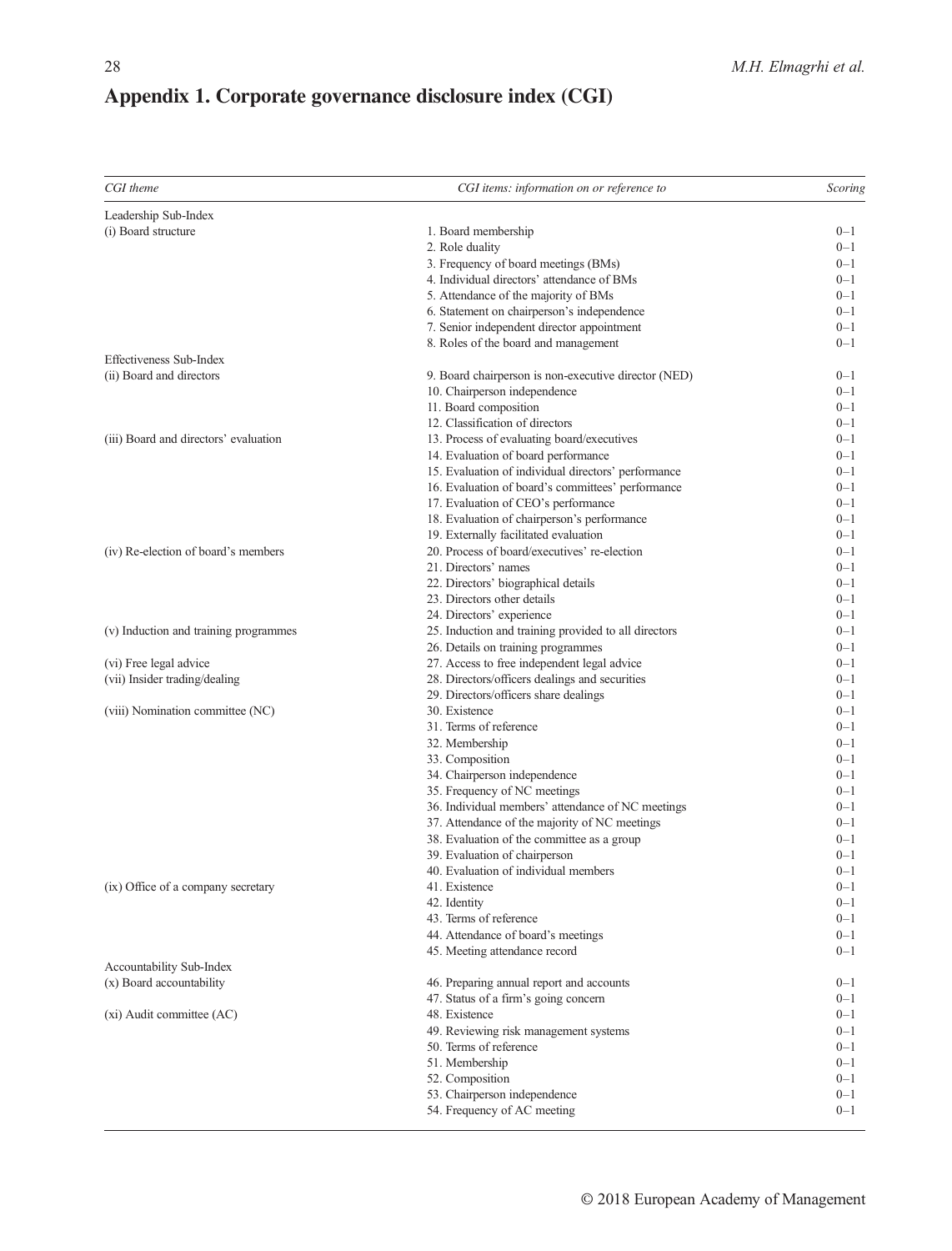#### **Table** *(Continued)*

| CGI theme                             | CGI items: information on or reference to                                             | Scoring            |
|---------------------------------------|---------------------------------------------------------------------------------------|--------------------|
|                                       | 55. Individual members' attendance of AC meetings                                     | $0 - 1$            |
|                                       | 56. Attendance of the majority of AC meetings                                         | $0 - 1$            |
|                                       | 57. External auditor's scope and responsibility                                       | $0 - 1$            |
|                                       | 58. External audit meetings                                                           | $0 - 1$            |
|                                       | 59. External audit private meetings                                                   | $0 - 1$            |
|                                       | 60. Audit fees                                                                        | $0 - 1$            |
|                                       | 61. Evaluation of audit committee as a group                                          | $0 - 1$            |
|                                       | 62. Evaluation of chairperson                                                         | $0 - 1$            |
|                                       | 63. Evaluation of individual members                                                  | $0 - 1$            |
| (xii) Risk management                 | 64. Actual and potential risks                                                        | $0 - 1$            |
|                                       | 65. Risk evaluation                                                                   | $0 - 1$            |
|                                       | 66. Policy of risk management                                                         | $0 - 1$            |
|                                       | 67. Risk management committee (RMC)                                                   | $0 - 1$            |
|                                       | 68. Terms of reference                                                                | $0 - 1$            |
|                                       | 69. Membership                                                                        | $0 - 1$            |
|                                       | 70. Composition                                                                       | $0 - 1$            |
|                                       | 71. Frequency of RMC meetings                                                         | $0 - 1$            |
|                                       | 72. Individual members' attendance of RMC meetings                                    | $0 - 1$            |
|                                       | 73. Attendance of the majority of RMC meetings                                        | $0 - 1$            |
|                                       | 74. Evaluation of risk committee as a group                                           | $0 - 1$            |
|                                       | 75. Evaluation of chairperson                                                         | $0 - 1$            |
|                                       | 76. Evaluation of individual members                                                  | $0 - 1$<br>$0 - 1$ |
| (xiii) Internal audit and control     | 77. Internal control policy and procedure<br>78. Existence of internal audit unit     | $0 - 1$            |
|                                       |                                                                                       | $0 - 1$            |
|                                       | 79. Annual meetings with audit committee<br>80. Private meetings with audit committee | $0 - 1$            |
|                                       | 81. Review of risk and internal control systems                                       | $0 - 1$            |
| Remuneration Sub-Index                |                                                                                       |                    |
| (xiv) Remuneration committee (RC)     | 82. Existence                                                                         | $0 - 1$            |
|                                       | 83. Membership                                                                        | $0 - 1$            |
|                                       | 84. Composition                                                                       | $0 - 1$            |
|                                       | 85. Chairperson independence                                                          | $0 - 1$            |
|                                       | 86. Frequency of RC meetings                                                          | $0 - 1$            |
|                                       | 87. Individual members' attendance of RC meetings                                     | $0 - 1$            |
|                                       | 88. Attendance of the majority of RC meetings                                         | $0 - 1$            |
|                                       | 89. Evaluation of chairperson                                                         | $0 - 1$            |
|                                       | 90. Evaluation of individual members                                                  | $0 - 1$            |
|                                       | 91. Terms of reference                                                                | $0 - 1$            |
|                                       | 92. CEO's remuneration                                                                | $0 - 1$            |
|                                       | 93. Other directors' remuneration                                                     | $0 - 1$            |
|                                       | 94. All directors' cash remuneration                                                  | $0 - 1$            |
|                                       | 95. NEDs' remuneration                                                                | $0 - 1$            |
|                                       | 96. All directors' non-cash remuneration                                              | $0 - 1$            |
|                                       | 97. Say on executive pay policy                                                       | $0 - 1$            |
|                                       | 98. Directors' ownership interests                                                    | $0 - 1$            |
|                                       | 99. Composition of NEDs' remuneration                                                 | $0 - 1$            |
|                                       | 100. Remuneration consultants                                                         | $0 - 1$            |
|                                       | 101. All directors' remuneration by name                                              | $0 - 1$            |
|                                       | 102. Directors' long-term incentive plan                                              | $0 - 1$            |
|                                       | 103. Directors' remuneration philosophy                                               | $0 - 1$            |
| Relations with shareholders sub-Index | 104. Obligations to shareholders                                                      | $0 - 1$            |
|                                       | 105. Notice on annual general meetings (AGMs)                                         | $0 - 1$            |
|                                       | 106. Disclosure of shareholders' rights                                               | $0 - 1$            |
|                                       | 107. Names of board member attend AGM                                                 | $0 - 1$            |
|                                       | 108. Board chairman attendance of AGM                                                 | $0 - 1$            |
|                                       | 109. NC chairman attendance of AGM                                                    | $0 - 1$            |
|                                       | 110. RC chairman attendance of AGM<br>111. AC chairman attendance of AGM              | $0 - 1$            |
|                                       | 112. RMC chairman attendance of AGM                                                   | $0 - 1$<br>$0 - 1$ |
|                                       | 113. Shareholder activism                                                             | $0 - 1$            |
|                                       | 114. Proxy voting policy                                                              | $0 - 1$            |
|                                       |                                                                                       |                    |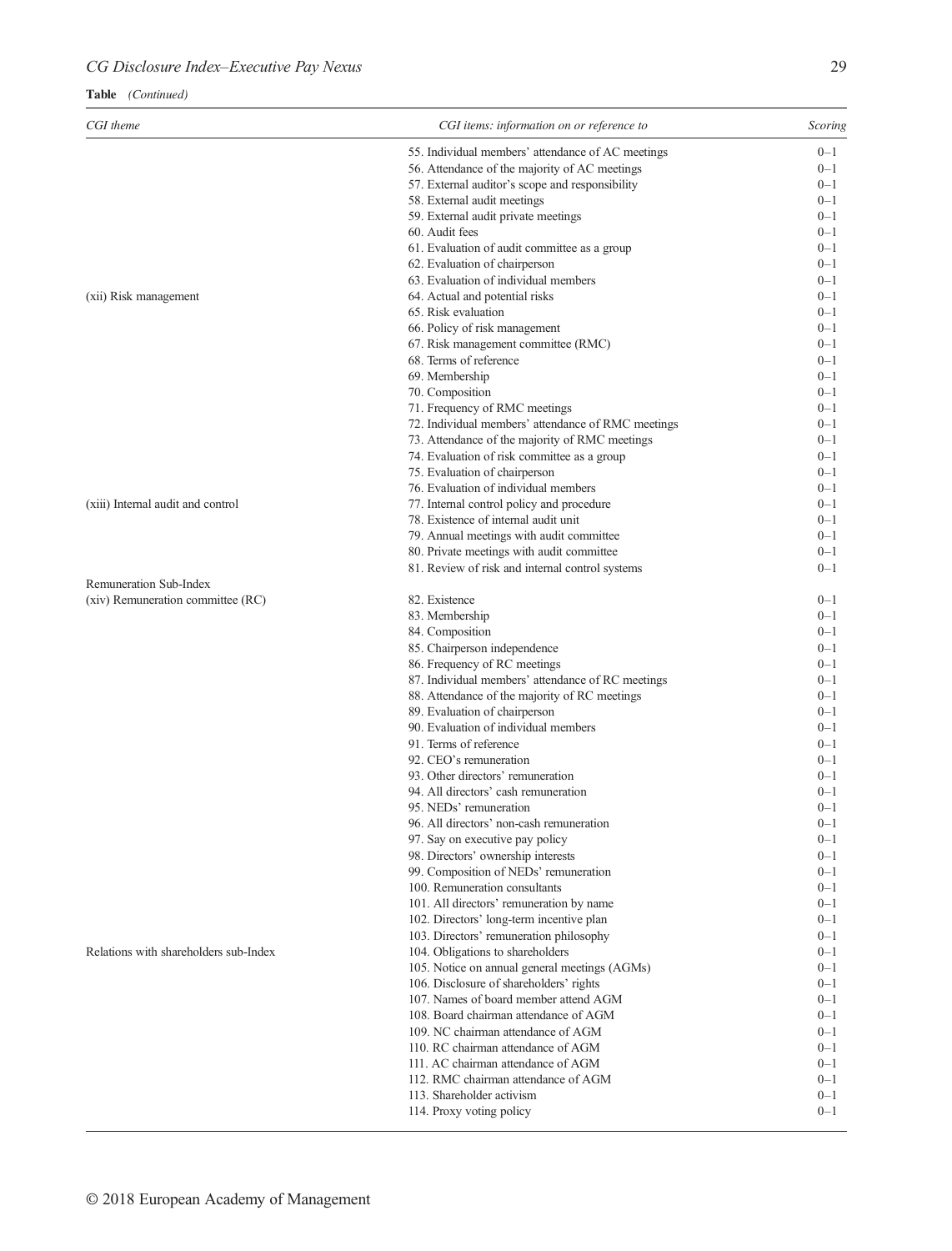| (Continued) |
|-------------|
|             |

| CGI theme | CGI items: information on or reference to       | Scoring |
|-----------|-------------------------------------------------|---------|
|           | 115. Obligations to society/community           | $0 - 1$ |
|           | 116. Environmental issues                       | $0 - 1$ |
|           | 117. Social issues                              | $0 - 1$ |
|           | 118. Employee training and education programmes | $0 - 1$ |
|           | 119. Health and safety                          | $0 - 1$ |
|           | 120. Code of ethics                             | $0 - 1$ |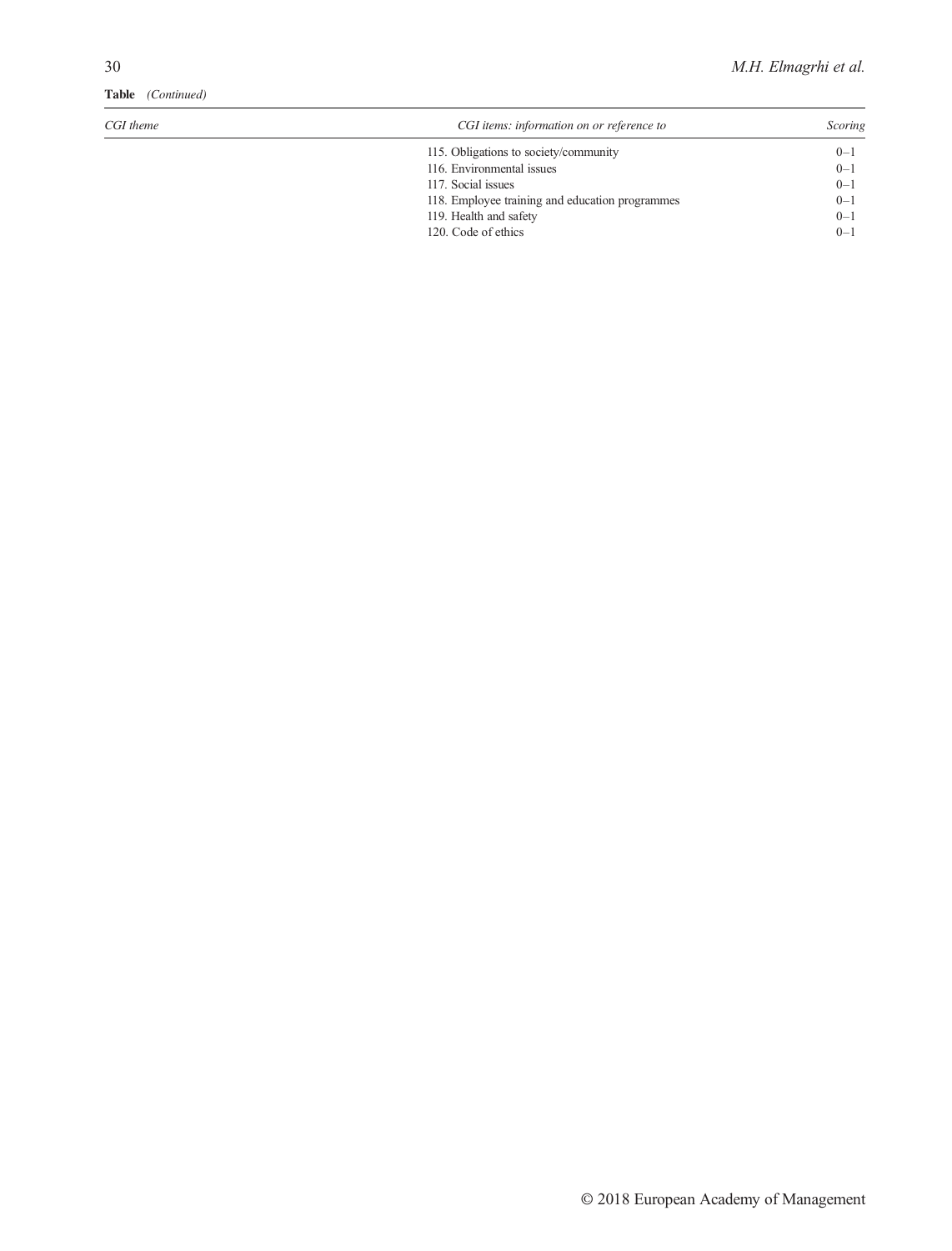| Principal component (factor) | CGI items: information on or reference to                                             | Loading value |
|------------------------------|---------------------------------------------------------------------------------------|---------------|
| Leadership sub-index         |                                                                                       |               |
| Principal component No. 1    | 4. Individual directors' attendance of BMs                                            | 0.896         |
|                              | 5. Attendance of the majority of BMs                                                  | 0.892         |
|                              | 3. Frequency of board meetings (BMs)                                                  | 0.672         |
|                              | 7. Senior independent director appointment                                            | 0.621         |
| Principal component No. 2    | 2. Role duality                                                                       | 0.842         |
|                              | 6. Statement on chairperson's independence                                            | 0.622         |
| Principal component No. 3    | 8. Roles of the board and management                                                  | 0.713         |
|                              | 1. Board membership                                                                   | $-0.522$      |
| Effectiveness sub-index      |                                                                                       |               |
| Principal component No. 4    | 16. Evaluation of board's committees' performance                                     | 0.916         |
|                              | 15. Evaluation of individual directors' performance                                   | 0.879         |
|                              | 38. Evaluation of the committee as a group                                            | 0.877         |
|                              | 14. Evaluation of board performance                                                   | 0.812         |
|                              | 13. Process of evaluating board/executives                                            | 0.779         |
|                              | 17. Evaluation of CEO's performance                                                   | 0.650         |
|                              | 36. Individual members' attendance of NC meetings                                     | 0.558         |
|                              | 37. Attendance of the majority of NC meetings                                         | 0.544         |
|                              | 43. Terms of reference of a company secretary                                         | 0.501         |
| Principal component no. 5    | 32. Membership of NC                                                                  | 0.899         |
|                              | 30. Existence of NC                                                                   | 0.878         |
|                              | 33. Composition of NC                                                                 | 0.796         |
|                              | 31. Terms of reference of NC                                                          | 0.666         |
|                              | 20. Process of board/executives' re-election                                          | 0.556         |
| Principal component no. 6    | 39. Evaluation of chairperson                                                         | 0.937         |
|                              | 40. Evaluation of individual members                                                  | 0.937         |
|                              | 18. Evaluation of chairperson's performance                                           | 0.440         |
| Principal component no. 7    | 42. Identity of a company secretary                                                   | 0.806         |
|                              | 12. Classification of directors                                                       | 0.742         |
|                              | 41. Existence of a company secretary                                                  | 0.731         |
| Principal component no. 8    | 10. Chairperson independence                                                          | 0.847         |
|                              | 34. Chairperson independence of NC                                                    | 0.753         |
|                              | 9. Board chairperson is non-executive director (NED)                                  | 0.439         |
| Principal component no. 9    | 26. Details on training programmes                                                    | 0.798         |
|                              | 25. Induction and training provided to all directors                                  | 0.637         |
|                              | 29. Directors/officers share dealings                                                 | 0.532         |
| Principal component no. 10   | 45. Meeting attendance record                                                         | 0.959         |
|                              | 44. Attendance of board's meetings                                                    | 0.959         |
| Principal component no. 11   | 24. Directors' experience                                                             | 0.858         |
|                              |                                                                                       | 0.823         |
| Principal component no. 12   | 22. Directors' biographical details<br>28. Directors/officers dealings and securities | 0.812         |
|                              | 23. Directors other details                                                           | 0.571         |
| Principal component no. 13   | 35. Frequency of NC meetings                                                          | 0.571         |
|                              | 27. Access to free independent legal advice                                           | $-0.527$      |
|                              | 11. Board composition                                                                 | 0.425         |
|                              |                                                                                       |               |
| Accountability sub-index     |                                                                                       |               |
| Principal component no. 14   | 73. Attendance of the majority of RMC meetings                                        | 0.928         |
|                              | 71. Frequency of RMC meetings                                                         | 0.928         |
|                              | 72. Individual members' attendance of RMC meetings                                    | 0.928         |
|                              | 76. Evaluation of individual members                                                  | 0.879         |
|                              | 74. Evaluation of risk committee as a group                                           | 0.671         |
|                              | 75. Evaluation of chairperson                                                         | 0.671         |
| Principal component no. 15   | 79. Annual meetings with audit committee                                              | 0.846         |
|                              | 80. Private meetings with audit committee                                             | 0.767         |
|                              | 78. Existence of internal audit unit                                                  | 0.700         |
|                              | 58. External audit meetings                                                           | 0.626         |
|                              | 59. External audit private meetings                                                   | 0.595         |
|                              | 61. Evaluation of audit committee as a group                                          | 0.491         |
|                              | 52. Composition of AC                                                                 | 0.459         |

# **Appendix 2. Loadings on individual corporate governance provisions for each of the 31 components.**